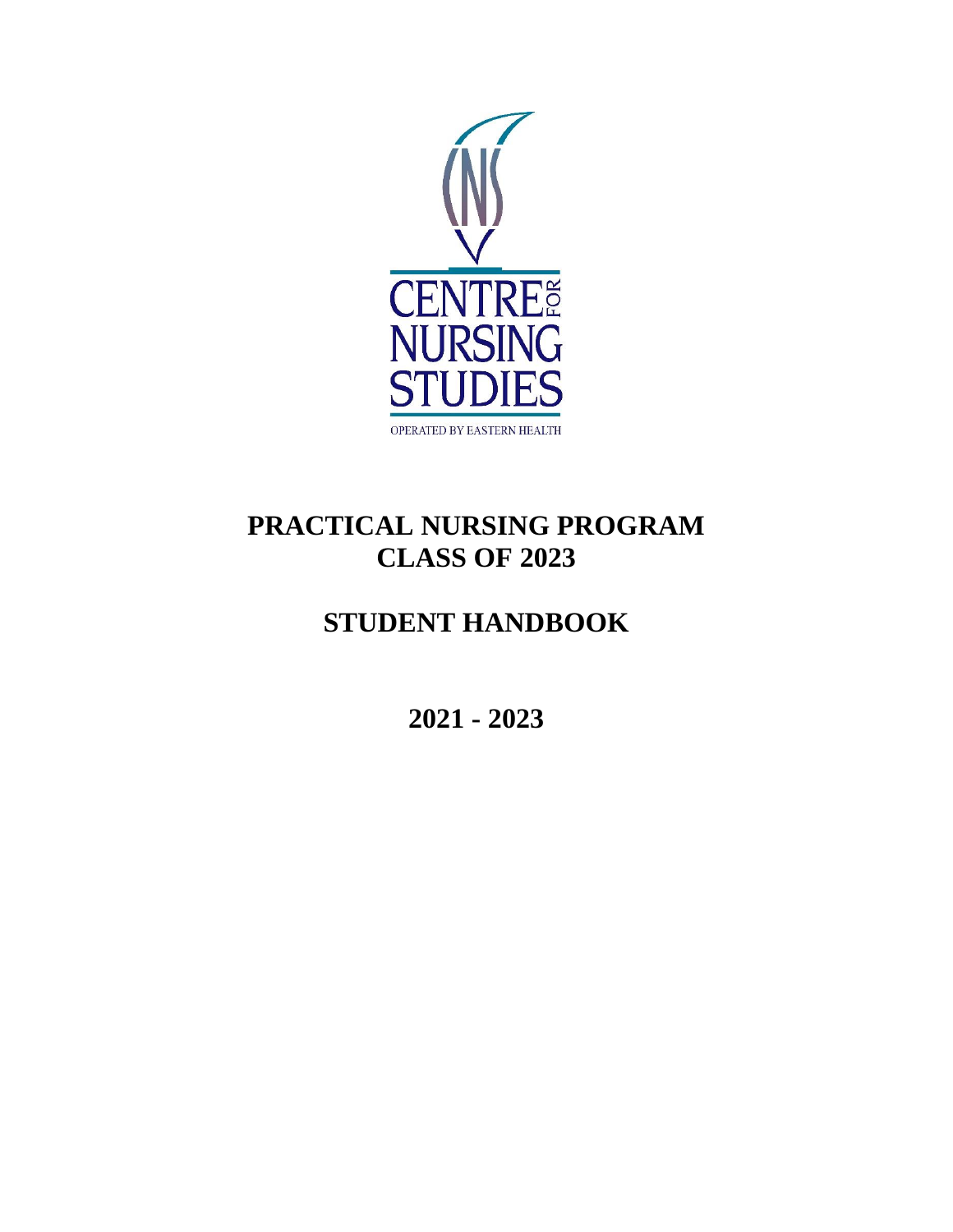# **Copyright Notice and Disclaimer**

The information contained in this work is the exclusive property of the Centre for Nursing Studies (CNS). This work is protected by Canadian copyright law. Except as otherwise provided for under Canadian copyright law, no part of this work may be reproduced or transmitted for any purposes, in any form or by any means, electronic or mechanical, including photocopying and recording, or by any information storage or retrieval system, except as expressly permitted in writing by the CNS.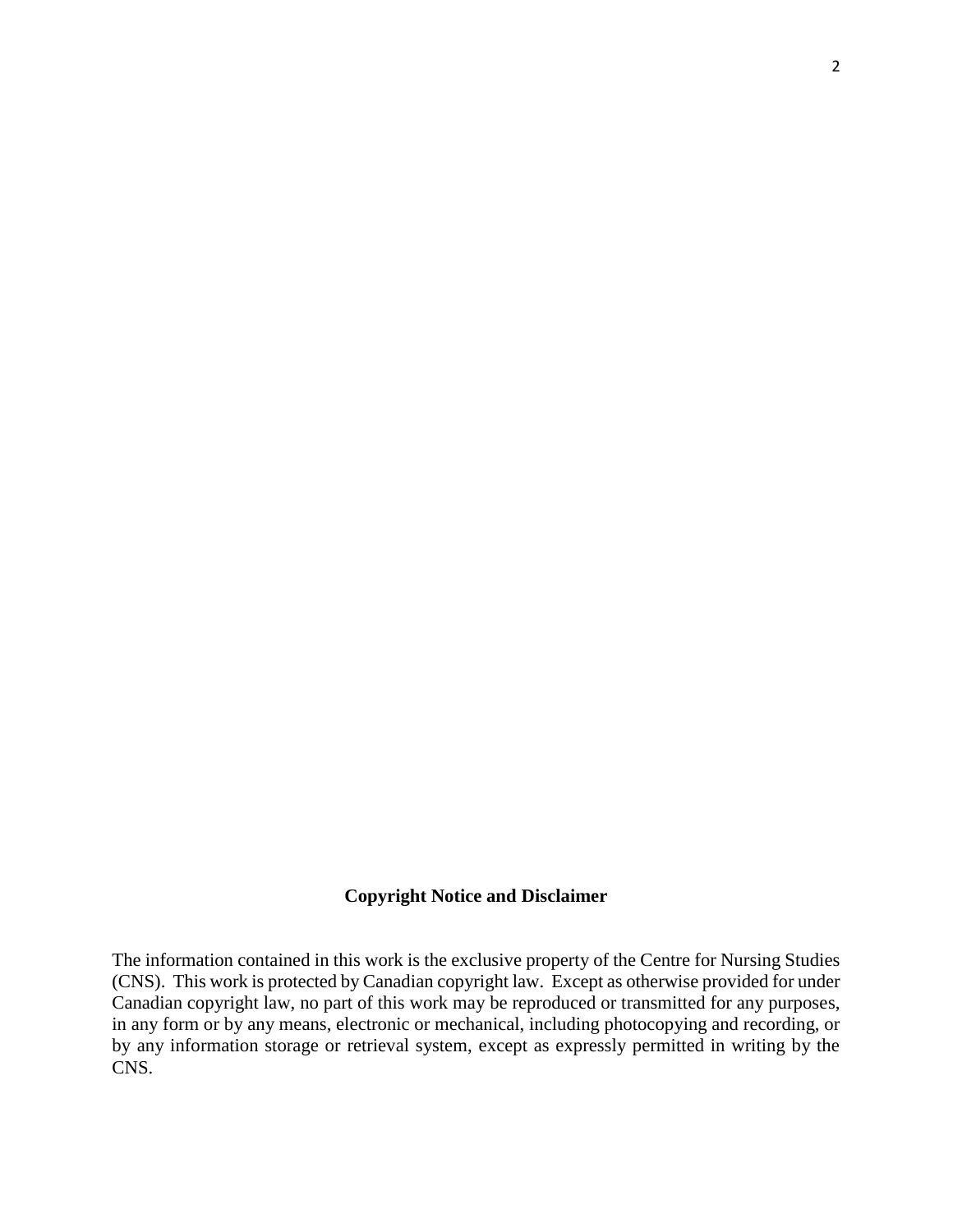#### **PAGE**

#### **1. GENERAL ACADEMIC & INSTRUCTIONAL RESOURCES**

| 1.1 |                                                                  |  |
|-----|------------------------------------------------------------------|--|
| 1.2 |                                                                  |  |
| 1.3 |                                                                  |  |
| 1.4 |                                                                  |  |
| 1.5 |                                                                  |  |
| 1.6 |                                                                  |  |
| 1.7 |                                                                  |  |
| 1.8 | <b>Student Services</b>                                          |  |
|     |                                                                  |  |
|     |                                                                  |  |
|     |                                                                  |  |
|     |                                                                  |  |
|     |                                                                  |  |
|     |                                                                  |  |
|     |                                                                  |  |
|     | 1.8.8. Student Health                                            |  |
| 1.9 | Class Executive, Student Organizations and Representation on CNS |  |
|     |                                                                  |  |
|     |                                                                  |  |
|     |                                                                  |  |

# **2. PRACTICAL NURSING PROGRAM INFORMATION**

|  | 2.4 Program Description                                     |  |
|--|-------------------------------------------------------------|--|
|  |                                                             |  |
|  | 2.4.2 Practical Nursing Program Conceptual Framework  23-26 |  |
|  |                                                             |  |
|  |                                                             |  |
|  |                                                             |  |
|  |                                                             |  |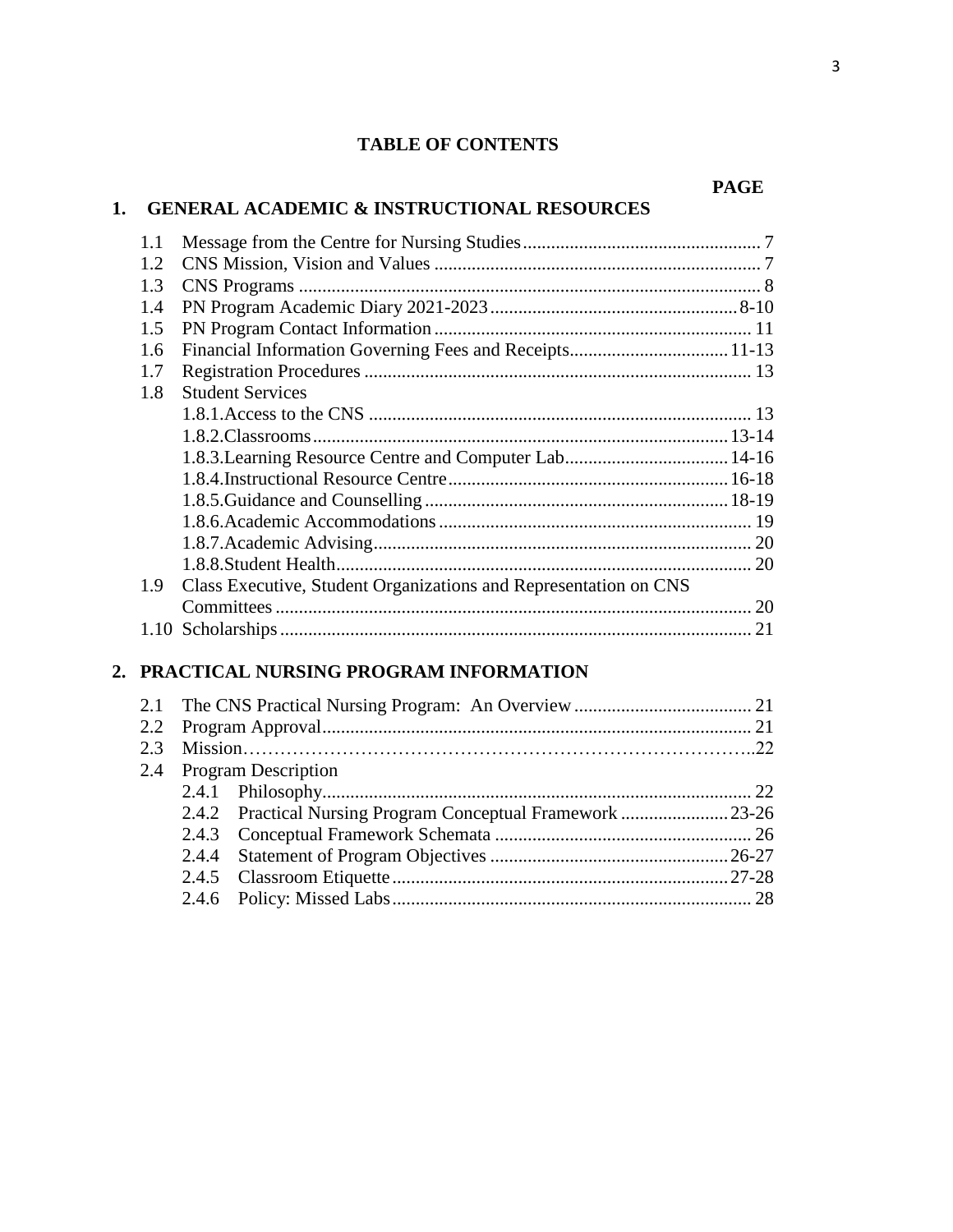# **3. PROGRAM REGULATIONS**

| 3.1 |                                                                 |  |
|-----|-----------------------------------------------------------------|--|
| 3.2 |                                                                 |  |
| 3.3 |                                                                 |  |
| 3.4 |                                                                 |  |
| 3.5 |                                                                 |  |
| 3.6 | Examinations (Term Tests, Midterm and Final Exams)              |  |
|     |                                                                 |  |
|     |                                                                 |  |
|     |                                                                 |  |
|     |                                                                 |  |
|     |                                                                 |  |
|     |                                                                 |  |
| 3.7 |                                                                 |  |
| 3.8 |                                                                 |  |
| 3.9 |                                                                 |  |
|     | 3.10 Guidelines for Students Returning to the Program Following |  |
|     |                                                                 |  |
|     |                                                                 |  |
|     |                                                                 |  |
|     |                                                                 |  |
|     |                                                                 |  |
|     |                                                                 |  |
|     | 3.16 Criteria for Writing the Canadian Practical Nurse          |  |
|     |                                                                 |  |
|     |                                                                 |  |

# **PAGE**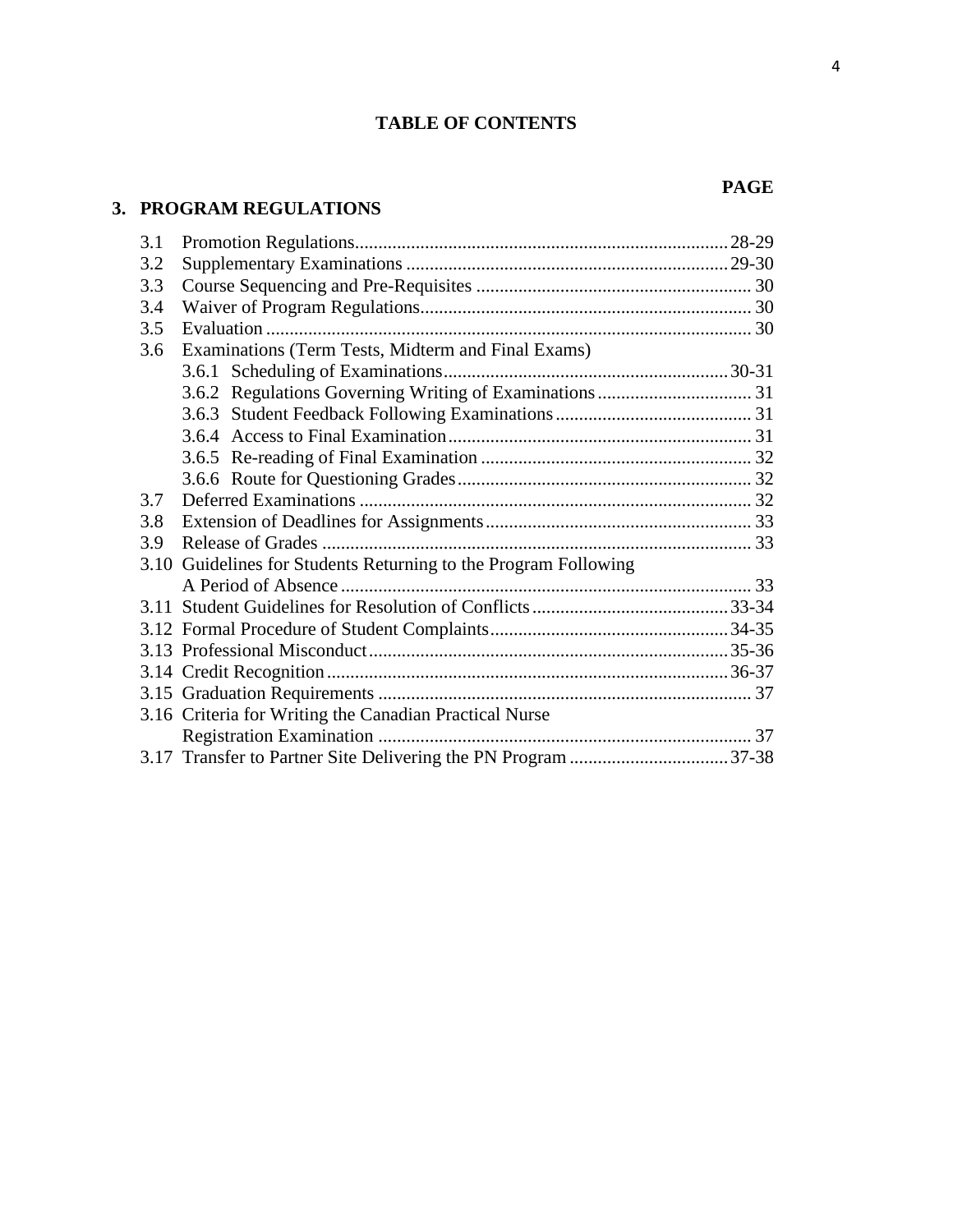# 4. CLINICAL POLICIES AND GUIDELINES

| 4.1  |                                                                  |  |
|------|------------------------------------------------------------------|--|
| 4.2  |                                                                  |  |
| 4.3  |                                                                  |  |
| 4.4  |                                                                  |  |
| 4.5  |                                                                  |  |
| 4.6  |                                                                  |  |
| 4.7  |                                                                  |  |
| 4.8  |                                                                  |  |
| 4.9  |                                                                  |  |
|      |                                                                  |  |
|      |                                                                  |  |
|      |                                                                  |  |
|      |                                                                  |  |
|      |                                                                  |  |
|      | 4.14 Medication Administration in Nursing Practice Courses 41-42 |  |
|      |                                                                  |  |
|      |                                                                  |  |
|      |                                                                  |  |
| 4.18 | CPR (Level HCP) For Health Care Providers and FA Requirements 44 |  |
|      |                                                                  |  |
|      |                                                                  |  |
| 4.21 |                                                                  |  |
|      | 4.22 Students at Risk of Clinical Failure or Deemed Unsafe 46-49 |  |
|      |                                                                  |  |
|      | $A_{-}$                                                          |  |
|      | $B_{\cdot}$                                                      |  |
|      | C.                                                               |  |
|      | D.                                                               |  |
|      | $E_{\rm c}$                                                      |  |
|      |                                                                  |  |

#### **PAGE**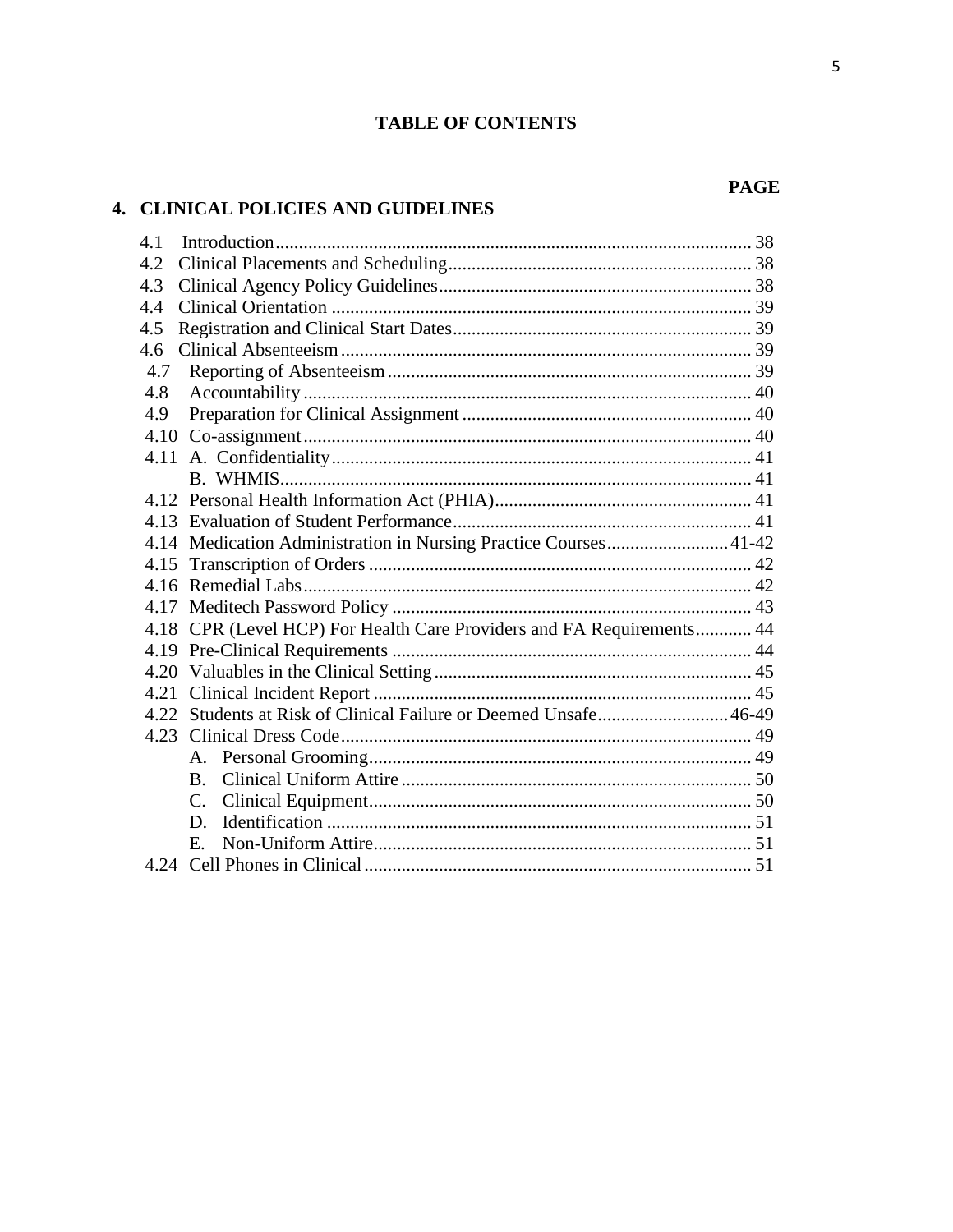# 5. ADDITIONAL INFORMATION AND RESOURCES

| 5.1 | Cancellation of Learning Experiences Due to Inclement Weather 52 |  |
|-----|------------------------------------------------------------------|--|
| 5.2 |                                                                  |  |
| 5.3 |                                                                  |  |
| 5.4 | <b>Student Records</b>                                           |  |
|     |                                                                  |  |
|     |                                                                  |  |
|     |                                                                  |  |
| 5.5 |                                                                  |  |
| 5.6 |                                                                  |  |
| 5.7 |                                                                  |  |
| 5.8 | Communications                                                   |  |
|     | 5.8.1                                                            |  |
|     | 5.8.2                                                            |  |
|     | 5.8.3                                                            |  |
|     | 5.8.4                                                            |  |
| 5.9 |                                                                  |  |
|     |                                                                  |  |
|     |                                                                  |  |
|     |                                                                  |  |
|     |                                                                  |  |
|     |                                                                  |  |
|     |                                                                  |  |

# **APPENDICES**

#### **PAGE**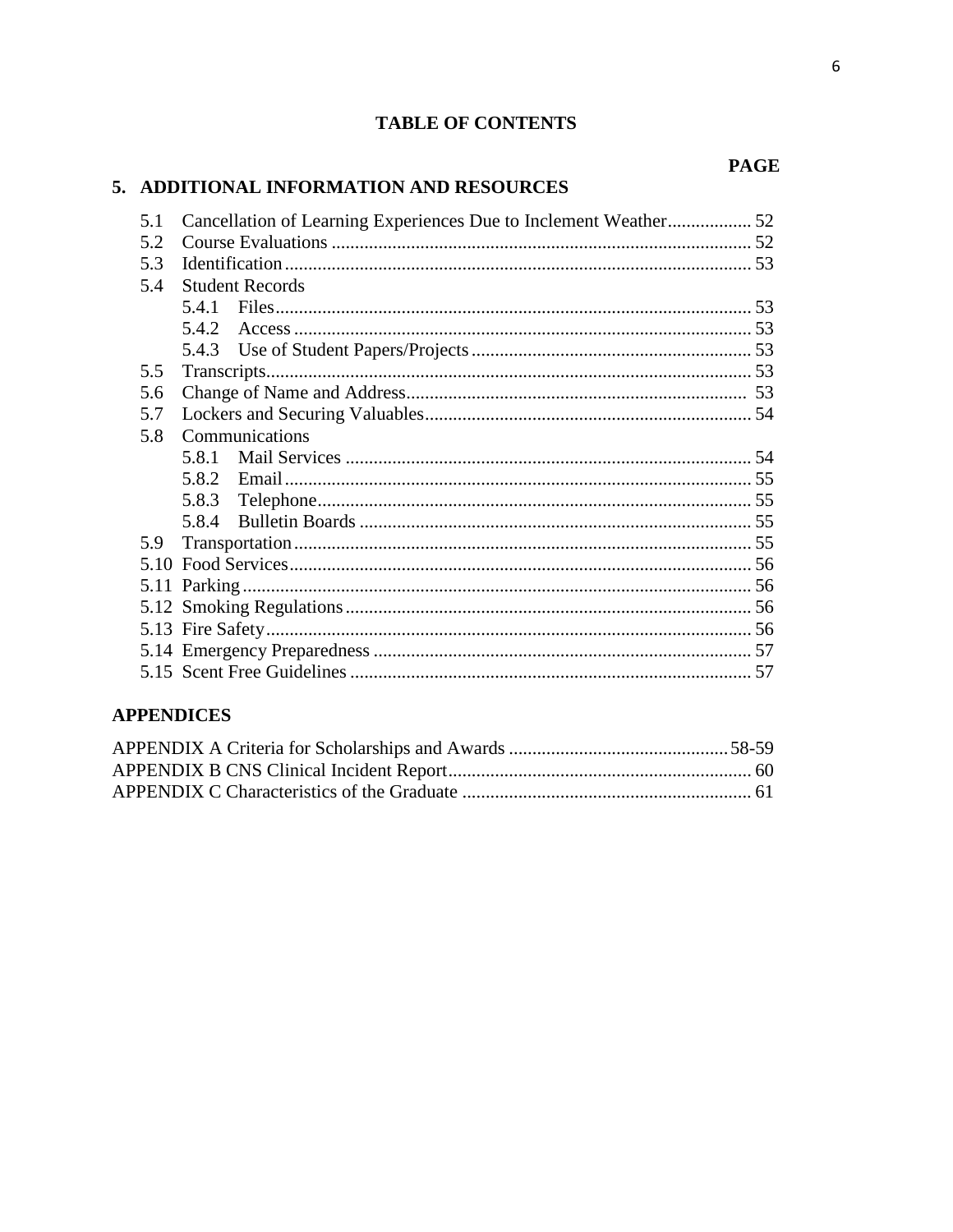#### **1. GENERAL ACADEMIC AND INSTRUCTIONAL RESOURCES 1.1 MESSAGE FROM THE CENTRE FOR NURSING STUDIES**

Welcome to the Centre for Nursing Studies (CNS) and the Practical Nursing Program. The CNS, established in 1996, is operated by Eastern Health and is housed at the Miller Centre site, in the adjacent Southcott Hall building. The CNS offers a variety of programs across the continuum of nursing education.

 This handbook is intended to provide information needed by students throughout their program of studies in the Practical Nursing Program. Regulations that govern the academic, clinical, and professional components of the program are described as well as information related to the resources available to students. Students must meet all regulations as outlined in this handbook. Please refer to the Table of Contents at the beginning of the handbook for a listing of its contents.

**NOTE:** While every attempt is made to update the PN Program Handbook, any alterations to existing policies or regulations after publication will supersede what is in print in this handbook. Students will be given prior notice of any changes to the published regulations, policies or information outlined in this handbook. Notification of regulation or policy changes will be communicated to students via Brightspace.

#### **1.2 CNS MISSION, VISION AND VALUES**

#### **Our Mission**

The Centre for Nursing Studies will deliver a continuum of nursing education programs that prepares highly competent practitioners and leaders through a commitment to excellence in teaching, practice, research and other forms of scholarship.

#### **Our Vision**

To enhance excellence and leadership in nursing education, innovation, partnerships, research and other forms of scholarship.

#### **Our Values**

#### **Collaboration**

Collaboration is the guiding principle in our approach to education, research and other forms of scholarship, practice, and international development.

#### **Diversity**

We respect diversity and foster inclusion among students, faculty, staff, and partners.

#### **Excellence**

Excellence is a means of assuring we prepare the highest quality practitioners and leaders.

#### **Professionalism**

We embody professionalism through continuous learning and the highest standards of integrity, ethical behavior, accountability, and transparency.

#### **Respect**

Respect is the foundation of all our interactions.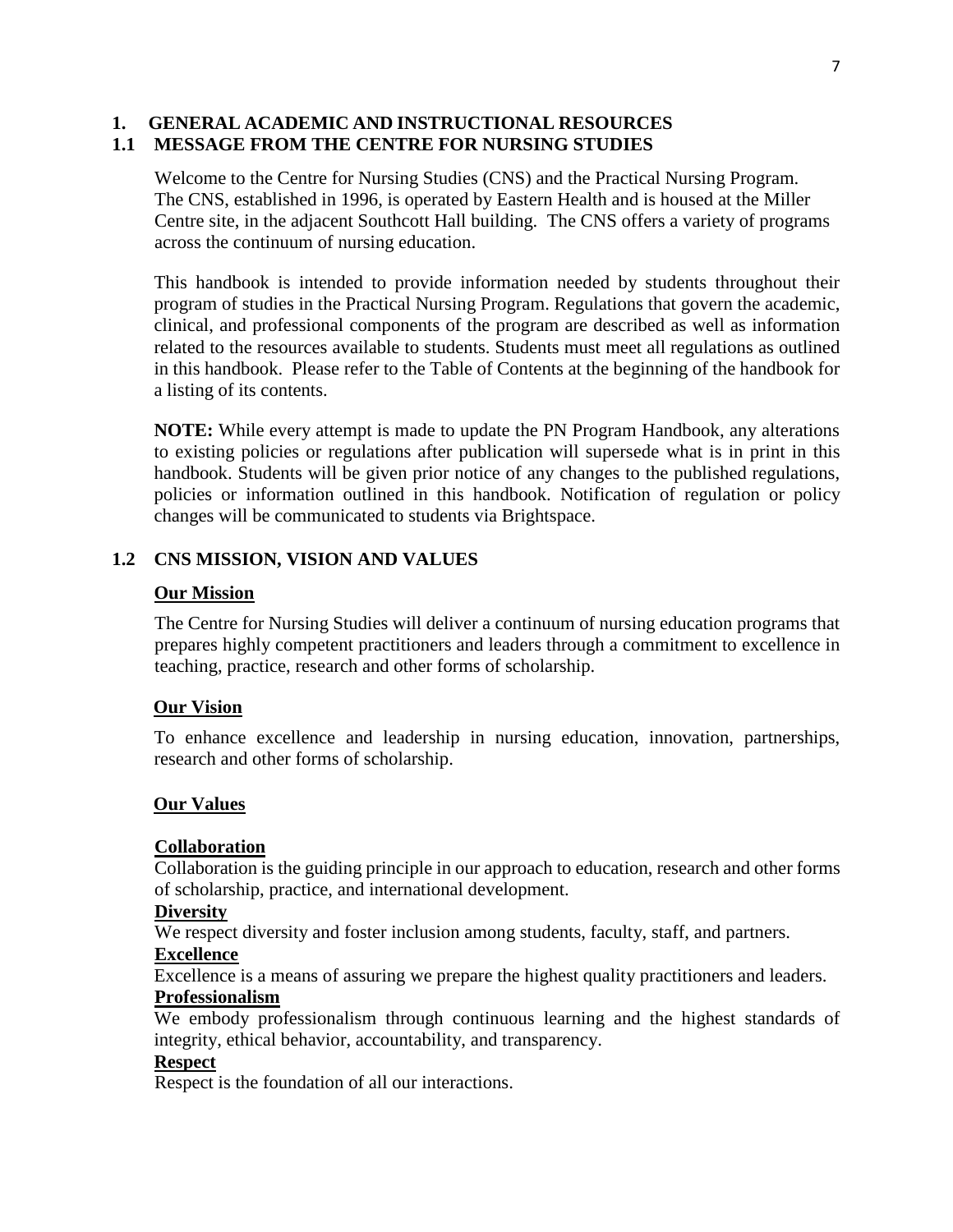#### **1.3 CNS PROGRAMS**

The CNS offers a Bachelor of Nursing (Collaborative) Program and a Practical Nursing Program. The Bachelor of Nursing (Collaborative) Program is offered in partnership with Memorial University School of Nursing and Western Regional School of Nursing. The Nurse Practitioner Program is offered through Memorial University School of Nursing at the Masters level. Faculty members at the CNS teach the Nurse Practitioner courses as part of its partnership with Memorial University School of Nursing in delivery of the program. The CNS also offers Continuing Nursing Studies post-basic specialty programs, professional development courses, an Internationally Educated Nurses (IEN) bridging program, and reentry programs for both registered (RNs) and licensed practical nurses (LPNs) across the province. Many of the human resources and services at the CNS are shared across all programs.

#### **1.4 PN PROGRAM ACADEMIC DIARY 2021-2023**

**NOTE:** Dates noted in the Academic Diary are accurate at time of print; however, dates are subject to change. Any alterations that occur after publication will supersede what is in print. Students will be given prior notice if any changes are to occur.

| $S$ emestel 1 (15 weeks)              |                                                 |  |
|---------------------------------------|-------------------------------------------------|--|
| <b>SEPTEMBER 7- DECEMBER 21, 2021</b> |                                                 |  |
| September 6                           | <b>Labour Day</b>                               |  |
| September 7                           | Registration and fees payment 9:00 a.m.         |  |
| September 17                          | Deadline for fees payment                       |  |
| September 17                          | Last date to receive 100% tuition reimbursement |  |
| October 1                             | Last date to receive 50% tuition reimbursement  |  |
| October 1                             | No tuition reimbursement after this date        |  |
| October 11                            | <b>Thanksgiving Day</b>                         |  |
| October 11 and 12                     | Mid-term break [MTB]                            |  |
| October 13                            | Lectures resume                                 |  |
| November 11                           | <b>Remembrance Day</b>                          |  |
| November 12                           | Final day for all lab testing                   |  |
| November 26                           | Classes end for semester one                    |  |
| November 29 – December 3              | Final exams                                     |  |
| December 6-10; 13-17; 20 & 21         | <b>CN101</b>                                    |  |
| December 9 and 10                     | Supplementary exams                             |  |
| December 22                           | <b>Christmas break begins</b>                   |  |

# **Semester I (15 weeks)**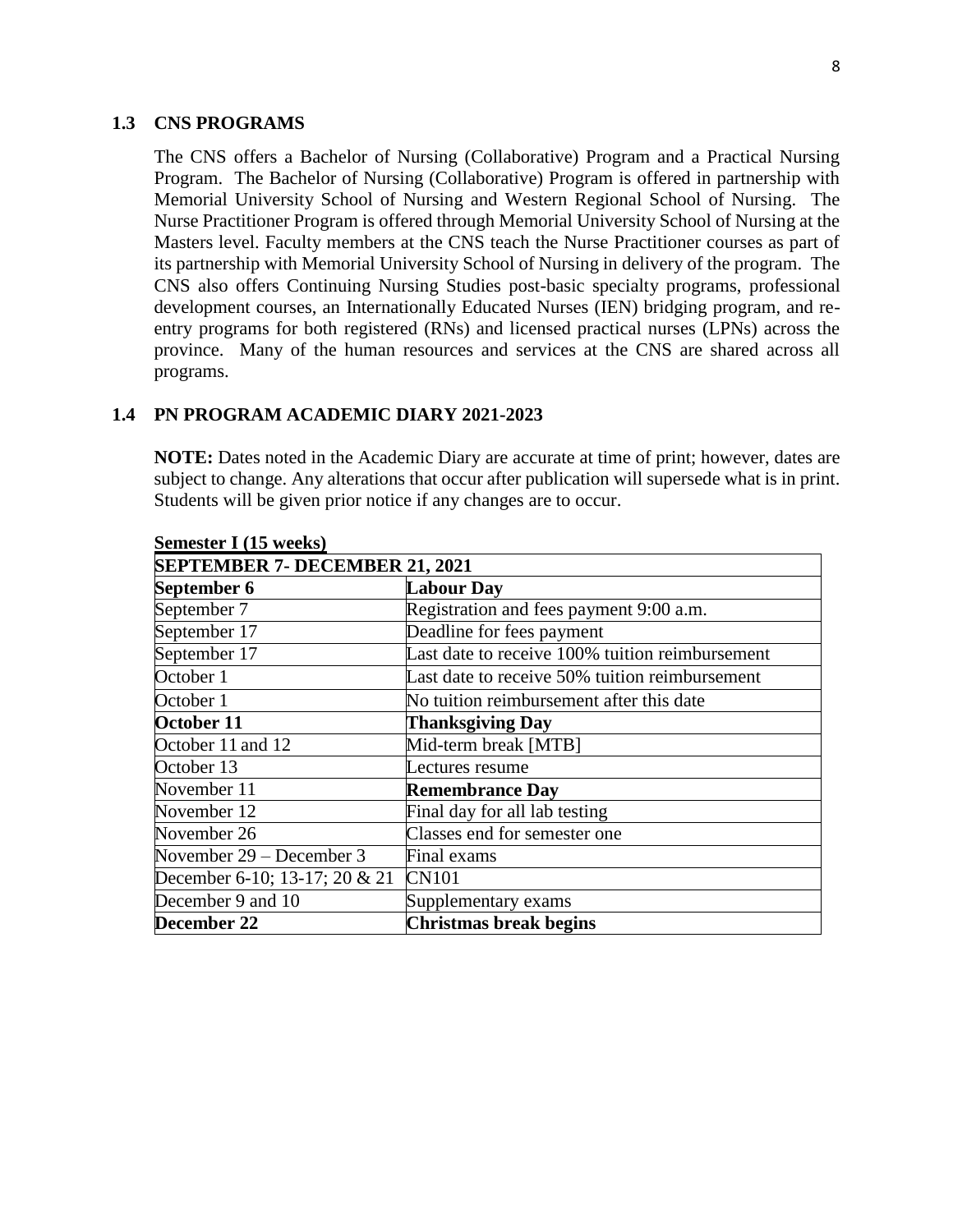# **Semester II (15 weeks)**

| <b>JANUARY 4 - APRIL 15, 2022</b> |                                                 |  |
|-----------------------------------|-------------------------------------------------|--|
| January 4                         | Classes begin for semester two                  |  |
| January 14                        | Deadline for fees payment                       |  |
| January 14                        | Last date to receive 100% tuition reimbursement |  |
| January 28                        | Last date to receive 50% tuition reimbursement  |  |
| January 28                        | No tuition reimbursement after this date        |  |
| February 21 - 25                  | Mid-term break [MTB]                            |  |
| February 28                       | <b>Resume lectures</b>                          |  |
| March 18                          | Final day for all lab testing                   |  |
| April 1                           | Classes end for semester two                    |  |
| April 4-8                         | Final exams                                     |  |
| April 13 and 14                   | Supplementary exams                             |  |
| <b>April 11-15</b>                | <b>Spring break</b>                             |  |

#### **Semester III (12 weeks)**

| <b>APRIL 18 – July 15, 2022</b>  |                                                 |  |
|----------------------------------|-------------------------------------------------|--|
| <b>April 18</b>                  | <b>Classes begin for semester three</b>         |  |
| April 29                         | Deadline for fees payment                       |  |
| April 29                         | Last date to receive 100% tuition reimbursement |  |
| May 13                           | Last date to receive 50% tuition reimbursement  |  |
| May 13                           | No tuition reimbursement after this date        |  |
| May 23                           | Victoria Day                                    |  |
| June 10                          | Final day for lab testing                       |  |
| June 17                          | Classes end for semester three                  |  |
| June 20-24                       | Final exams                                     |  |
| June 27-July 30; July 4-8; 11-12 | <b>CN307</b>                                    |  |
| June 27 & 28                     | Supplementary exams                             |  |
| July 1                           | <b>Canada Day</b>                               |  |
| <b>July 18 to September 5</b>    | <b>Summer break</b>                             |  |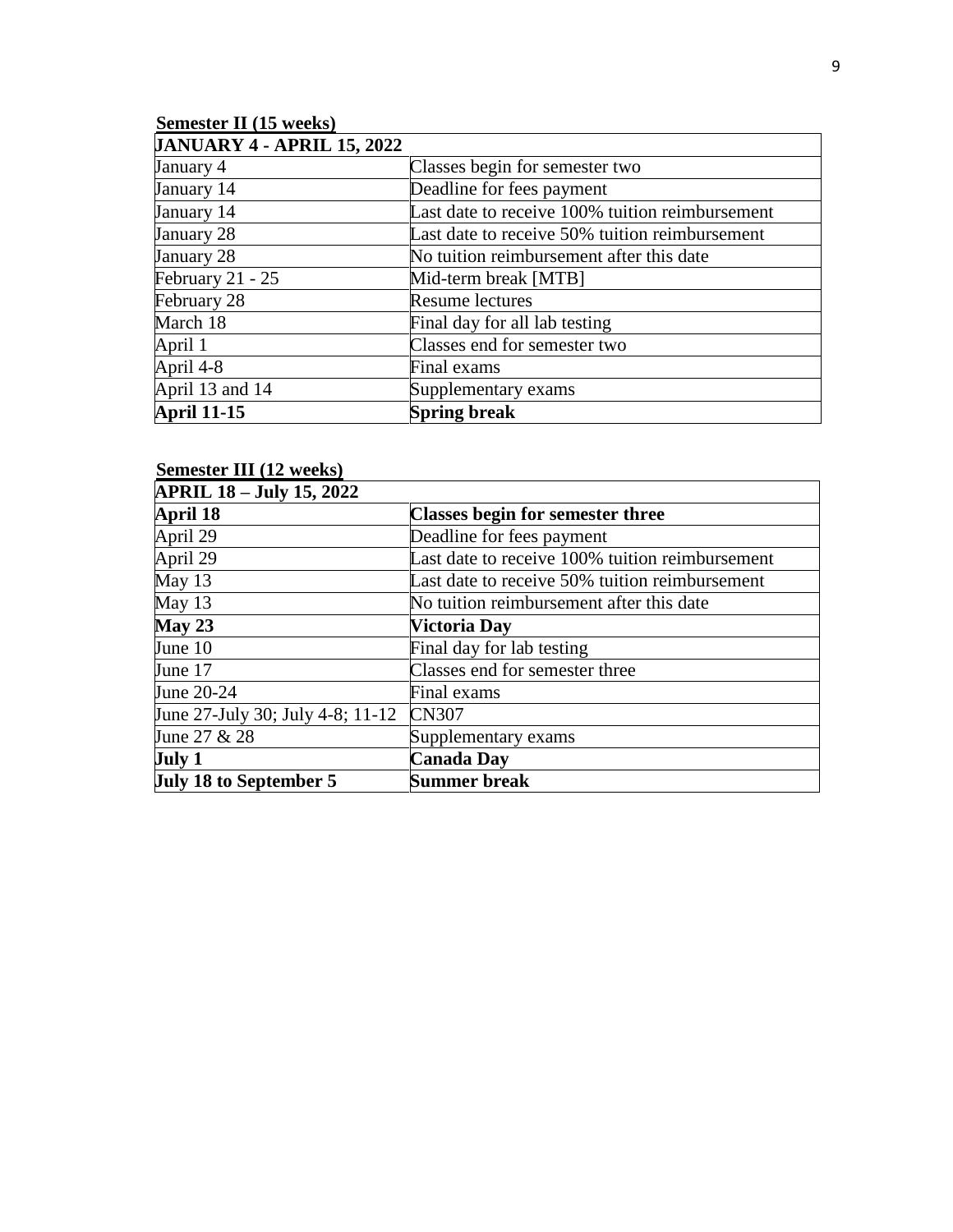| <b>Semester IV (15 weeks)</b>         |                                                 |  |  |
|---------------------------------------|-------------------------------------------------|--|--|
| SEPTEMBER 6, 2022 - DECEMBER 20, 2022 |                                                 |  |  |
| September 5                           | <b>Labour Day</b>                               |  |  |
| September 6                           | Semester four begins                            |  |  |
| September 16                          | Deadline for fees payment                       |  |  |
| September 16                          | Last date to receive 100% tuition reimbursement |  |  |
| September 30                          | Last date to receive 50% tuition reimbursement  |  |  |
| September 30                          | No tuition reimbursement after this date        |  |  |
| October 11                            | <b>Thanksgiving Day</b>                         |  |  |
| October 10 and 11                     | Mid-term break [MTB]                            |  |  |
| October 12                            | Lectures Resume                                 |  |  |
| November 10                           | Final day for all lab testing                   |  |  |
| November 11                           | <b>Remembrance Day</b>                          |  |  |
| November 25                           | Classes end for semester four                   |  |  |
| November 28 – December 2              | Final exams                                     |  |  |
| December 9 and 10                     | Supplementary exams                             |  |  |
| December 5-9; 12-16; 19-20            | CN406 clinical                                  |  |  |
| December 21                           | Christmas break begins                          |  |  |

# **Semester V (15 weeks)**

| <b>January 3 – April 14, 2023</b> |                                                 |
|-----------------------------------|-------------------------------------------------|
| <b>January 3</b>                  | <b>Semester five begins</b>                     |
| January 13                        | Deadline for fees payment                       |
| January 13                        | Last date to receive 100% tuition reimbursement |
| January 27                        | Last date to receive 50% tuition reimbursement  |
| January 27                        | No tuition reimbursement after this date        |
| <b>TBA</b>                        | <b>CN501</b>                                    |
| <b>TBA</b>                        | <b>CN502</b>                                    |
| <b>TBA</b>                        | <b>CN503</b>                                    |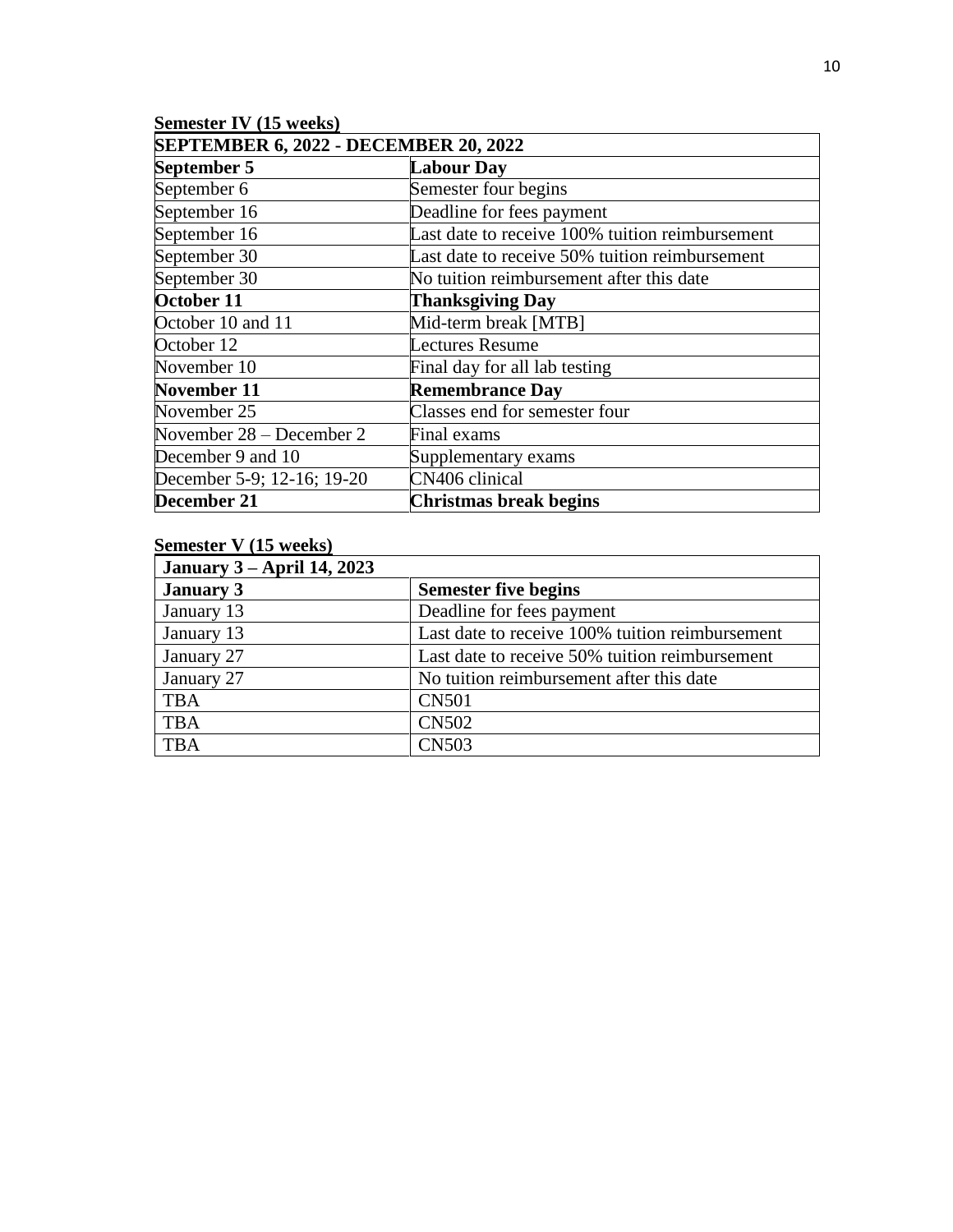#### **1.5 PN PROGRAM CONTACT INFORMATION**

| Director                                                  |                      |          |
|-----------------------------------------------------------|----------------------|----------|
| Dr. Kathy Watkins (kwatkins@mun.ca)                       | Office 1030 777-8161 |          |
| <b>Associate Director – Non-Degree Programs</b>           |                      |          |
| Natasha Fulford (natasha.fulford@mun.ca)                  | Office 1035 777-8173 |          |
| Coordinator – PN Program                                  |                      |          |
| Jeanette Cronin (jeanette.cronin@mun.ca)                  | Office 1027          | 777-8181 |
|                                                           |                      |          |
| <b>Business Officer</b><br>Brenda Haines (bhaines@mun.ca) | Office 1032 777-6644 |          |
|                                                           |                      |          |
| Secretary - PN Program                                    |                      |          |
| Debra Green (debra.green@mun.ca)                          | Office 1024          | 777-8158 |
| Registrar – Non-Degree Programs                           |                      |          |
| Barbara Peters (Barbara.peters@mun.ca)                    | Office 1007          | 777-8174 |
|                                                           |                      |          |

#### **1.6 FINANCIAL INFORMATION GOVERNING FEES AND RECEIPTS**

It is the responsibility of the student to ensure that financial obligations associated with the Program are met. Registration and fees payment dates are outlined in Item 1.4 PN Program Academic Diary 2021 -2023.

Payment of Fees for Students Receiving a Student Loan: Canada Student Loans Division has been notified of program costs. Tuition and other Program fees will be deducted directly from student loans. Receipts will be issued when the CNS receives the funds from the Lender.

\*Please note that if a loan is required for Semester Four and Five, September to December, students must reapply to Student Aid Division in the spring of that year.

The CNS accepts e-transfers and online payments with MasterCard and Visa only. A nonrefundable 1.75% convenience fee will be applied to credit card payments.

Payment by cash, cheque or debit card can be made by visiting the Business Office, room 1032, at Southcott Hall during regular business hours, 8:00 a.m. – 4:00 p.m.

 For payment by mail, please send to: Brenda Haines Business Officer Centre for Nursing Studies Southcott Hall, 100 Forest Road St. John's, NL A1A 1E5 Canada **For e-transfer, use the following email:** [bhaines@mun.ca](mailto:bhaines@mun.ca) **For online payment, use the following link:** [https://payments.](https://payments/)easternhealth.ca/Default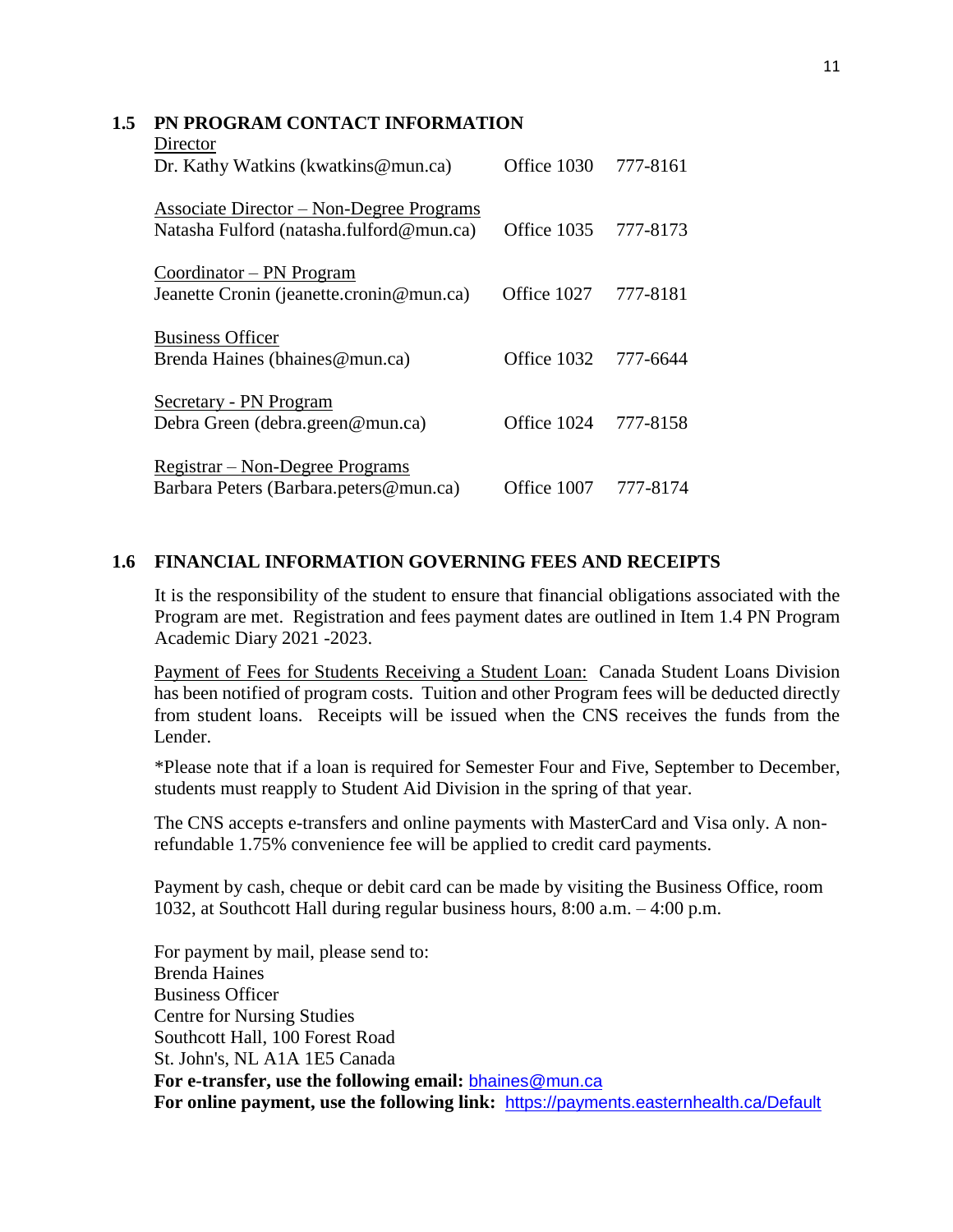Other Program Fees: The following outlines other Program fees beyond tuition:

• Administrative Fee - payable Semester I, II, III, and IV \$200 per semester

| $\bullet$ | Parking Permit – Applications available September $7th$ . |      |  |
|-----------|-----------------------------------------------------------|------|--|
|           | Mailroom, Ground Floor                                    | \$10 |  |
|           | • Canadian Nursing Students' Association (CNSA)           |      |  |
|           | Fee - payable Semester One                                | \$10 |  |
|           | • CNS Nursing Society                                     | \$5  |  |

Supplementary Examination Fee: The fee for writing a supplementary examination is \$50. Payment is to be made to the Business Officer, Office 1032. Students are not permitted to write a supplementary examination until the examination fee has been paid.

Credit Recognition Fee: Students applying for Credit Recognition through Transfer Credit or Prior Learning Assessment Recognition (PLAR) will be charged a minimum fee of \$100.

Receipts: Students should retain all tuition and other program fee receipts. In the event of a dispute regarding the payment of fees, the CNS will be considered correct unless the student provides evidence of payment through the original receipt.

Late Payment and Outstanding Fees:

- Students who, without approval, pay their fees later than the deadlines specified in the PN Program Academic Diary must pay a late payment fee of \$100.00.
- Students with outstanding accounts will:
	- $\triangleright$  be ineligible to write exams;
	- $\triangleright$  be ineligible to register for courses for a subsequent semester;
	- $\triangleright$  not be issued a grade report or academic transcript;
	- $\triangleright$  not be awarded a diploma.

Tuition Reimbursement for Students who withdraw from the Program:

- Within two weeks following registration, 100% of tuition.
- Within the third to fourth week following registration, 50% of tuition.
- No tuition will be refunded at commencement of the fifth week following registration.

Income Tax Forms and Receipts: The CNS is required to issue a T2202A Tuition and Education Income Tax Form to students with respect to eligibility for the tax credits relative to education and tuition fees paid.

This form does not require students to attach receipts, but it is recommended that receipts are retained. Complete information including the Interpretation Bulletin of Revenue Canada is available in the CNS Learning Resource Centre.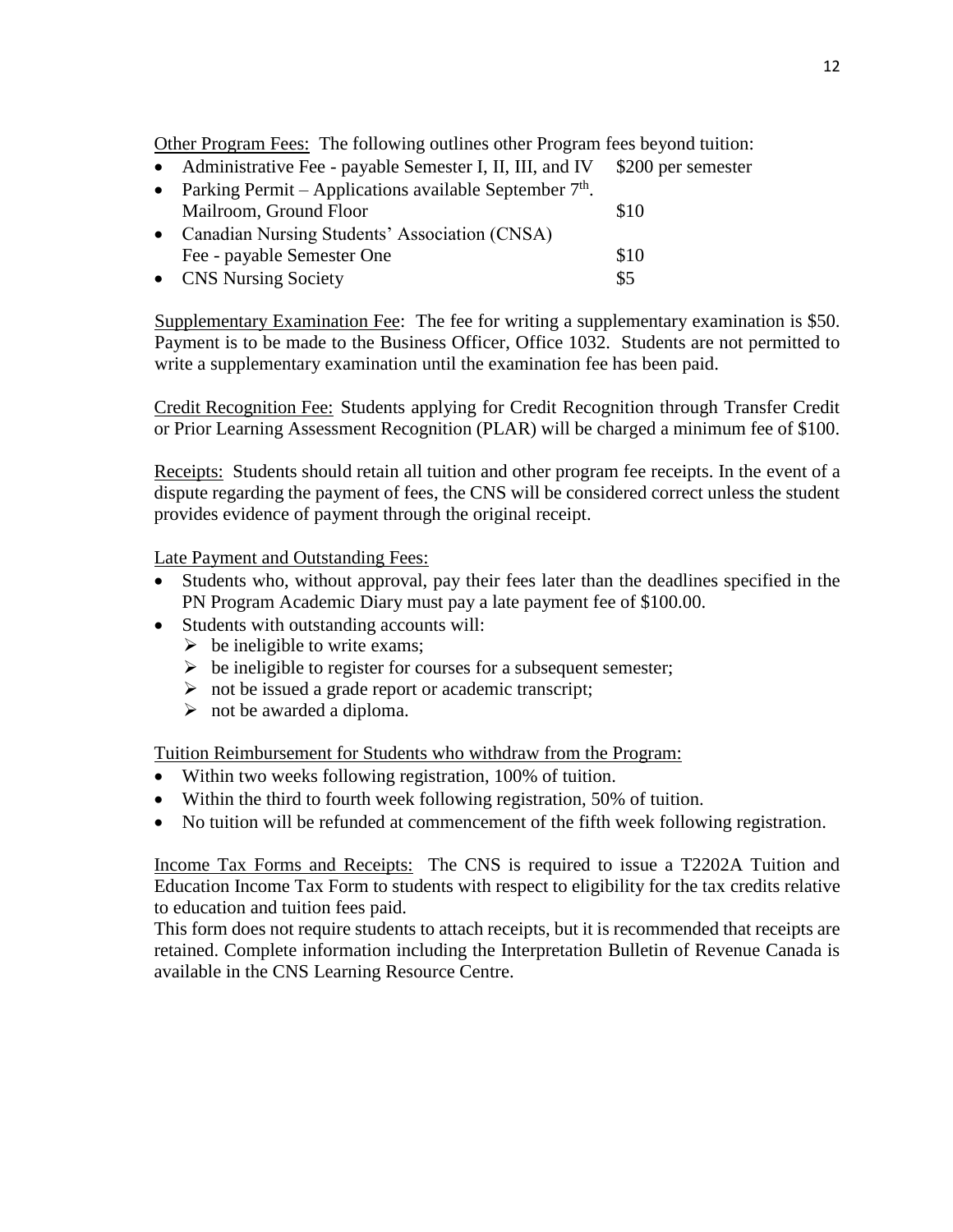Other Associated Program Costs: Students are provided with an approximated textbook cost list; textbooks can be purchased at Memorial University Bookstore.

Other program costs including uniforms, lab coats and other supplies are purchased individually by the student. Please refer to the Instructional Resource Centre Dress Code and Clinical Dress Code sections of this Handbook before purchasing clinical or lab attire and for information related to clinical equipment needs.

Students should also note that there is a cost associated with writing the Canadian Practical Nurses Registration Examination. This is payable in Semester V of the Program (see 3.16 – Criteria for Writing the Canadian Practical Nurses Registration Examination).

**\*\* The CNS reserves the right to make changes to its financial policies as deemed necessary.** 

# **1.7 REGISTRATION PROCEDURES**

Students are responsible to register every semester in the Program. Registration dates are identified in item **1.4 PN Program Academic Diary 2021-2023**. Students are notified of the time and place in advance. Program and/or semester course information is provided at registration and throughout the first week of each semester.

#### **1.8 STUDENT SERVICES**

#### **1.8.1 Access to the CNS**

Access to the CNS may be gained via the main entrance to Southcott Hall, Monday to Friday 0600 – 1800. All staff and students entering the building after 1800 hours are to sign in and sign out with security personnel. This also includes anyone staying late after normal working hours. Security can be reached at **746-1494**.

Students needing access during **evenings, weekends** and **holidays** will be required to use the main entrance of the Miller Centre which is opened from 0600-2100 daily. Students accessing the CNS during this time are required to sign in and out at the security office located directly at the main entrance of the Miller Centre.

Students are reminded that access to the Learning Resources Centre (LRC), Instructional Resource Centre (IRC) and Mailroom will only be provided during the hours when staff are available. Students may gain access to the CNS Mailroom for drop-off purposes until 2100 hours each day.

Students are requested not to ask security personnel to provide direction to these areas after the designated hours.

#### **1.8.2 Classrooms**

The CNS occupies seven floors of Southcott Hall as follows:

**Basement Level** - Student lockers and Lounges, Records Room and Conference Room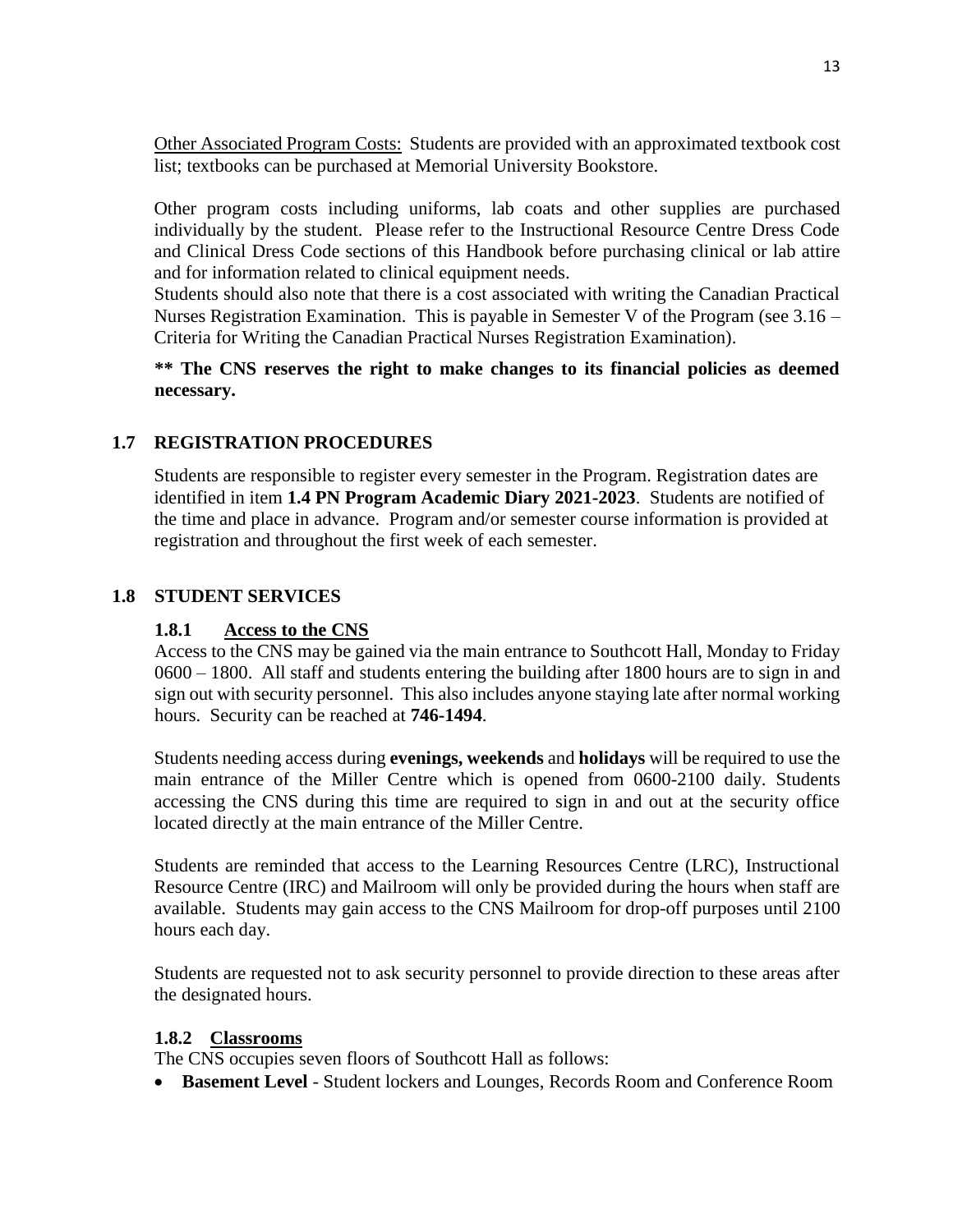- **Ground Floor** Classrooms, LRC, CNS Mailroom, office of the Operations Officer, and Guidance and Counselling Services.
- **First Floor** Classrooms, Computer Labs and Nursing Labs
- **Second Floor** Conference rooms, Nursing Society Office, International Nursing Office and Faculty offices
- **Ninth Floor** Nursing Labs and Faculty offices
- **Tenth Floor** - Faculty, Secretarial and Administrative offices
- **Eleventh Floor** Faculty, Secretarial and Administrative offices, Research Office

If students need to book a space for study or project work, the request (with a brief explanation of the reason for the request) should be made to the appropriate department as follows:

- Classroom Space Administration Assistant to the Director,  $10^{th}$  Floor, Room 1034
- Lab Space IRC,  $9<sup>th</sup>$  Floor, Room 921
- Conference Room Space LRC Personnel, Ground Floor, Room G39

Students should be aware that use of the lobby/foyer space for any activities (e.g., bake sales in support of class fundraising) should be booked through Operations Manager.

# **1.8.3 Learning Resource Centre and Computer Lab**

The Learning Resource Centre (LRC) is located on the ground floor of the CNS. The LRC provides an expanding collection of books, periodicals, A-V and computer software to support the CNS curricula and to foster independent learning.

The LRC is an integral part of the CNS and has a major role in the facilitation of its educational programs. Its main objective is to provide quality information services and resources for all LRC clients. Instruction in the use of information resources focuses on equipping students with information retrieval and management skills which will enable them to become independent and lifelong students.

All CNS students are registered with the LRC and have usage and borrowing privileges. Students will be issued an ID card that must be presented when borrowing materials or booking facilities.

Students are encouraged to make use of all services and resources available through the LRC. There is a wealth of material which can be used for independent and self-paced learning by students. LRC staff will be happy to assist students with any questions or problems they may have in locating materials, using reference tools, etc. Students are responsible for following all LRC/Computer Lab policies to ensure equitable access to resources and facilities for all students. Students not adhering to policies may have LRC/Computer Lab privileges revoked.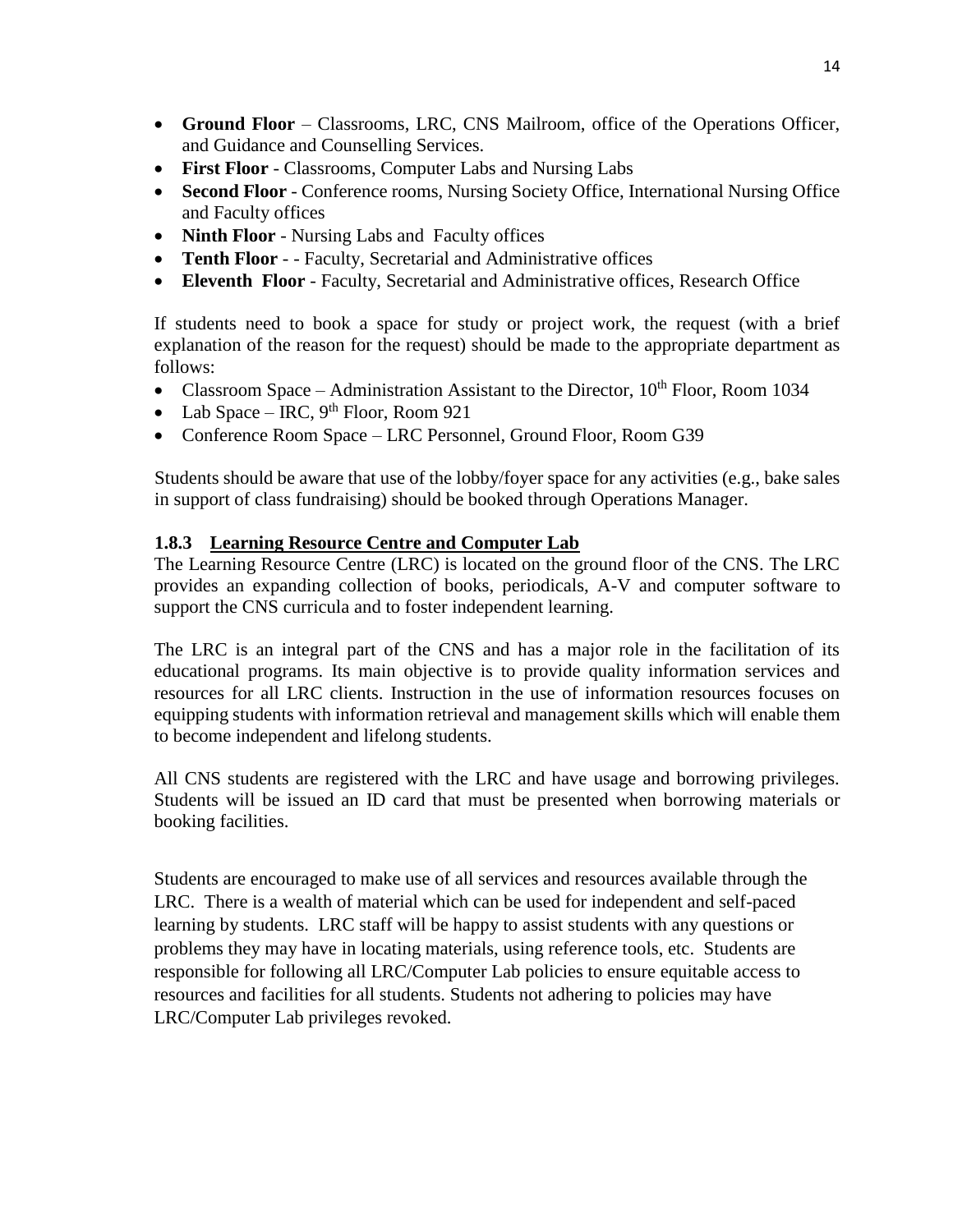#### *Hours of Operation*

Full reference and instructional services are available from 0800 – 1630 Monday to Friday. These hours are decreased at the end of April. Please check with the LRC or visit our website at <https://cns.easternhealth.ca/resources/learning-resource-centre-lrc/> for exact hours of operation.

| <b>To Contact Us:</b>   |          |
|-------------------------|----------|
| <b>Circulation Desk</b> | 777-8192 |
| Reference/Admin         | 777-8189 |
| Computer Lab            | 777-8194 |

E-mail: [jgarland01@mun.ca;](mailto:jgarland01@mun.ca) [karen.hutchens@mun.ca](mailto:karen.hutchens@mun.ca)

#### *LRC General Policies*

Polices in the LRC/Computer Lab are kept to a minimum, as our expectations are that students will use these facilities in a responsible and cooperative manner.

- Food is permitted in the LRC with the following exceptions: No Hot Food, No Take Out permitted in the LRC.
- All beverages must be in covered containers.
- The noise level should not exceed quiet talking. Students should be considerate of others working or studying.
- All materials must be signed out by a staff person or the student on duty.
- Borrowed materials should be returned promptly so that others are not deprived of access to them.

# *LRC Circulation Policies*

All materials to be borrowed must be signed out at the Circulation Desk. Borrowed items must be returned by the due date. Students must present CNS ID when borrowing materials or equipment. Students with overdue materials will not be permitted to sign out any materials until overdue items have been returned. Students will be required to pay replacement or repair costs for materials that are lost or damaged.

- Print journals are for use in the LRC only.
- Books from stacks can be signed out for 2-week periods, and may be renewed once, unless previously reserved.
- Reserve materials are for 2-hour loan and must be used in the LRC. These include articles, books and videos which have been placed on Reserve.
- The library catalogue is now available through the Internet. This means that you can search for books and videos in the CNS library from anywhere. To Access:
	- 1. Go to<http://www.libraryworld.com/opac>
	- 2. On the log-on page, enter the library name, CNS. There is no need to enter a password.
- If you would like assistance using the catalogue, please contact the LRC staff.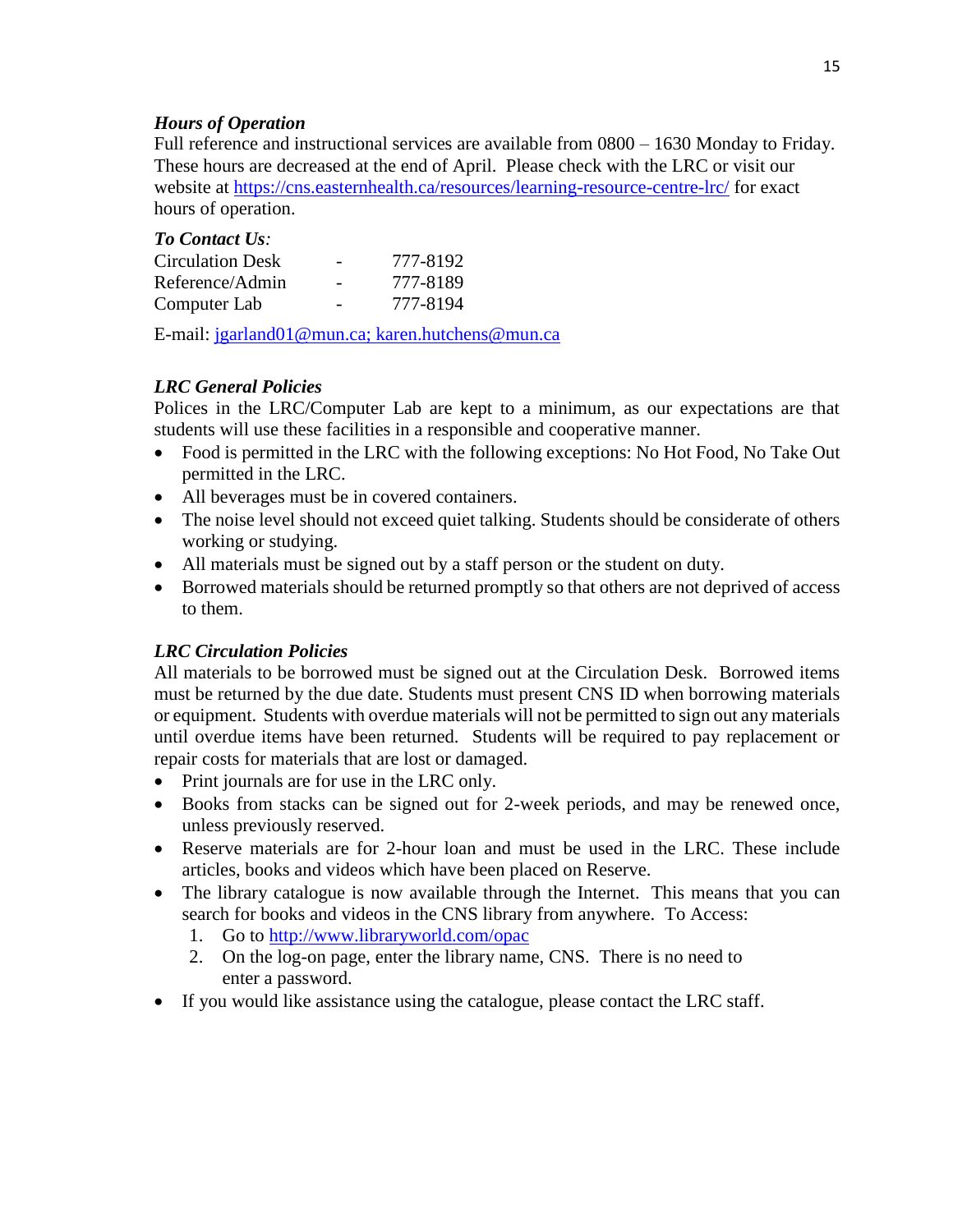#### *LRC Services*

Some of the LRC services which students can avail of:

**Orientation sessions** are provided to all incoming students. These consist of a thorough tour of the LRC/Computer Lab, a review of policies and services, and instruction in the use of certain reference materials and computer programs.

**Circulation Services** include checking out materials, renewing materials and placing holds or recalls on needed items.

**Reference Services** include provision of information regarding collection holdings, services, etc., including instruction in use of all software programs, including the Library Online Catalogue.

**Interlibrary Loans** can be obtained on a cost recovery basis. Contact Karen Hutchens.

**Access to Photocopying Facilities** – Photocopies are located in room G23. Photocopying cards in \$2, \$5 and \$10 amounts can be purchased at the Circulation Desk in the library. A \$2 refundable deposit is required for cards. There is one coin operated photocopier.

**Access to A-V Equipment** will be available on a limited basis through booking with the LRC. Basic instruction in the use of this equipment will be provided as needed. Borrowing is limited to LRC hours.

#### *Computer Lab*

The computer lab is located on the first floor of the CNS. This computer lab is available to all students during LRC hours. Some software programs available to students include word processing, CINAHL, e-mail and Internet access. Four printers are available for students use. LRC staff provide support to students during LRC hours. Orientation sessions are held to familiarize all new students with the available programs. Lab policies are posted in the Lab and must be adhered to by all students.

#### *Study Rooms*

Study rooms for group work can be booked through the LRC. Study rooms can be booked for a maximum of two hours. Groups of two or more are required. Rooms are not to be used as a single study space.

#### **1.8.4 Instructional Resource Centre (IRC)**

For nursing, it is important that the academic program is complemented by practice and experience in real and/or simulated settings. The Instructional Resource Centre (IRC) provides opportunity for simulated learning in both psychomotor competencies and interpersonal skills. The IRC team consists of the IRC Coordinator, Simulation Lead and designated lab faculty. Faculty offices are located on ninth floor of Southcott Hall.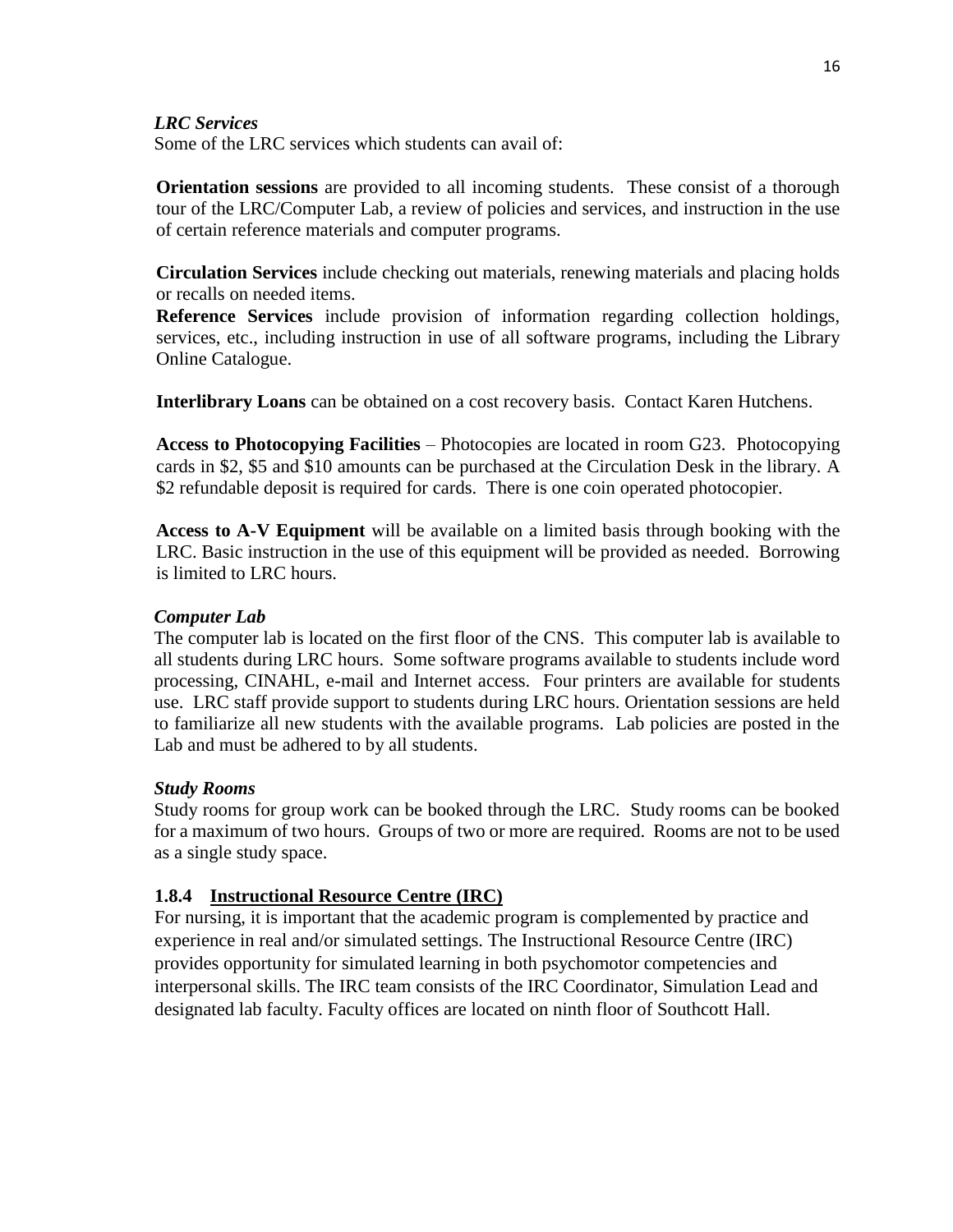#### *Facilities and Equipment Available*

The IRC lab rooms are located on the first, ninth and basement floors of the CNS. The IRC rooms simulate both a hospital and clinic environment. The IRC has various clinical equipment and teaching aids that will be valuable resources for student practice and simulation use. There is one high fidelity simulator, as well as three medium fidelity simulators and various task trainers.

# *Lab Policies*

Students must comply with the following lab policies or they may be asked to leave the lab setting.

• Students must dress professionally for lab activities.

 In order to avoid congestion in the lab and outside the lab rooms, students **MUST** keep coats and book bags in their lockers. **Students must not sit or leave personal belongings in the corridor outside the lab rooms, in chairs, or by elevators, as this poses a safety risk**.

- Students may bring water in lab rooms, but no coffee cups or food are permitted.
- Lab rooms and stations must be tidied before leaving the room.
- Students must come prepared for their lab.
- Students must carefully handle and respect the lab equipment.

 Cell phones, smart watches and any other types electronic messaging and listening devices must be turned off in the lab and stored away.

# *Dress Code*

The IRC simulates a professional clinical environment. Proper attire and footwear for lab activities is required in the lab setting. Please refer to your course outline for required dress.

# *Practice Rooms and Hours*

Practice rooms will be set up on the first and ninth floors. Students must bring their lab kits when using practice rooms. Equipment and supplies not contained in student lab kits will be available in the designated lab rooms. In order to accommodate all students prior to lab practicums, students are required to sign up for practice times. Practice room request forms are located on the  $9<sup>th</sup>$  floor adjacent to the IRC Coordinator's office.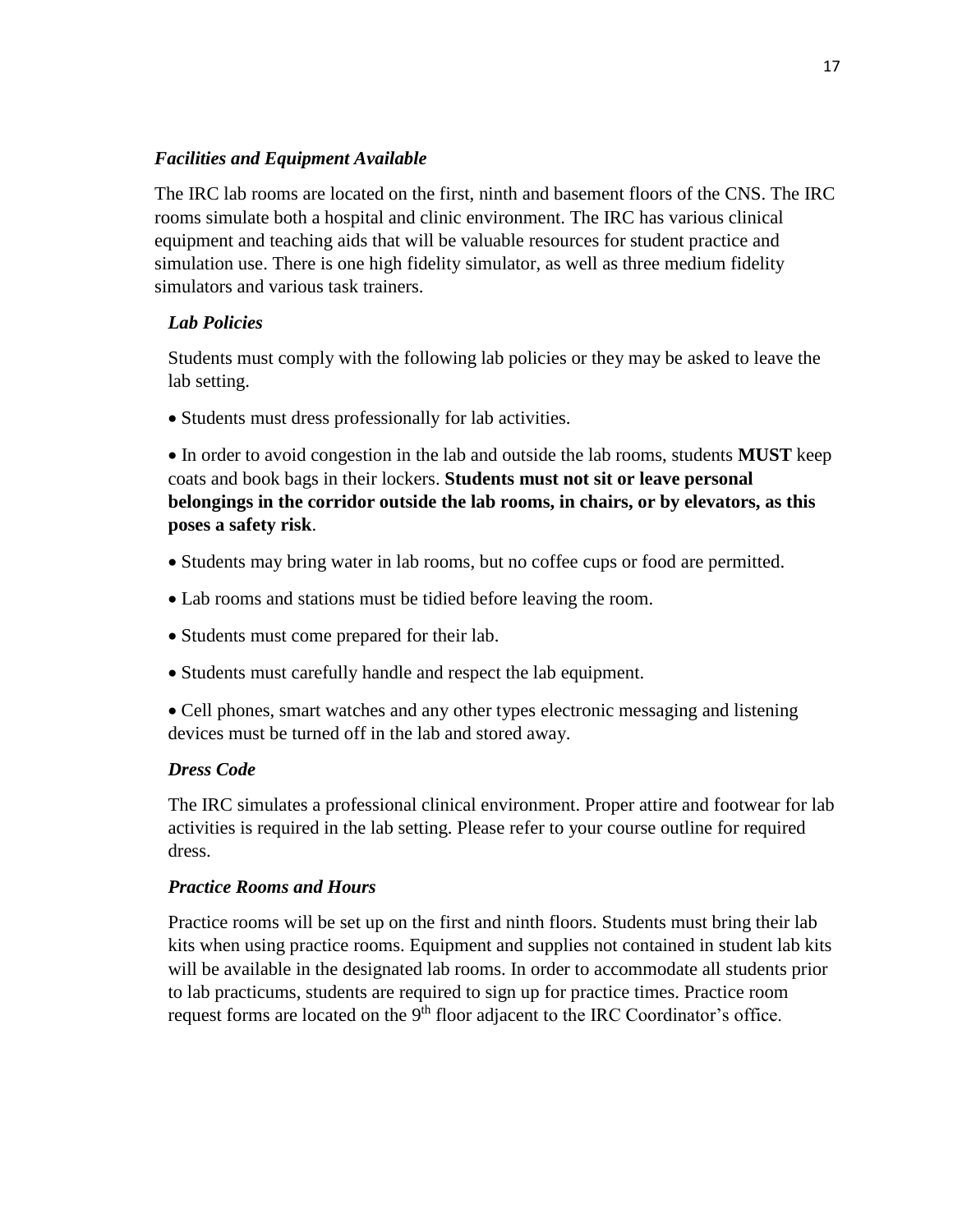# *Lab Supplies*

Students must bring lab kits to required labs. Please do not discard any reusable materials/supplies in the lab. Students should return all supplies to the original package once they have finished practicing. Needles and sharps must be disposed of in a sharps container. Needles are not to be reused and are only for practice on mannequins or other provided lab equipment.

# *Returning Students*

Students who have been away from clinical can seek remedial help for clinical skills. These sessions will be based on the students' individual learning needs.

# *Policies for Borrowing and Lending of Equipment*

Students must fill out a lab equipment request form located adjacent to the IRC Coordinator's office and submit the form to the IRC Coordinator. The form should be submitted 24 hours before the equipment is needed. Equipment can be borrowed for one night during weekdays and must be returned by 0900 the following morning. Students who borrow equipment on Fridays may keep it for the duration of the weekend. Students may be able to sign out equipment for a longer period depending on demand for the item at that time. Students take responsibility for the safe return of equipment. If the equipment is damaged or lost, the student may have to replace that item.

# *Missed Labs*

Students are expected to attend all scheduled psychomotor skills labs. Missed labs will not be repeated. Students who miss labs are expected to notify lab faculty and review lab content independently.

# **1.8.5 Guidance and Counselling**

Guidance and Counselling services are provided by a qualified Guidance Counsellor and is available to all students enrolled at the CNS. These services are located at the CNS, ground floor, Southcott Hall, room G27.

# *Services Offered:*

- *Individual and/or group counselling* is available in personal, academic and career planning areas.
- Small group sessions designed to meet identified student needs, include the following:
	- Study Skills
	- Exam writing strategies
	- Enhancing Personal and Professional Effectiveness
	- Dealing with Death and Dying
	- Resume Writing
	- Mindfulness
	- Stress Management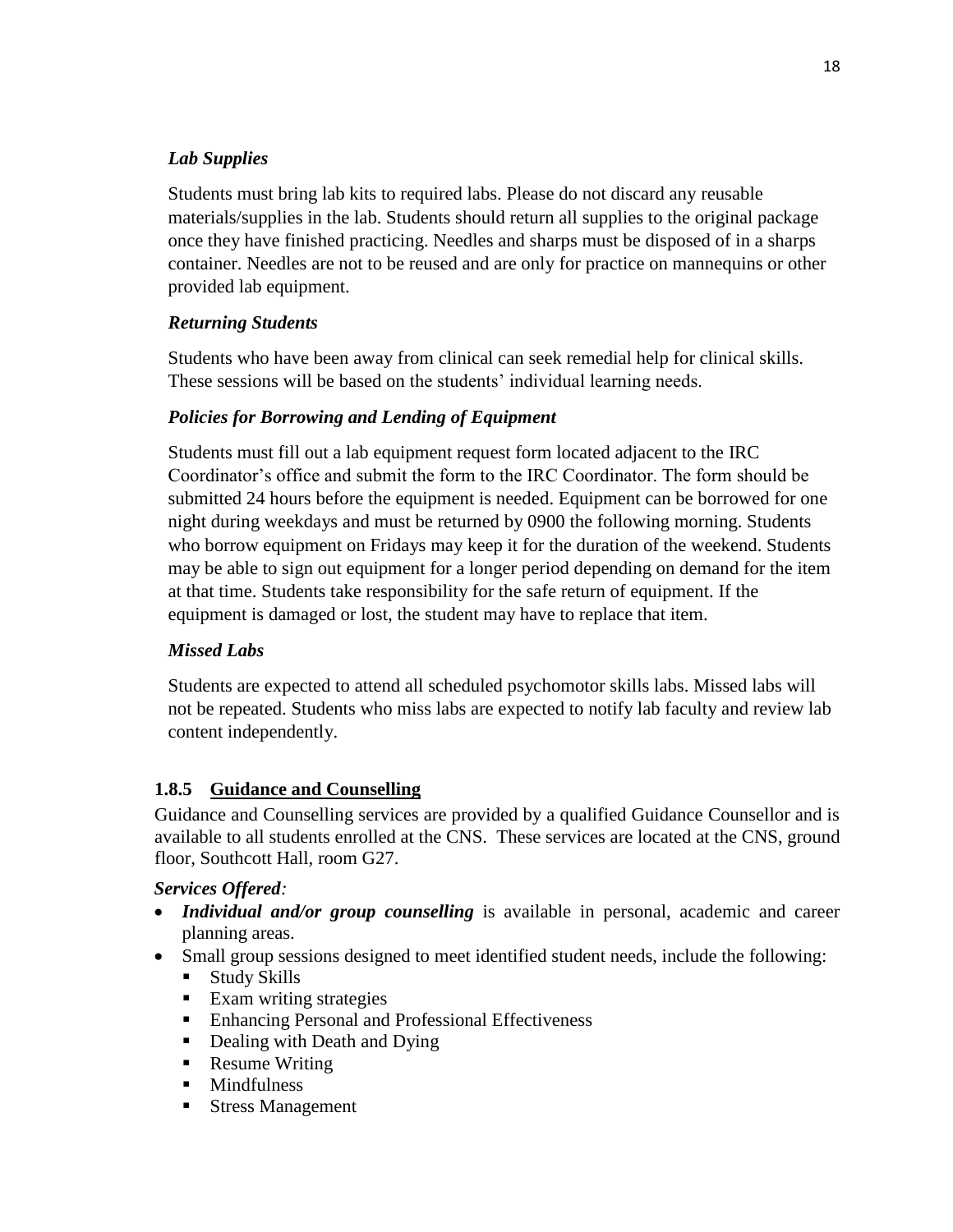- A Direct Entry Student Support Program is offered to all students entering the nursing program directly from high school.
- Career exploration services are available to any prospective students who think they might benefit from counselling in terms of decision-making regarding nursing as a career.
- Ongoing assessment and program development to meet new need areas identified by students and/or faculty.

#### *Accessing Services*

An open door, drop-in policy is encouraged. However, in order to ensure a specific appointment time, advance booking is recommended. This may be done in either of the following ways:

- Telephone or email: Dawn Lanphear: Room G27 Phone: 777-8187 or Email: dawn.lanphear@mun.ca.
- Write the word "booked" beside a designated time slot on a schedule posted on the Guidance Counsellor's office door.

Group sessions will be advertised on student bulletin boards. Advance sign-up is recommended as attendance is limited.

# *Utilization of Services*

Student utilization of these services is generally on a voluntary basis. However, students may also be referred to a Guidance Counsellor by a faculty member. In these instances, students work collaboratively with the Guidance Counsellor and faculty member, if necessary, to develop and implement strategies to help resolve the identified problem area. It is the student's responsibility to set up an appointment time and follow through with the sessions.

# *Confidentiality*

The Guidance and Counselling policy for client/counsellor confidentiality is in accordance with the professional regulation of the Canadian Nurses Association.

# **1.8.6 Academic Accommodations**

The CNS is committed to providing an equitable, accessible and collaborative educational environment. Accommodation refers to a change in academic procedures specific to teaching and/or evaluation that supports the learning needs of a student, without compromising the academic integrity of the program.

Students should contact the CNS Guidance Counsellor at [dawn.lanphear@mun.ca,](mailto:dawn.lanphear@mun.ca) with supporting documentation in a timely manner to make a request for accommodation, request a change in accommodation, and/or to access services or agencies available in the community.

Students must discuss their academic accommodation need(s) with faculty in relation to the requirements of a course.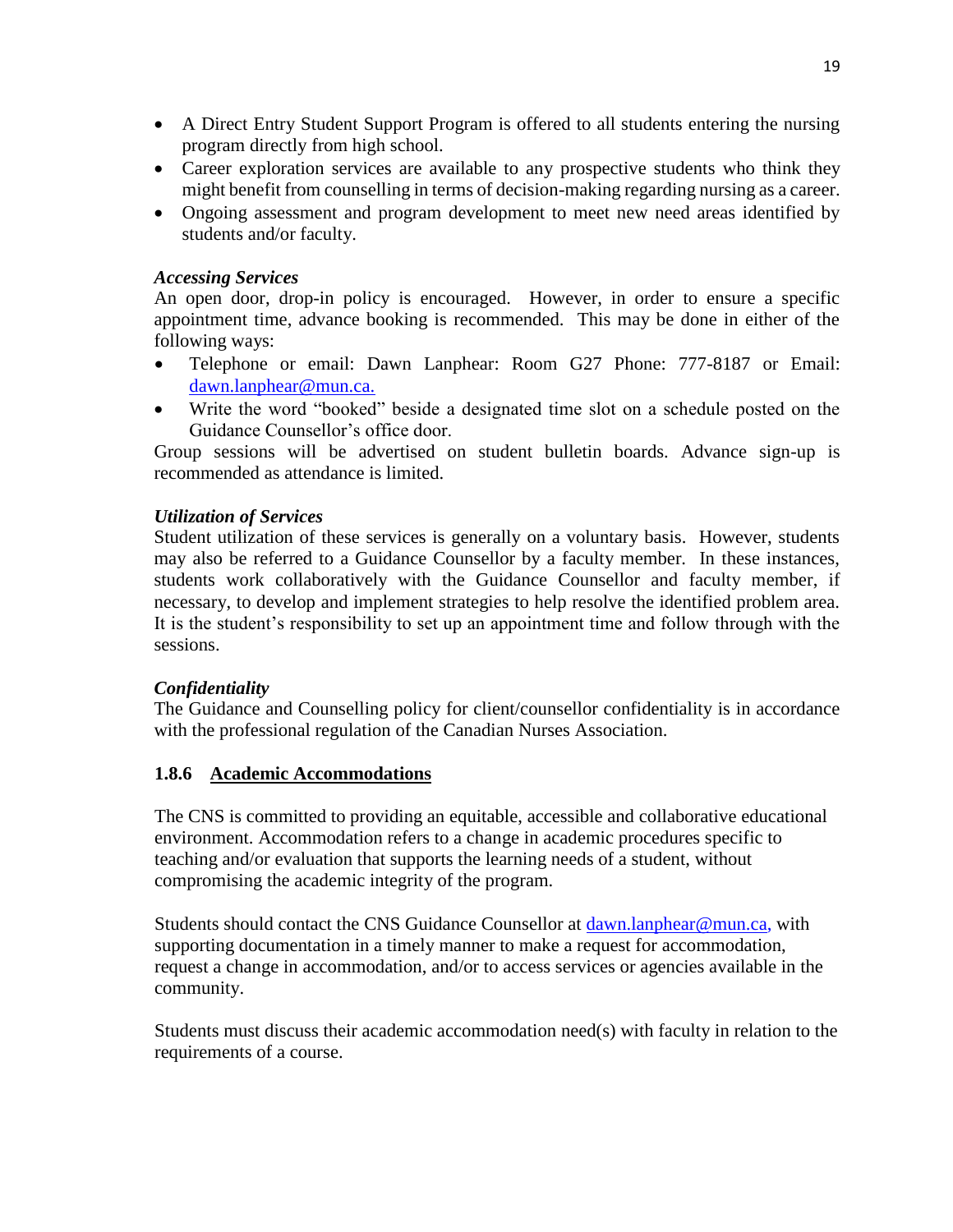#### **1.8.7 Academic Advising**

Students requiring academic advising should contact the PN Program Coordinator.

#### **1.8.8 Student Health**

The CNS clinical coordinator will monitor the immunization status and health record updates for students in the Program. The coordinator will contact students as immunization or health record updates are needed.

For all other health related matters, students are responsible to obtain the services of a health care provider of their choice.

#### **1.9 CLASS EXECUTIVE, STUDENT ORGANIZATIONS AND REPRESENTATION ON CNS COMMITTEES**

Each class in the PN Program has its own Class Executive. As well, upon payment of the associated fees, PN students are members of the Canadian Nursing Students Association (CNSA) and CNS Nursing Society. The following outlines information related to the Class Executive, CNSA, and CNS Nursing Society, as well as information related to student representation on various committees of the CNS:

Class Executive: Students in the PN Program elect their own Class Executive. The PN Program Coordinator acts in an advisory capacity to the Class Executive. The functions of the Class Executive are to:

- coordinate planning for graduation activities;
- plan social activities for the class;
- coordinate fundraising activities;
- refer any general issues or concerns raised to the appropriate persons.

Canadian Nursing Students' Association (CNSA): The purpose of the organization is to promote professionalism among nursing students. CNSA aims to bring issues of relevance in our field to the attention of student nurses and to make students more aware of the legal, moral, professional, and educational problems that are a large part of nursing and that must be faced now rather than when students become licensed or registered.

CNS Nursing Society: As students within the school of nursing, you will have the opportunity to become members of the CNS Nursing Society.

The purpose of the nursing society is to:

- promote interest in extracurricular nursing activities;
- promote unity among the nursing student body and to act as a liaison between nursing students, faculty and other student organizations;
- provide a forum through which students can express their opinion on issues in nursing;
- encourage participation in professional and liberal education.

The annual CNS Nursing Society fee is collected in September.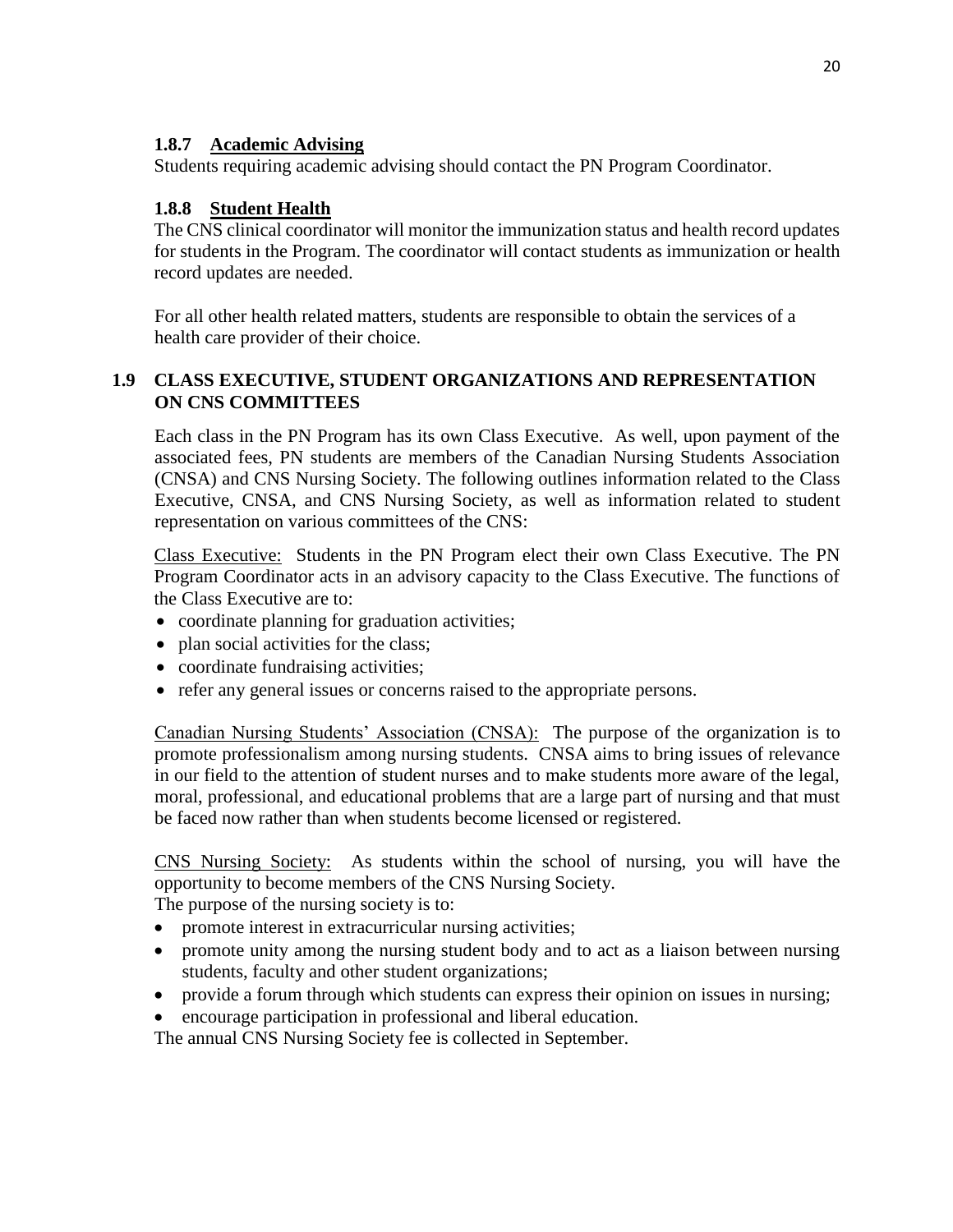Student Representation on CNS Committees: The CNS is committed to enabling student representation on standing committees of the school. Faculty members value student participation on these committees, which are useful forums for promoting channels of communication among students and faculty.

A PN student representative is invited to sit on one of the following CNS Committees:

- PN Program Advisory Committee
- Learning Resource Committee
- Non-Degree Program Committee
- PN Recruitment Committee

#### **1.10 SCHOLARSHIPS**

A number of scholarships or awards are available to students in the PN Program. Each scholarship or award requires either application by the student or nomination by faculty. The NDPC is responsible for determining scholarship and award winners based on the selection criteria as identified in Appendix A. The scholarships and awards include:

- Carmelita Coady Scholarship
- Clinical Excellence Awards
- Academic Excellence Awards
- Marilyn Meadus Award

# **2. PRACTICAL NURSING PROGRAM INFORMATION**

#### **2.1 THE CNS PRACTICAL NURSING PROGRAM: AN OVERVIEW**

The Centre for Nursing Studies (CNS) is the lead institution for the delivery of the Practical Nursing Program (PNP) in Newfoundland and Labrador (NL). The College of the North Atlantic offers the PNP at several of its campuses based on the needs of Regional Health Authorities.

The PNP is delivered over five semesters. The PNP commences in September of each academic year. Upon successful completion of all program requirements, graduates write the Canadian Practical Nurse Registration Examination (CPNRE). Success in the CPNRE is required for graduates to practice as Licensed Practical Nurses (LPNs).

#### **2.2 PROGRAM APPROVAL**

The College of Licensed Practical Nurses of Newfoundland and Labrador (CLPNNL) is the regulatory body for LPNs in the province. As part of its mandate, CLPNNL is responsible for ensuring the PNP meets specified educational standards. Every five years, CLPNNL uses an Approval Process for evaluating the PNP against these standards. The PNP has successfully achieved maximum Approval from CLPNNL since its inception.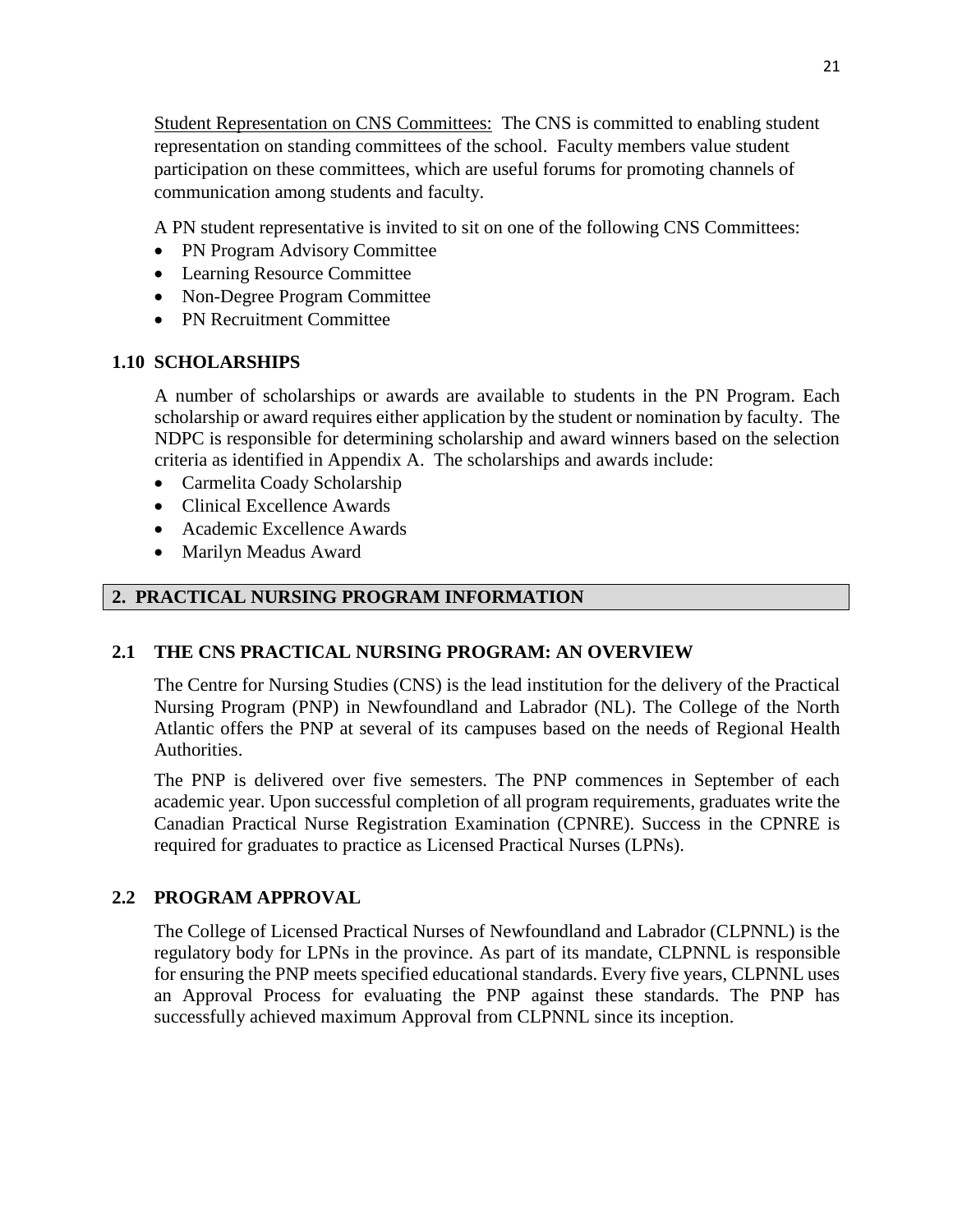# **2.3 MISSION**

The PNP will incorporate a variety of teaching-learning modalities to prepare graduates to practice in a professional, safe, competent, compassionate, and ethical manner, in an everchanging health care environment. Utilizing the art and science of nursing, faculty will engage, facilitate, and prepare graduates to acquire and demonstrate knowledge, skills, leadership, critical inquiry, and clinical judgement, required of an entry-level graduate to care for individuals, groups, families and communities.

#### **2.4 PROGRAM DESCRIPTION**

#### **2.4.1 Philosophy**

Practical nurses are integral and valued members of the nursing profession and the healthcare team. The Practical Nursing Program (PNP) is grounded in theory, research and knowledge derived from the biopsychosocial, spiritual and nursing sciences. Practical nurses are cognizant of the client's individuality, diversity and environmental uniqueness when collaborating with the healthcare team to assess, plan, implement and evaluate client care. They also care for clients across the lifespan and provide competent, compassionate, safe and ethical care using critical inquiry and clinical judgement.

A fundamental principle of the PNP is that health is manifested by the extent to which an individual or group is able to achieve goals, meet needs, and respond to internal and external environmental factors. On the continuum, health and wellness is viewed as a dynamic process influenced by interactions between individuals, families, communities and society. A client's response to those interactions is unique, situational, contextual, and manifested in an evolving level of health on the wellness-illness and developmental continua.

A foundational core concept of the PNP is 'caring'. Practical nurses utilize the nursing process, evidenced-informed practice, interprofessional collaboration, organizational policies, and technology, to deliver quality client-centered care. Further, practical nurses empower clients to be active participants in plans of care. As care providers and advocates for clients, practical nurses apply competent nursing judgment to promote, maintain and restore optimal health, prevent illness and/or injury, and provide palliation. Practical nurses also contribute to quality improvement initiatives in collaboration with the healthcare team. Providing care for clients in compliance with the code of ethics, scope of practice and standards of practice that are established by a regulatory/licensing body and the employing agency, is an essential underpinning of the PNP.

Through the utilization of the teaching-learning process, faculty and students engage in a respectful, interactive and reciprocal relationship whereby knowledge, competency and professionalism are acquired. It is recognized that learning is a unique experience for each student and is influenced by individual learning styles, values, life experiences and readiness to learn. Learning is self-directed and it is the responsibility of the student. Learning occurs from formal and informal study, mentorship, role modeling and experience. It is facilitated by an atmosphere that is student-centered and fosters caring, independence, critical inquiry, clinical judgment, and creativity. It is incumbent upon the practical nurse to acquire the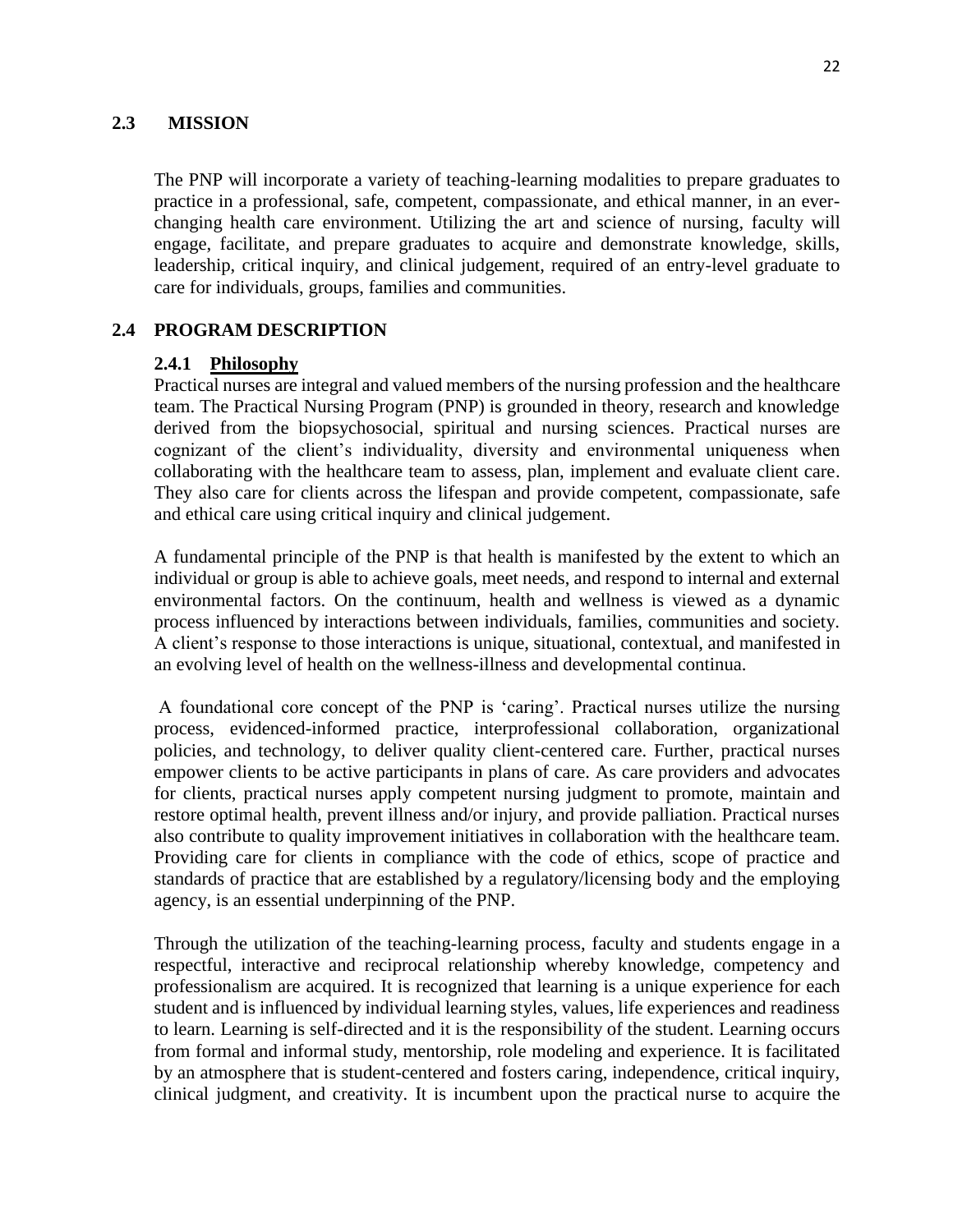knowledge to provide safe and competent care, and to commit to lifelong learning and ongoing professional development. Collaborative learning facilitates interprofessional understanding, fosters effective team functioning and enhances leadership development.

#### **2.4.2 PRACTICAL NURSING PROGRAM CONCEPTUAL FRAMEWORK**

The components included in the conceptual framework reflect the mission and values of the Centre for Nursing Studies, the mission of the Practical Nursing Program (PNP). The conceptual framework functions as a guide to develop nursing curriculum and learning outcomes, and determines the sequential delivery of courses that provide meaningful learning experiences for practical nursing students.

# **Nursing Process**

The curriculum is guided by the Nursing Process. The Nursing Process provides a systematic guide for nurses to deliver a holistic approach to nursing care with the goal of optimizing client outcomes. It consists of five steps that includes assessment, diagnosis, planning, implementation, and evaluation. The first step is assessment of the health concern which leads to the development of a nursing diagnosis. Once the diagnosis has been identified, a plan of care is developed and implemented. Finally, an evaluation of the plan is completed to determine its success. If unsuccessful, the steps of the nursing process are reviewed and evaluated until the required plan of care is achieved. The nursing process requires critical thinking, clinical judgment, collaboration, communication, and critical reflection to provide evidence-informed nursing care to individuals, families, groups and communities.

The Conceptual Framework is further guided by the Metaparadigm Concepts of Nursing that includes Person, Environment, Health, and Nursing. All components included in the Conceptual Framework will be incorporated in various courses in the PNP, to adequately prepare practical nurses to meet the required program outcomes, entry-level competencies and standards of practice. The broken lines within the framework represents the interconnectedness to each other and to the overarching metaparadigm concepts of person, environment, health and nursing.

# **Metaparadigm Concepts**

#### *Person*

This metaparadigm views the person as an individual. Each individual is a holistic make-up of the biopsychosocial, cultural and spiritual dimensions. Individuals are considered to have fundamental rights. They have the right to their own beliefs and values; the right to be treated with respect; the right to make decisions about their own lives; and the right to quality health care. It is important to acknowledge the rights of all individuals regardless of their diverse values, beliefs and culture. The curriculum includes content specific to culture, gender, sexual orientation and vulnerable populations, necessary for practical nurses to identify specific health-related needs through the lens of the determinants of health, social justice and population health.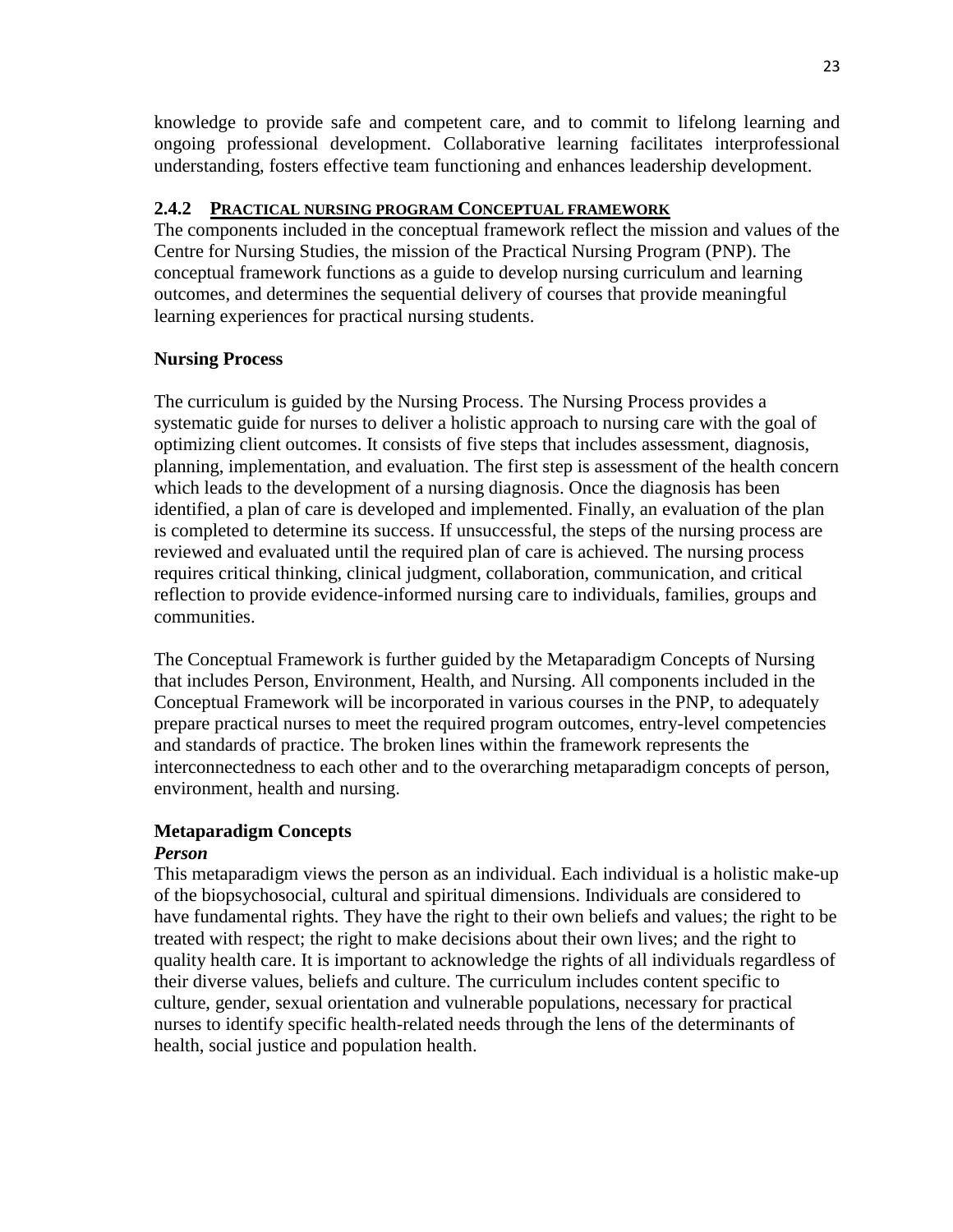#### *Environment*

The environmental aspect of the metaparadigm centers on the physical, economic, emotional, ecological dimensions, social surroundings, and societal beliefs, which interact to shape and influence the health of individuals and populations. Environments are fluid and subject to have positive and negative changes. The construct and maintenance of positive environments, that promote well-being and empowerment, are influenced by health care advocates.

#### *Health*

The meaning of health for an individual is shaped by one's personal belief system, values and attitudes. The health and well-being of an individual is always in a state of flux, and is represented on the health-illness continuum. The construct of health is further shaped by knowledge, culture, environment and developmental maturation. Health is viewed as a resource for everyday life where there is emphasis on the individual's social, physical and spiritual dimensions, as well as their functional capabilities.

#### *Nursing*

Nursing is viewed as an art and a science that consists of knowledge derived from theory, research and other disciplines. As a practice discipline, nursing provides a humanistic approach to care. Nurses apply the skills of communication, collaboration, professional and clinical judgment and evidence-informed practice to promote, maintain and restore health in partnership with persons, families, groups and communities. The practice of nursing encompasses the four metaparadigm concepts of person, environment, health and nursing.

#### *Student*

The student is central to the conceptual framework. Each student is viewed as an individual with unique learning needs. Faculty support and facilitate the learning of each student. After completing the PNP, the students are prepared for entry-level practice.

#### **Curriculum**

The curriculum prepares the student to sequentially acquire the knowledge and competencies required for entry-level practitioners, to meet the changing needs of healthcare environments. The curriculum is evidence-informed and incorporates a variety of methodologies to guide the delivery of theoretical, lab and clinical concepts. The curriculum prepares the student to function as a direct caregiver, client advocate, teacher/mentor, leader, and an accountable practitioner who is committed to continued professional development.

The curriculum is based on the belief that lifelong learning is essential for maintaining competencies and professional development. Students are prepared to assume responsibility and adhere to the ethical and professional standards of practice established by regulatory/licensing bodies, as beginning practitioners. They are also prepared and encouraged to engage in continuous learning opportunities. A commitment to ongoing learning is best facilitated by recognition of prior learning and by the creation of a learning environment that is student focused, and fosters critical thinking, critical inquiry, creativity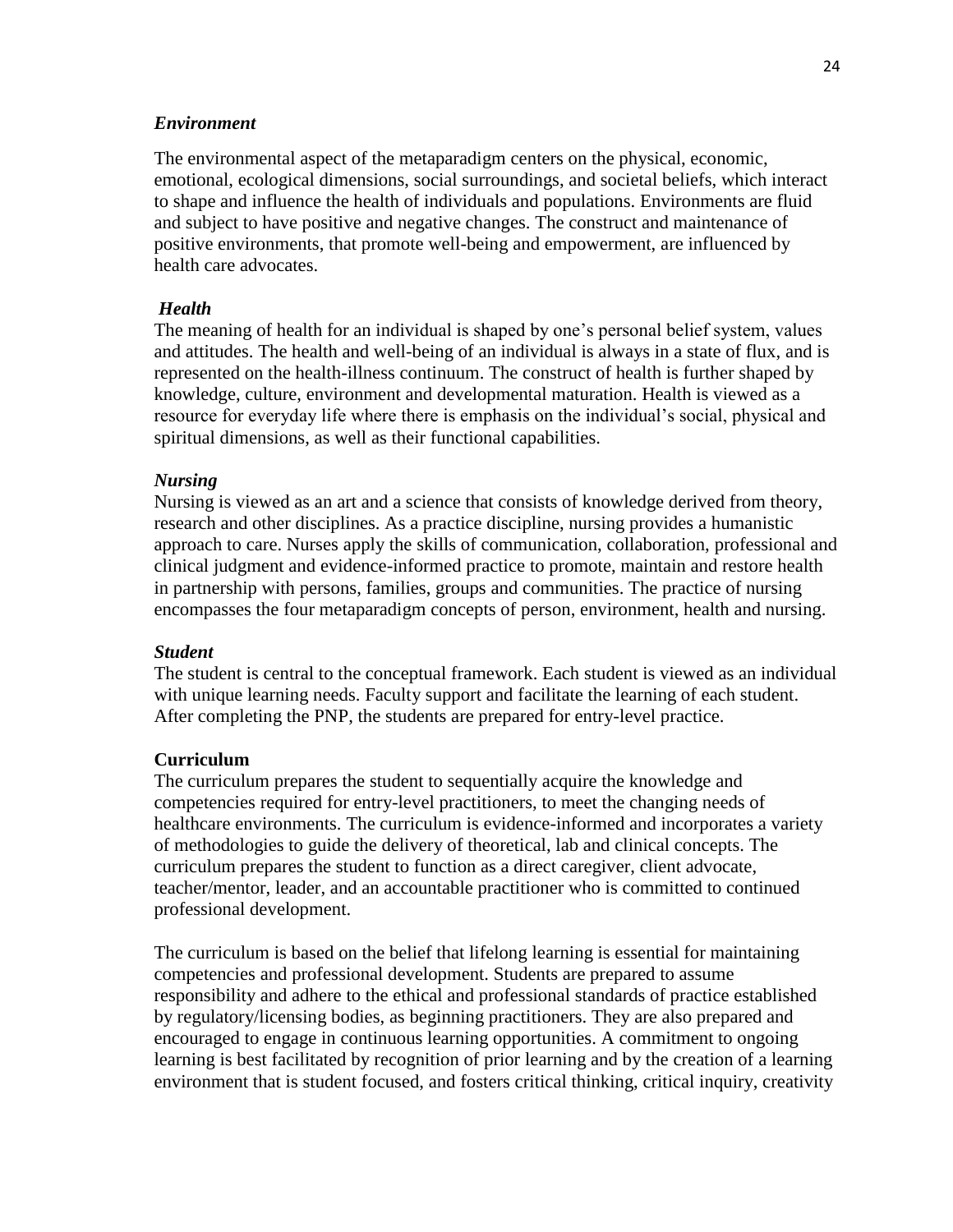and independence. Students engage in a myriad of learning opportunities to acquire the knowledge, skills, attitudes and judgments required for entry-level practice.

#### **Teaching/Learning**

Through the teaching and learning process, students of the PNP acquire the knowledge and skills to guide nursing practice as competent practitioners. Using Bloom's Taxonomy, the curriculum concepts will be organized and leveled for each semester. Students will be provided opportunities to apply learned concepts in a variety of situations.

The teaching and learning process is dynamic, reciprocal, and a shared partnership between the student and faculty. Faculty provide learning opportunities through a variety of educational strategies that are creative and student centered. Through academic expertise, professional leadership, and a humanistic, caring approach, faculty foster a supportive teaching and learning relationship. The student enters this relationship with a varied background of academic and experiential learning. The students' role is to engage in learning activities that promote mastery of new academic learning and contribute to selfdiscovery. The partnership between the faculty and the student enables both participants to engage in a collaborative relationship that leads to the achievement of program outcomes and readiness for practice.

The faculty-student partnership is developed and nurtured in an environment of professional caring. Essential components of professional caring include engagement in therapeutic nurse-client relationships, and demonstration of safe, competent, compassionate and ethical practice.

# **Nursing** P**ractice**

Nursing practice requires the application of knowledge, skills and values combined with the requisites of self-confidence, compassion, critical thinking and inquiry, clinical judgment, and technological supports to provide evidence-informed care to individuals, families, groups, and communities across the continuum. The goal of nursing practice is to maximize the ability of individuals to attain and maintain optimal health and independence and involves collaboration with individuals, healthcare teams and community groups. Practical nurses incorporate evidence-informed practice when developing plans of care to ensure the appropriate level of assistance and support is provided. Practical nurses also assess and address the fundamental factors that impede health equity in relation to the social determinants of health when developing plans of care.

Nursing practice involves the coordination of health care services by incorporating interprofessional communication, collaboration, and leadership in all practice settings for the purposes of health promotion, maintenance, restoration, illness prevention, rehabilitation and palliation. Nursing involves caring for and about people. Caring in nursing is a commitment to the enhancement, protection, and well-being of others. Reflective practice is key to nursing and involves evaluation of one's own practice, clinical knowledge, critical thinking and clinical judgment abilities, and is essential for advancing nursing as a profession.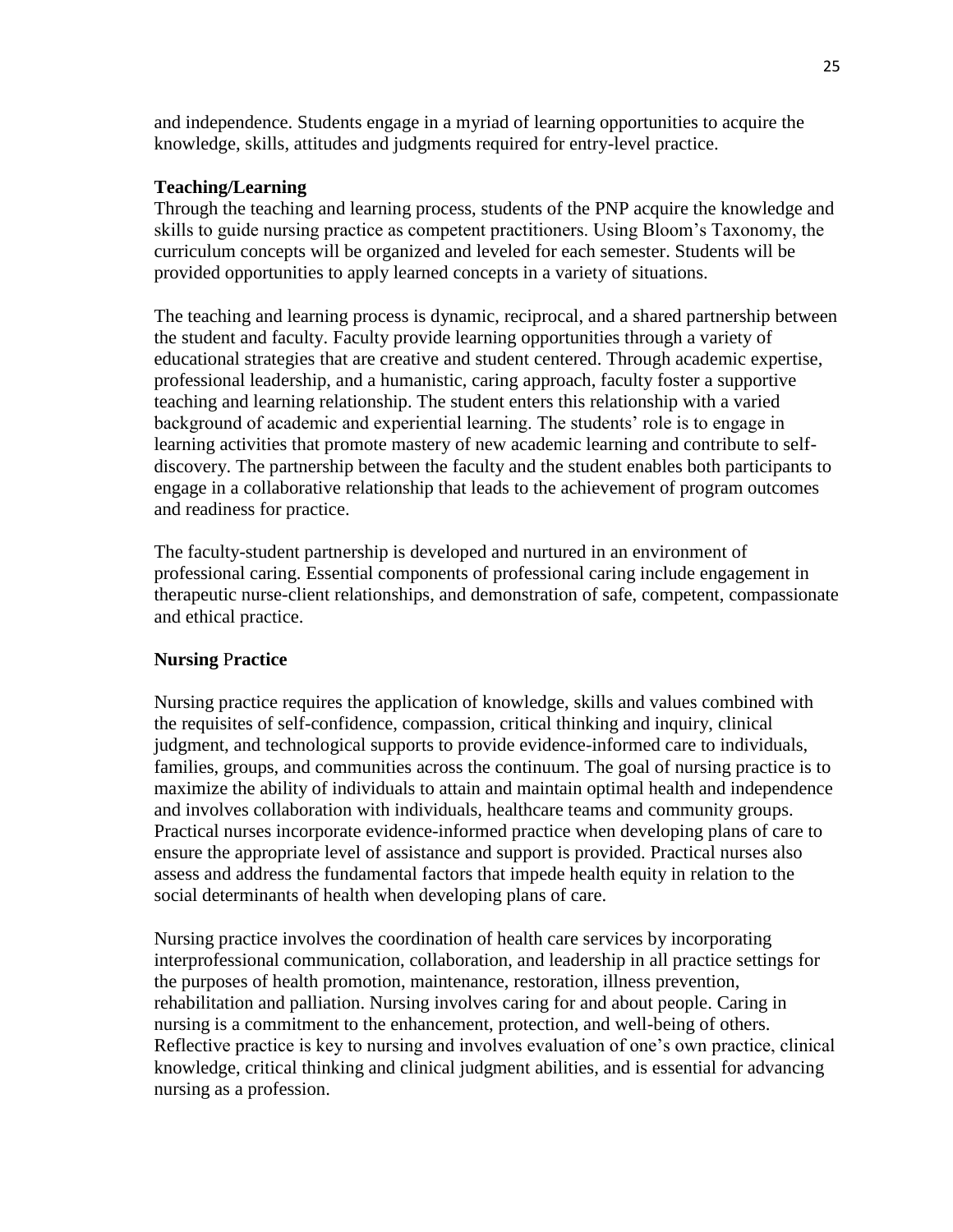Students function both independently and interdependently as members of the interprofessional healthcare team. They are prepared to provide individualized nursing care by drawing on knowledge acquired from nursing, science, and the humanities. Students apply the nursing process as the primary problem-solving approach to determine and prioritize client care while taking into consideration the predictability, acuity, and complexity of the client's health status. Students learn to empower clients and or caregivers to be active participants in the decision-making processes.

# **Nursing**

**2.4.3 Conceptual Framework Schemata**



# **2.4.4 Statement of Program Outcomes**

Program Outcomes are statements that describe the expectations that students must achieve by the end of their program. Program Outcomes encompass the skills, knowledge, and attitudes that students are expected to build upon throughout the PNP. Upon completion of the PNP, and having achieved the program outcomes, students demonstrate readiness for entry-to-practice.

Upon successful completion of the Practical Nursing Program graduates will:

- 1. Demonstrate accountability by practicing safe, competent, and ethical nursing care in accordance with legislation, standards of practice, and organizational policies.
- 2. Demonstrate critical thinking, critical inquiry and clinical judgment when assessing, planning, implementing, and evaluating plans of care for clients to achieve optimal health.
- 3. Incorporate evidence-informed practice in collaboration with the healthcare team to advocate for changes that promote optimal health and well-being of clients, caregivers, groups and communities.
- 4. Apply the nursing process to provide culturally safe care for all individuals, groups and populations across the lifespan.
- 5. Identify individual personal values, biases, and assumptions and understand their impact when engaging with clients, caregivers, healthcare team, groups and communities.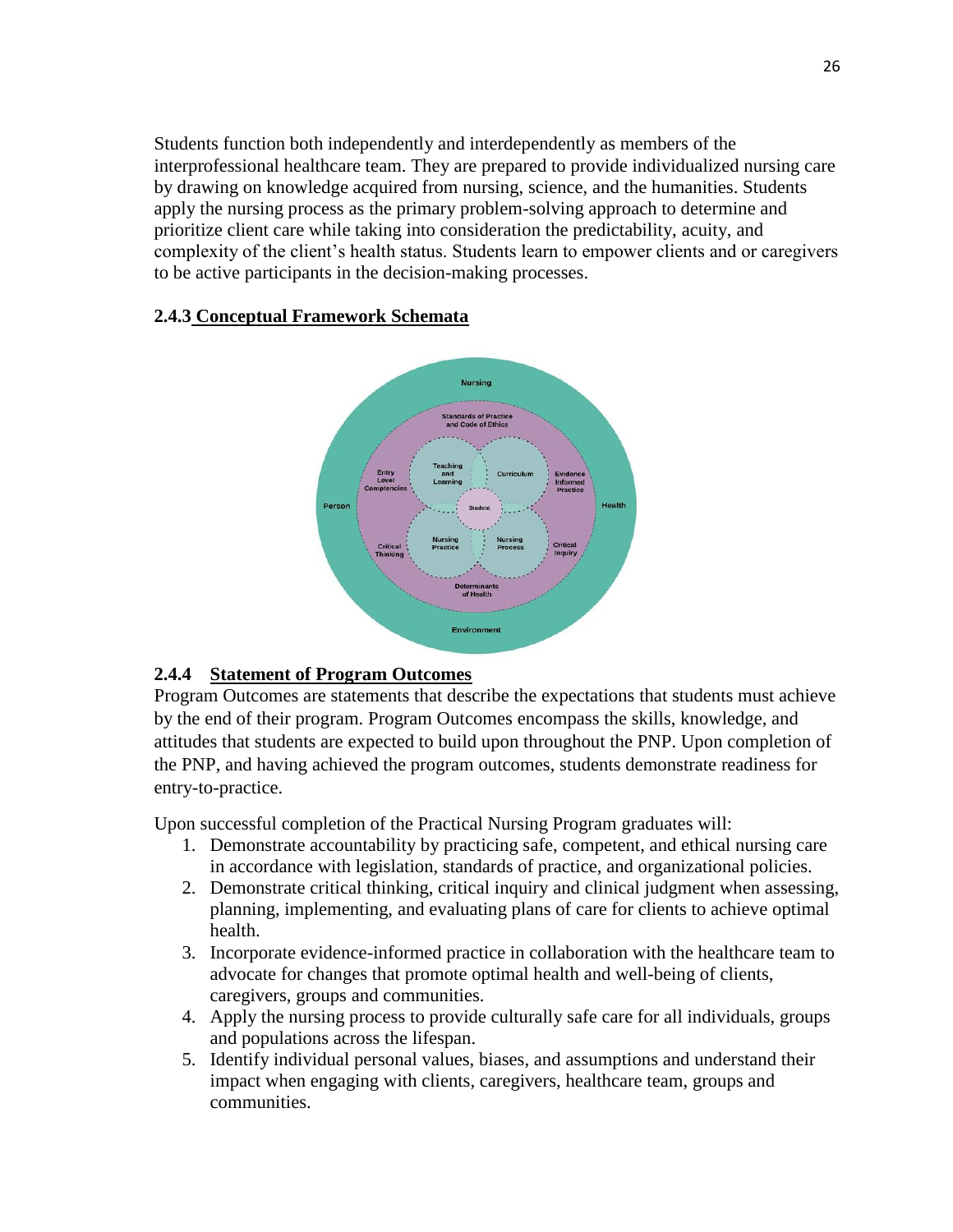- 6. Establish therapeutic and collaborative relationships with clients, caregivers, healthcare team, groups and communities, through effective communication.
- 7. Advocate for equal access to care, treatment, and resources for marginalized populations.
- 8. Demonstrate formal and informal leadership in the healthcare environment.
- 9. Participate in quality improvement and risk management initiatives that promote safe practice environments.
- 10. Promote a culture of civility and respect in workplace environments.
- 11. Engage in life-long learning opportunities to enhance personal and professional growth, maintain standards of practice, and continuing competence.
- 12. Participate in emergency preparedness and disaster management.
- 13. Demonstrate an understanding of the impact of global health on individuals, environment, community and nursing.

#### **2.4.5 Classroom Etiquette**

There are rules of professionalism and courtesy that apply to classroom situations. A classroom is a formal setting; however, that does not mean that the interactions need to be controlled. It does mean that students and faculty have rights and responsibilities with regards to treating each other professionally and with courtesy.

Throughout this program you will have faculty lectures/lab/clinical, guest speakers, and student presentations which require much preparation. In a professional program, it is expected that you treat guest speakers, fellow classmates, and faculty members with respect. Respectful, professional and courteous behavior is expected during all activities. Outlined below are expectations for professional conduct to promote a healthy environment conducive to learning:

# **Entering and Exiting Class**

 Please arrive on time to class and stay for the entire class. Late arrivals and early departures are disruptive for the presenter and for your classmates. If, despite your best efforts, you arrive late, please enter through the rear door and quietly take a seat at the back of the classroom. If there are extenuating circumstances you anticipate that you will need to leave class early, please sit close to the rear door and leave as quietly as possible.

#### **Noise**

- When class begins, please stop your conversation.
- Wait until class is completely over before putting your materials away, standing up, or talking to friends.

# **Electronic Devices**

- Cell phones/smart phones/other electronic devices should be silent during the class period and placed in your backpack, purse, etc.
- No audio, video, or picture taking during class without permission.
- If faculty notes any of the above, it will be addressed during the class period.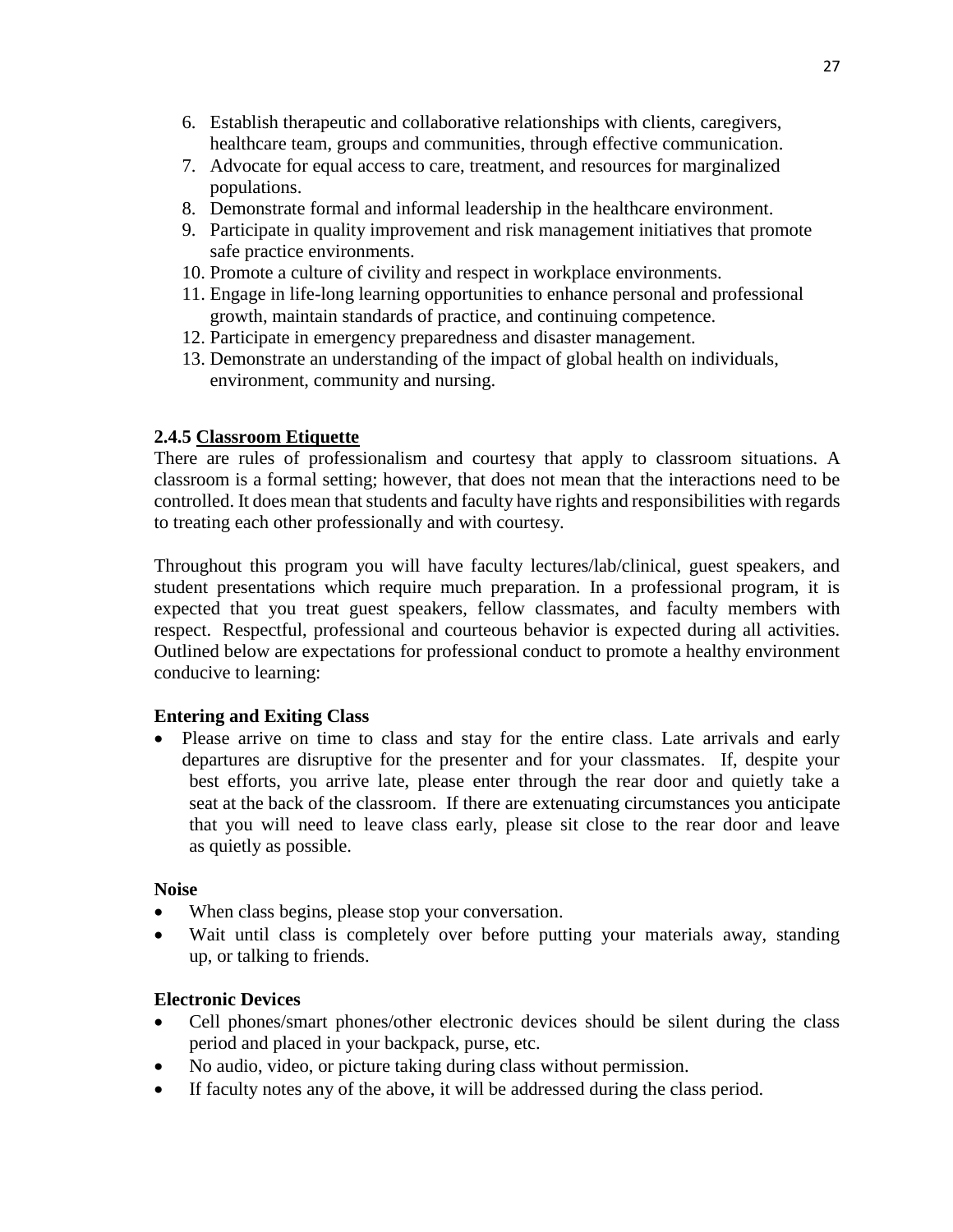#### **E-Mail Etiquette**

- You are expected to write as you would in any professional correspondence. E-mail communication should be courteous and respectful in manner and tone.
- Faculty makes every effort to respond to e-mail promptly. However, if you e-mail a question at the last minute about an assignment or exam it may not be possible to send a response before the assignment or exam is due.

#### **Food and Beverages**

- Food is not permitted in the classroom during class time. Water bottles and beverages in covered cups are permitted.
- Food is permitted during class breaks. All garbage must be placed in the proper receptacle.

# **Other**

If there are extenuating circumstances on a specific day regarding any of the above expectations please discuss with faculty in advance to ensure acceptable action.

# *Endorsed by Nursing Society, Centre for Nursing Studies*

# **2.4.6 Policy: Missed Labs**

Attendance is **mandatory** at all scheduled labs in the Practical Nursing Program. Students unable to attend a scheduled lab must notify their lab faculty prior to missing the lab. Failure to attend a mandatory lab may result in a grade of "fail" for the course. Extenuating circumstances resulting in a missed lab(s) will be assessed on an individual basis by the course leader, in consultation with the assigned lab faculty person.

# **3. PROGRAM REGULATIONS**

# **3.1 PROGRAM REGULATIONS**

- a) Students must achieve the required 65% pass mark in each nursing theory course and a PASS in each nursing practice course.
- b) Students who fail three (3) or more courses in the program are required to withdraw from the program.
- c) Students who fail a given course in the program twice are required to withdraw from the program.
- d) Students who are required to withdraw from the program as outlined in clause b) or c) of the program regulations may appeal for readmission after the lapse of two (2) semesters. The appeal will be heard by the Non-Degree Program Committee (NDPC).
- e) Students who fail 1-2 courses are considered out-of-sequence. Out-of-sequence students do not need to submit a written request for readmission but must notify the PN Coordinator and Registrar one semester in advance of the anticipated return.
- f) A student may write a supplementary examination for any one (1) course only once.
- g) Students who are required to withdraw from the program a second time are ineligible for future admission to the program.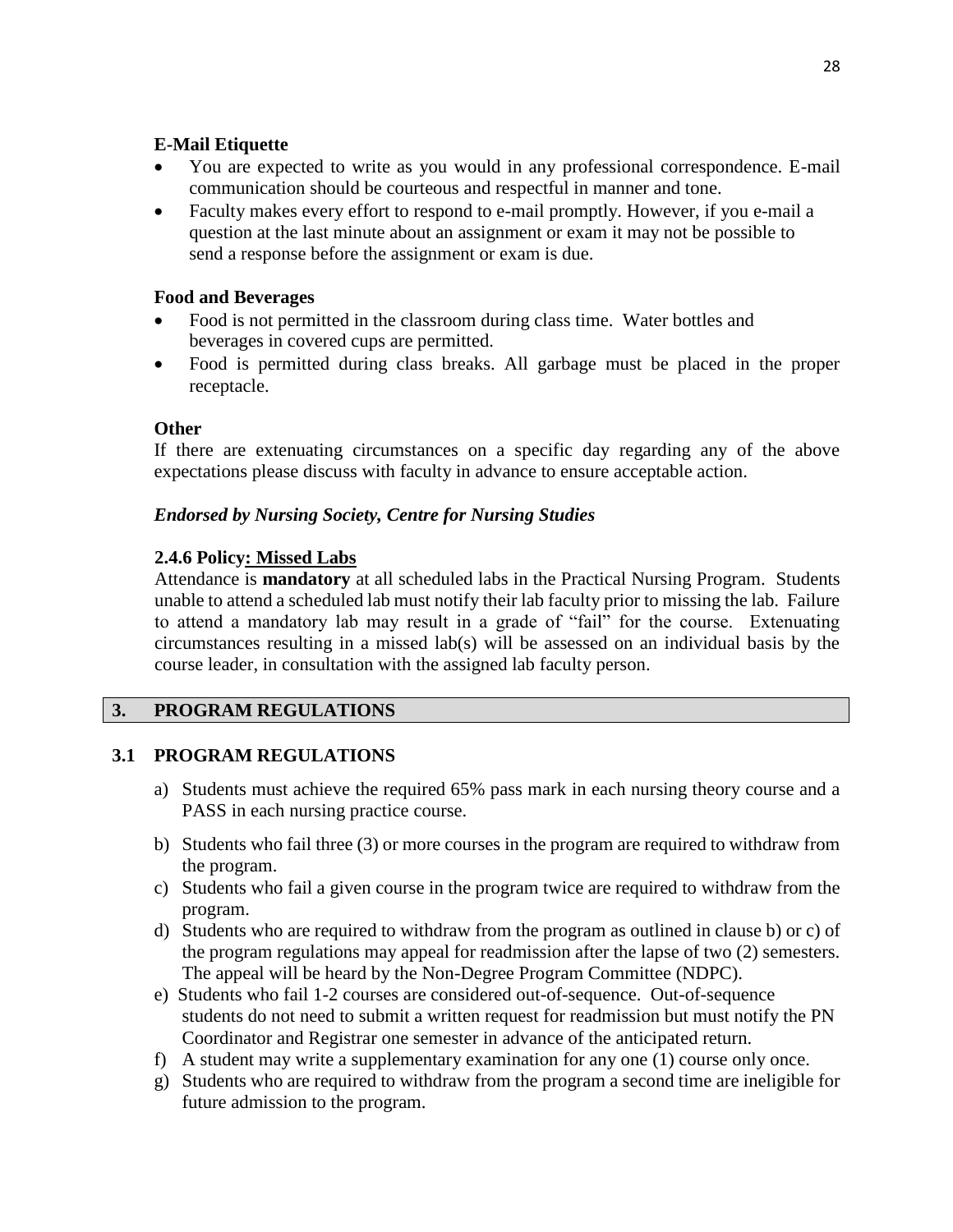- h) Students who return to the program after a required withdrawal are permitted no more failures in a nursing theory or nursing practice course.
- i) A student may be required to withdraw from a nursing practice course or the program at any time if, upon review by and a recommendation from the NDPC, it is deemed that the student would not profit from continued practice and/or is considered to be unsafe in the practice setting. In such cases, students who are required to withdraw from the program would not be eligible for future admission/readmission to the program.
- j) Students who wish to take a leave of absence from the program must apply in writing to the Chair of the NDPC. A leave of absence may be approved for a maximum of 12 months. The student must forward a written request for readmission to the Chair of the NDPC two semesters in advance of the anticipated return.
- k) A student who is not enrolled in a PN Program course for more than three (3) consecutive semesters will be considered withdrawn from the program (see 3.1 (m) for procedural process for readmission to the PN Program).
- l) Students in the program who are readmitted following a period of absence, either as a result of a leave of absence or a withdrawal from the program, may be required to do remedial work as recommended by the NDPC. The remedial work can include repeating clinical, laboratory, or classroom courses or repeating one or more semesters of the program. Students will be advised of their remedial program at the time of readmission. All remedial work must be successfully completed before a student will be permitted to proceed in the program.
- m) The process for making an appeal for readmission following a voluntary or a required withdrawal is as follows:

The student must forward a written appeal for readmission to the Chair of the NDPC. This request must be received (2) two semesters in advance of the anticipated return. The letter must state what actions the student has taken that will improve chances for success with a readmission. The NDPC will table the request at its next regularly scheduled meeting and will respond to the student within one week of that meeting.

#### **3.2 SUPPLEMENTARY EXAMINATION**

The program allows for students to write a supplementary examination in a failed course under certain conditions. These include:

- a) The student must have achieved a cumulative grade of at least 60% in the failed course.
- b) Supplementary examinations are permitted only in courses that have a final examination.
- c) Only two supplementary examinations can be written in the program.

In determining whether a student achieves a passing grade in the course when a supplementary examination is written, the supplementary examination will have the same weight as the final examination for the course.

Students who achieve a passing grade following a supplementary examination will be awarded a final grade of 65% in the course. The fee to write a supplementary exam is \$50 payable before writing the supplementary exam (see p. 5).

Supplementary examination dates are listed in the Academic Diary.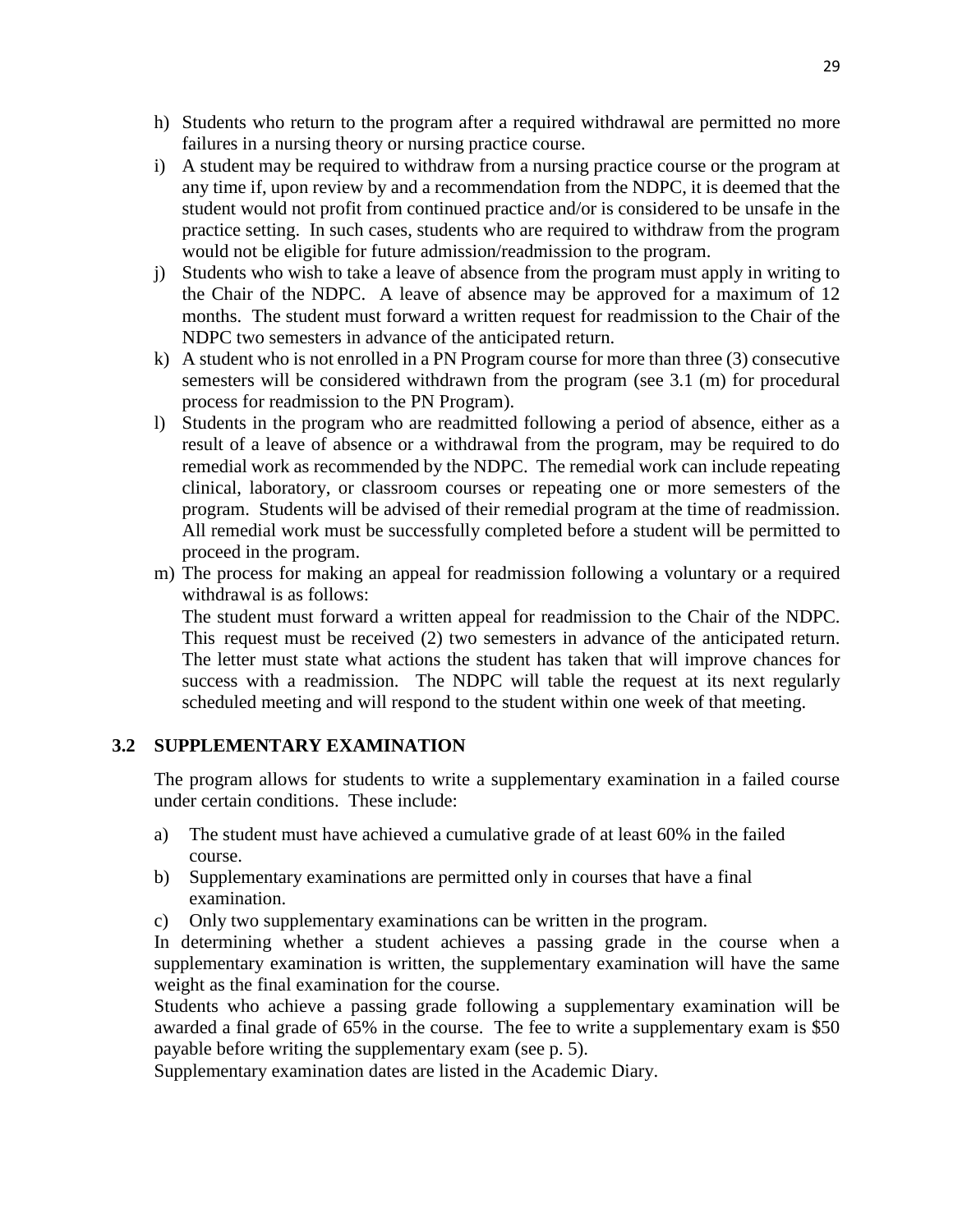NOTE: Students are required to pay a fee for supplementary exams as outlined in Section 1.6 of the Student Handbook.

# **3.3 COURSE SEQUENCING AND PRE-REQUISITES**

The PN Program is designed to provide progressive building of knowledge. The placement of courses in specific semesters sequenced to accommodate the student's learning and knowledge attainment. Enrollment in a semester requires successful completion of all the previous semester courses as a pre-requisite for course registration.

# **There are two exceptions for out of sequence students** Refer to Policy 3.1 (e):

- a) Students who fail a theory course in Semester I, II, III are ineligible to complete the nursing practice course(s) following final exams.
- b) Students who are unsuccessful in one-two courses in Semester I, but are successful in N109 Anatomy and Physiology I in Semester I, are eligible to register for N209 Anatomy and Physiology II and N210 Health Assessment. Students who are unsuccessful in N109 Anatomy and Physiology I cannot register for N210 Heath Assessment.
- c) A student whose academic status is outlined in clause 3.3 a) or b) should consult with the PN Program Coordinator once the semester grades have been released.

# **3.4 WAIVER OF PROGRAM REGULATIONS**

The CNS reserves the right to modify, alter or waive any PN Program regulation in its application to individual students in the event where special circumstances may apply. Requests for waivers should be directed to the Associate Director, Chair of the NDPC.

# **3.5 EVALUATION**

- a) The method of evaluation for each course is identified in the course outline. These are distributed to students during the first week of classes each semester.
- b) For nursing theory courses with a lab component, lab performance is evaluated through scheduled assessments. Students will have three (3) opportunities to be successful in the lab assessments, the initial assessment and a maximum of two (2) re-assessments. Students who are unable to pass the lab assessments can only achieve a maximum final grade of 59%.
- c) Students must successfully complete all components of a course in order to receive a final grade and be eligible to proceed to the next semester.

# **3.6 EXAMINATIONS (TERM TESTS, MIDTERM AND FINAL EXAMINATIONS)**

# **3.6.1 Scheduling of Examinations**

- a) Students will be notified by the course faculty of the date for term tests or midterm examinations within the first week of classes each semester.
- b) The Final Examination week for each semester is identified in this Student Handbook (see 1.4: PN Program Academic Year 2021-2023, p. 8). The final examination date for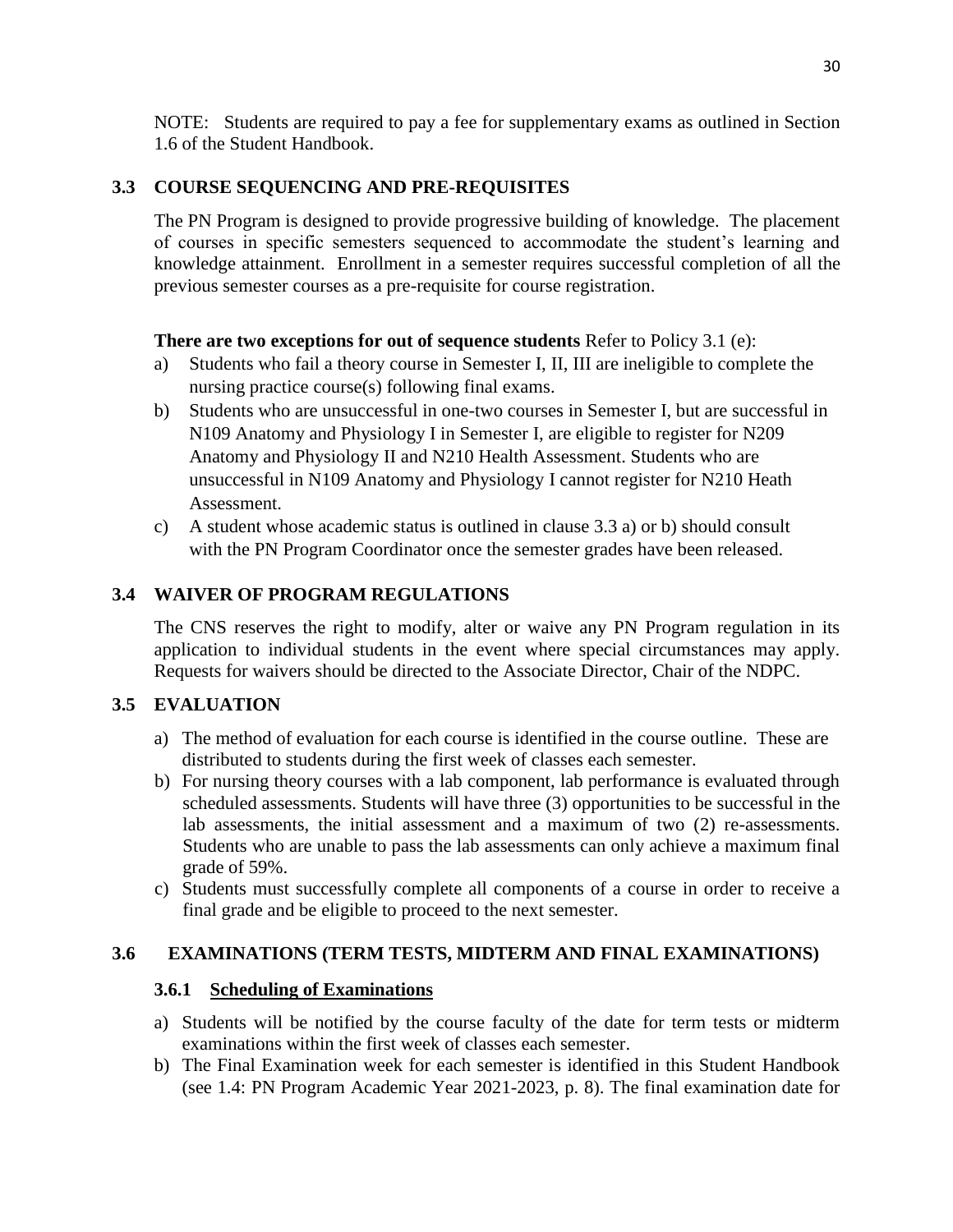each course will be identified for students at least one month in advance of the scheduled writing.

c) No term tests or midterm examinations valued at more than 10% shall be held during the last two weeks of the class schedule.

# **3.6.2 Regulations Governing the Writing of Examinations**

- a) All students are required to sit for the examination at the time scheduled for the writing.
- b) Photo IDs must be worn at the sitting of all examinations.
- c) Brief cases, textbooks, binders, handbags etc., are not permitted in an examination room.
- d) Students are expected to come prepared for examinations with pencils / erasers and any other learning tool identified by the course leader.
- e) Examinations will start at the designated time and will be invigilated by a faculty member. Students will not be permitted to enter an exam room after the designated start time, except under extraordinary circumstances, at the discretion of the exam invigilator.
- f) Examination booklets, answer sheets and scrap paper must be returned to, and checked by the faculty member upon completion of the exam. Duplication of examination questions is strictly prohibited.
- g) Caps of any sort are not to be worn during examinations.
- h) Palm pilots, cell phones, electronic translators and other electronic devices are NOT permitted in the examination room. A basic calculator may be permitted at the discretion of the course faculty.

# **3.6.3 Student Feedback Following Examinations**

Students who wish to request specific feedback following the release of term exams/papers/assignments should approach the faculty member within four (4) working days following the release of grades or assignments. Feedback will be provided at faculty discretion.

# **3.6.4 Access to Final Examinations**

- 1. A student has a right to see his or her final examination prior to a supplementary examination. However, the examination is the property of the CNS and the CNS retains full possession and control of the examination at all times. This regulation upholds the authority and judgment of the examiner in evaluation.
- 2. To access a final examination, a student must make a written request to the Associate Director, Non-Degree Programs. The request is subject to the following conditions:
	- Any such request must be made following release of examination results for the semester in which the course was taken and within one month of the official release of grades by the CNS.
	- The final examination must be viewed in the presence of the course instructor or other person designated by the Associate Director, Non-Degree Programs. Both the instructor and the student have the right to be accompanied by a registered student or a member of the faculty or staff of the CNS.
	- The final examination must not be taken away or tampered with in any way.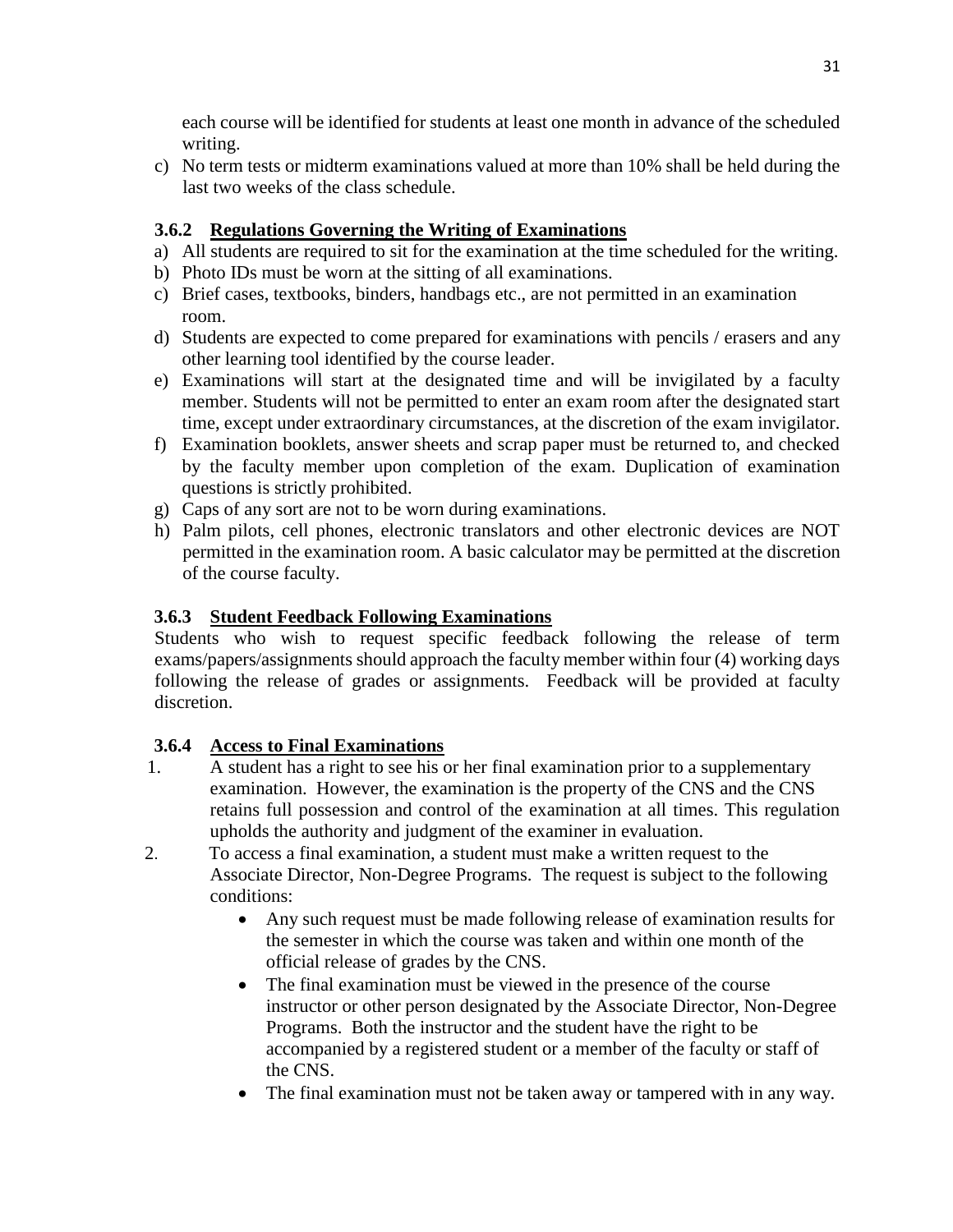# **3.6.5 Re-reading of Final Examinations**

- 1. A student may apply to have a final examination re-read whether or not he or she has obtained a passing grade in that course.
- 2. A student who wishes to have a final examination re-read must make application, in writing, to the attention of the Associate Director, Non-Degree Programs within one month of the official release of grades by the CNS. When a re-reading is requested, the CNS will make every reasonable attempt to have the re-reading conducted by a faculty member(s) other than the original marker(s).
- 3. The fee for re-reading a final examination is \$50.00 and must be paid at the time of application. If the final numeric grade is raised after re-reading, the fee is refunded. If the final numeric grade is unchanged or lowered, the fee is forfeited.

# **3.6.6 Route for Questioning Grades**

- 1. Grades awarded in individual courses cannot be appealed, as the student shall normally have had the opportunity to contest grades within one month of the official release of examination results (see Access to Final Examinations (3.6.4) and Rereading of Final Examinations (3.6.5). Dissatisfaction with grades is not sufficient grounds for an appeal.
- 2. Notwithstanding the above, and recognizing that the awarding of grades is an academic matter, a student who wishes to question the grades awarded in individual courses may consult with the following in the order given:
	- The course instructor
	- The PN Program Coordinator
	- The Associate Director, Non-Degree Programs

# **3.7 DEFERRED EXAMINATIONS**

Students unable to write a scheduled examination MUST notify the course leader **at least one hour prior to the scheduled writing time,** to request a deferred writing. This notification must be made by the student in person directly to the course leader (except in cases where a student can provide written verification that he / she was unable to do so) or by voice mail to the course leader's CNS telephone number. Deferred exams are accommodated at the discretion of the course leader and are only accommodated under extraordinary circumstances. Documentation must be provided to be eligible for a deferred examination. Should a deferred be granted, the time, nature and method of that testing will be at the discretion of the course leader.

# **3.8 EXTENSION OF DEADLINES FOR ASSIGNMENTS**

Assignment deadlines will be extended only under extraordinary circumstances. Students requesting extensions are expected to contact the faculty member prior to the assignment due date. The granting of extensions is at the discretion of faculty.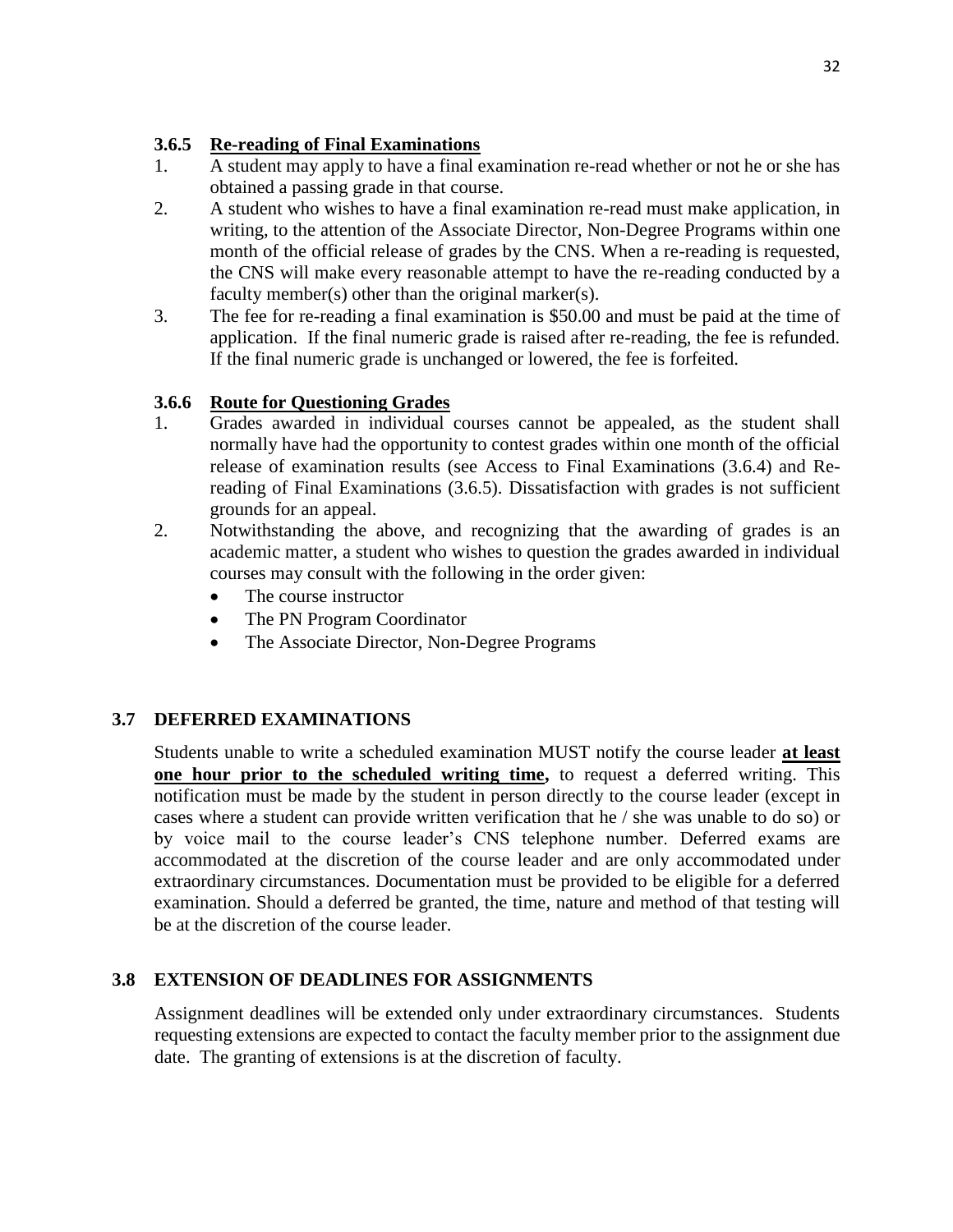#### **3.9 RELEASE OF GRADES**

Grades will not be released to students by phone. Students may obtain term test or midterm results via web access (Brightspace). Final course grades will be released to students via web access (Brightspace). Semester transcripts will be mailed. Faculty are **not** to release student grades to another student.

#### **3.10 GUIDELINES FOR STUDENTS RETURNING TO THE PROGRAM FOLLOWING A PERIOD OF ABSENCE**

- a) Students who withdraw from a course/semester for medical reasons must provide proof of medical clearance before resuming studies.
- b) Returning students may be asked to provide the following documentation: a) up-todate immunization record; b) current CPR certificate; c) updated health assessment; d) Certificate of Conduct; e) updated references; and f) Child Protection Record.
- c) All regulations outlined in the current PN Student Handbook (2021-2023) as they relate to Promotion Regulations and Supplementary Examinations will apply from the time of the students' INITIAL admission to the program.
- d) Students returning from a program absence must notify the PN Program Coordinator at least two semesters in advance of the return.
- e) If at any time during a period of absence the student decides not to continue with the nursing program, the student must notify the school in writing.
- f) Students wishing to do so may access the services of the CNS Guidance Counsellor during a period of absence from the Program.

# **3.11 STUDENT GUIDELINES FOR RESOLUTION OF CONFLICT**

**Conflict resolution** is an essential element of a healthy school environment. Professional and ethical conduct is an expectation of every person at the Centre for Nursing Studies (CNS), whether it be during interactions between student-faculty and student-student, and including all other interactions when representing the CNS. Should students have concerns about the performance or actions of a student or faculty member, students are expected to initially approach the individual with whom they have concerns as a first step in reaching a resolution.

The following guidelines are intended to facilitate the resolution of conflicts. If a student has concerns regarding a course, student, or faculty member, these guidelines should be followed.

# **Student to Student Conflict**

- 1. Discuss the concern with the other student. Should a student express their inability to meet with the other student directly, the student should consult with the Course Leader and/or Program Coordinator.
- 2. If the concern is not able to be resolved with the other student, the student should then consult with the Course Leader and / or Program Coordinator.
- 3. If the concern is not able to be resolved after meeting with the Course Leader and / or Program Coordinator, the student should then address the concern with the Program Associate Director.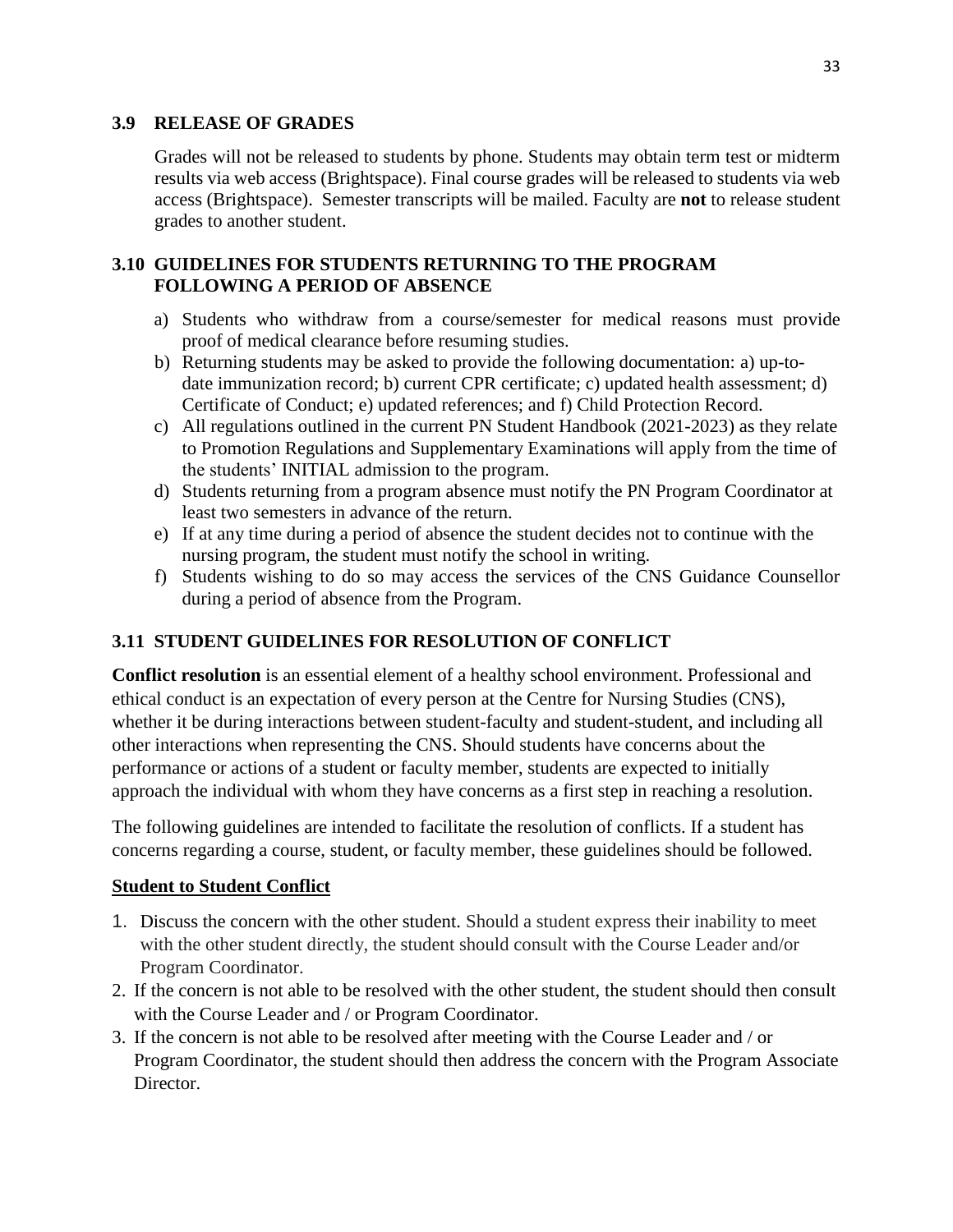4. Students who perceive that they require assistance with communication and/or conflict management techniques may seek the services of the Guidance Counsellor prior to meeting with the other student.

# **Student to Faculty Conflict**

- 1. Discuss the concern with the faculty member. Should a student express their inability to meet with the faculty member directly, the student should consult with the Course Leader and/or Program Coordinator.
- 2. If the concern is not able to be resolved after meeting with the Course Leader and / or Program Coordinator, the student should then address the concern with the Program Associate Director.
- 3. If the concern is not able to be resolved after meeting with the Program Associate Director, a meeting with the Director would be required. A summary record of the concern and efforts made to find a resolution will be provided to the Director prior to the meeting with the student.
- 4. If a student has a concern related to the Program Associate Director, the student should contact the Director.
- 5. If a student has a concern related to the Director, the student should contact the Eastern Health Vice-President responsible for the CNS.
- 6. At any point in this process, the student may have another student present as a support person. Any student choosing to do so will be notified at the beginning of the meeting that the confidentiality which normally prevails in student/faculty discussions cannot be guaranteed with a second student in attendance.
- 7. Students who perceive that they need assistance with communication and/or conflict management techniques may seek the services of the Guidance Counsellor prior to requesting an appointment with the faculty member.

# **3.12 FORMAL PROCEDURE FOR STUDENT COMPLAINTS**

Regulations of the PN Program are designed to ensure the integrity of Program Standards and the fair and equitable treatment of students. The CNS recognizes the right of individual students to appeal decisions that result from the application of program regulations. The Appeal Process is available to consider application of program regulations to a student who wishes to have a program regulation reviewed based on the existence of extenuating circumstances. Extenuating circumstances include illness, bereavement or other acceptable causes. In all cases of appeals, written evidence to support the reason for the appeal is required.

Before initiating an appeal the student should request an informal review with the course faculty. This will ensure that the faculty member is aware of all the facts that the student believes impacted the decision. If a resolution to the concern is not found, the student may commence the Appeal Process.

The following outlines application of the Appeal Process for students in the Practical Nursing Program: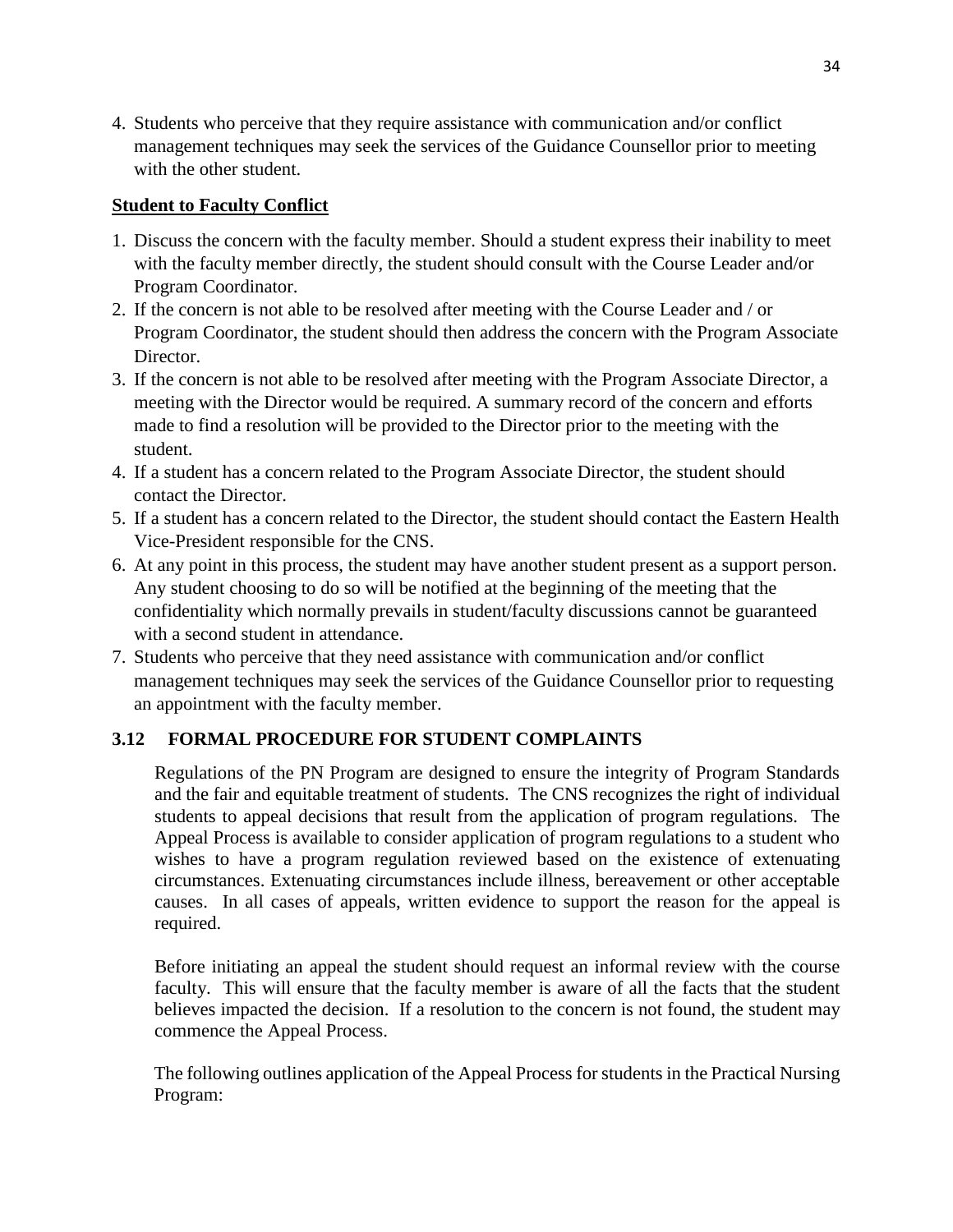- a) The responsibility for making the appeal rests with the student and must be made within one (1) week following the decision resulting from application of the program regulation, except for 3.1 (d).
- b) Students with an appeal in progress may attend classes and labs but are not permitted to attend clinical experience.
- c) The appeal should be made in writing to the Associate Director, Non-Degree Programs.
- d) The appeal letter should state the reason for the appeal and written evidence to support the extenuating circumstances that are cited in the letter of appeal.
- e) Appeals based on medical grounds must include a letter from a physician that clearly indicates that the medical problem was serious enough to interfere with the student's work.
- f) An appeal based on bereavement must be supported by proof of death.
- g) The appeal process recognizes a student's right to confidentiality. However, the NDPC requires substantial evidence in order to make a decision on an appeal. A student who wishes that certain facts concerning the extenuating circumstances remain confidential should discuss these with the Guidance Counsellor. The Guidance Counsellor, depending on the facts provided and with the student's permission, may write a letter confirming that sufficient grounds existed to support the appeal. This letter would not include the specific confidential extenuating circumstances disclosed by the student to the Guidance Counsellor.
- h) A student making an appeal has permission to address the NDPC prior to the appeal hearing.
- i) Appeals are heard by the NDPC.
- j) The appeal decision is communicated to the student in writing within a week following the appeal hearing.
- k) When an appeal is denied by the NDPC, the student may make application to the CNS Executive Committee for a second appeal hearing. Should the appeal be denied by the Executive Committee, no further appeal within the CNS is possible.

# **3.13 PROFESSIONAL MISCONDUCT**

The Centre for Nursing Studies has a responsibility to maintain a high level of academic and professional integrity. Professional conduct in the nursing profession is exhibited by actions and behaviors that demonstrate respect for the freedom and rights of others. While in the PN program, all students are expected to follow a prescribed standard for professional and academic conduct (please refer to Policy 3.13 of the PN Student Handbook for additional information at [http://cns.easternhealth.ca.](http://cns.easternhealth.ca/)When this standard is breeched, the result is misconduct. Academic/professional misconduct will not be tolerated and students will be subjected to disciplinary action. Disciplinary action could result in a penalty ranging from reprimand to dismissal, depending on the nature of the offense.

Some examples of academic/professional misconduct include, but are not limited to:

- a) Dishonesty in any form, such as cheating, plagiarism, furnishing false information through written or spoken media (e.g., falsifying e-mail identity).
- b) Theft of, and/or intentional damage to others, institutional or personal property of others.
- c) Continued refusal to comply with directives of CNS administration/faculty, CNS policies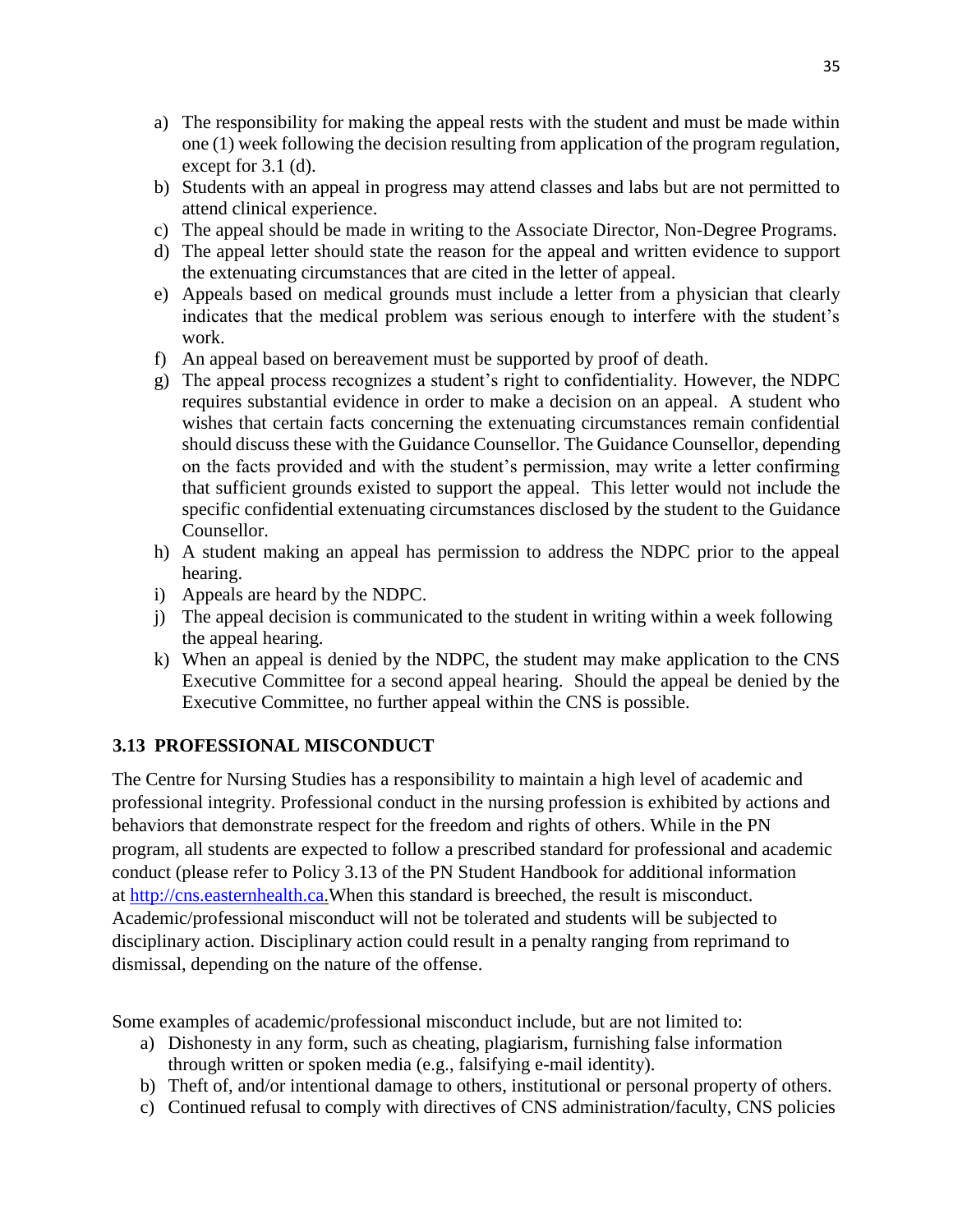and/or institutional policies of clinical practice.

- d) Chemical substance misuse.
- e) Conviction of a crime that relates adversely to the practice of nursing or to the ability to practice nursing.
- f) Engaging in unfit, incompetent or unsafe nursing practice such as:
	- Performance of unsafe or incompetent client care, failure to adhere to established agency guidelines for the provision of care, or failure to practice within the approved scope of practice.
	- Being unable to provide care by reason of physical or mental disability, and/or substance misuse.
- g) Non-compliance with the professional Code of Ethics (2013), and Standards of Practice for Licensed Practical Nurses in Canada (2020).
- h) Violation of patient confidentiality, through inappropriate written or verbal disclosure of client information outside the boundaries of professional communications.
- i) The use of loud, offensive, discriminatory or other kinds of verbal and non-verbal language that may cause or result in defamation of character and/or harm to other students, faculty, staff, clients or visitors at the CNS, within a clinical practice setting, via social media and/or electronic communications.

An Informal and/or Formal Process for Resolution of Professional Misconduct may be used.

The Informal Process for Resolution of Professional Misconduct is designed to provide a mutually satisfactory resolution between the parties involved. In the case of application of the informal process the accusation will be reviewed by the CNS Director in the presence of the parties involved.

The Formal Process for Resolution of Professional Misconduct is used in cases where i) a satisfactory resolution to the issue cannot be reached through the informal process, or ii) in the opinion of the Director, the misconduct is a major breach of conduct. The formal process for resolution of professional misconduct involves review of the alleged misconduct by the NDPC.

If a student wishes to appeal the decision made by the NDPC in relation to Professional Misconduct, it should be made to the CNS Executive Committee. Should the appeal be denied by the Executive Committee, no further appeal within the CNS is possible.

# **3.14 CREDIT RECOGNITION**

The CNS recognizes that students may enter its programs having acquired knowledge or competencies through work, experiential learning or formal education. These students may wish to seek credit recognition related to their program of study through a transfer credit process or through Prior Learning Assessment Recognition (PLAR).

Normally, students seeking credit recognition for the PN Program will have acknowledged their intent upon acceptance into the Program by contacting the Program Coordinator to initiate the process. Students applying for Credit Recognition through Transfer Credit or PLAR will be charged a minimum fee of \$100.00.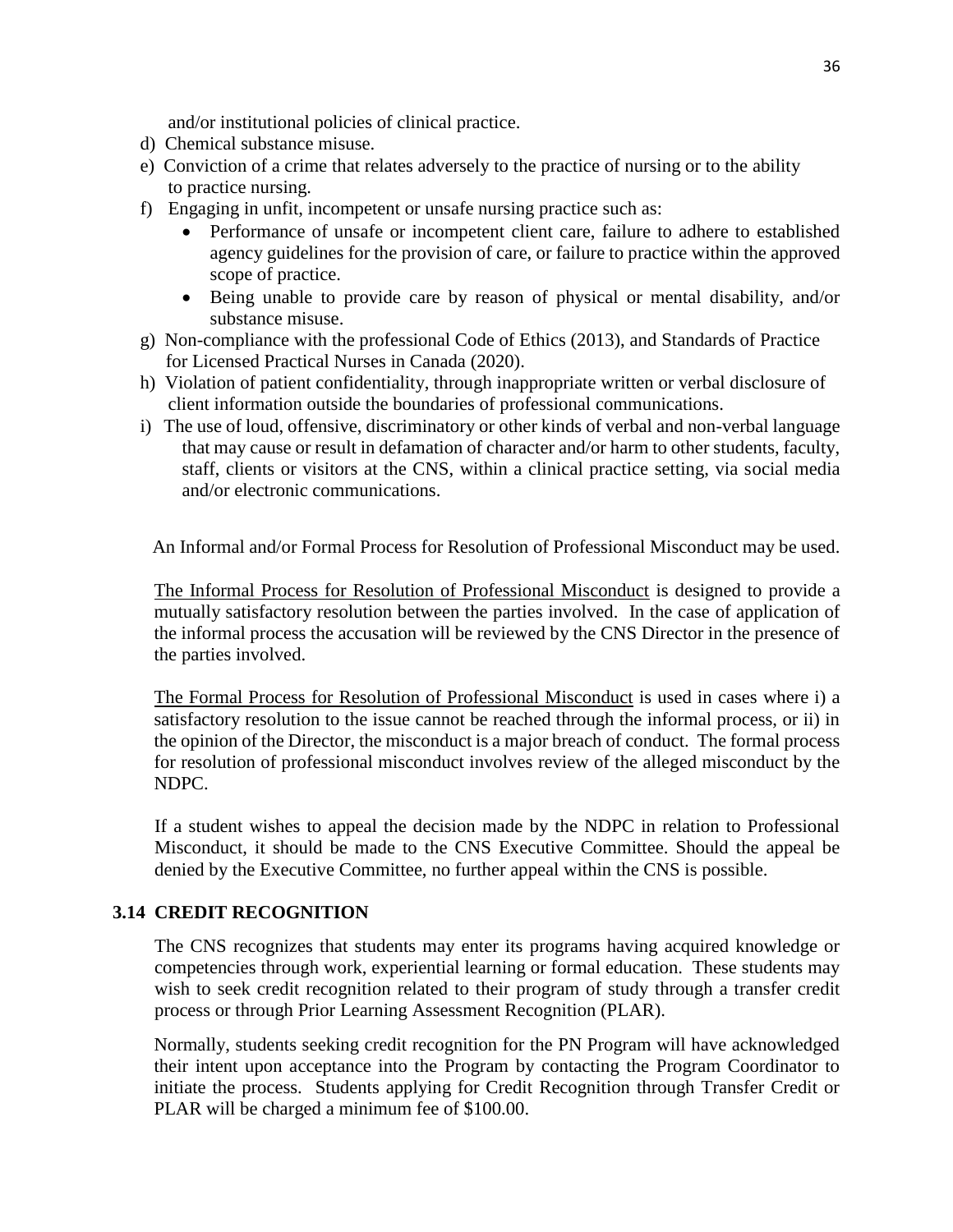Transfer Credit: Students entering the PN Program who have completed nursing courses in another educational institution or program may be eligible for transfer credit for identified courses. In such cases the student identifies the CNS PN Program course or courses for which equivalency assessment is requested and subsequently provides course outline and transcript information from the educational institution. The course and transcript information provided will be assessed by faculty against the CNS PN Program courses to determine equivalency. If the assessment identifies course equivalency a transfer credit will be awarded thus exempting the students from the identified course.

Prior Learning Assessment Recognition (PLAR): Students entering the PN Program who wish to seek prior learning assessment recognition based on work, experiential learning, and/or formal education in a related field may be eligible to challenge a course or courses in the program. Prior learning is assessed by faculty and/or nurse experts against the learning outcomes established for the course using methods such as challenge examinations, oral interview/ exam, portfolio assessment, and/or performance evaluation (lab and/or clinical. If prior learning is recognized through the assessment process, a student could be given exemption from an identified course or components of a course (e.g., lab).

#### **3.15 GRADUATION REQUIREMENTS**

The following requirements must be met in order for a PN student to be considered for graduation:

- a) Successful completion of the theory, lab and nursing practice components of the program.
- b) All outstanding CNS fees have been paid.

#### **3.16 CRITERIA FOR WRITING THE CANADIAN PRACTICAL NURSES REGISTRATION EXAMINATION**

The following must be met in order for a PN student to write the Canadian Practical Nurses' Registration Examination:

- a) The requirements of the College of Licensed Practical Nurses of Newfoundland and Labrador Practical Nurses (includes an examination fee).
- b) Completion of an application and a recommendation for writing by the CNS.

# **3.17 TRANSFER TO A PARTNER SITE DELIVERING THE PN PROGRAM**

Students may request a transfer to another site (i.e., Clarenville, Grand Falls-Windsor or Corner Brook Campus of the College of the North Atlantic) after the completion of Semester I, and if they are experiencing extenuating circumstances (such as illness of a family member). The granting of a transfer is dependent on the resources available at the requested site which may not always be immediately available. Students should follow the following process when requesting a transfer:

1. Transfer requests should be made, in writing, to the PN Program Coordinator of the school they are currently attending six weeks prior to the end of a semester.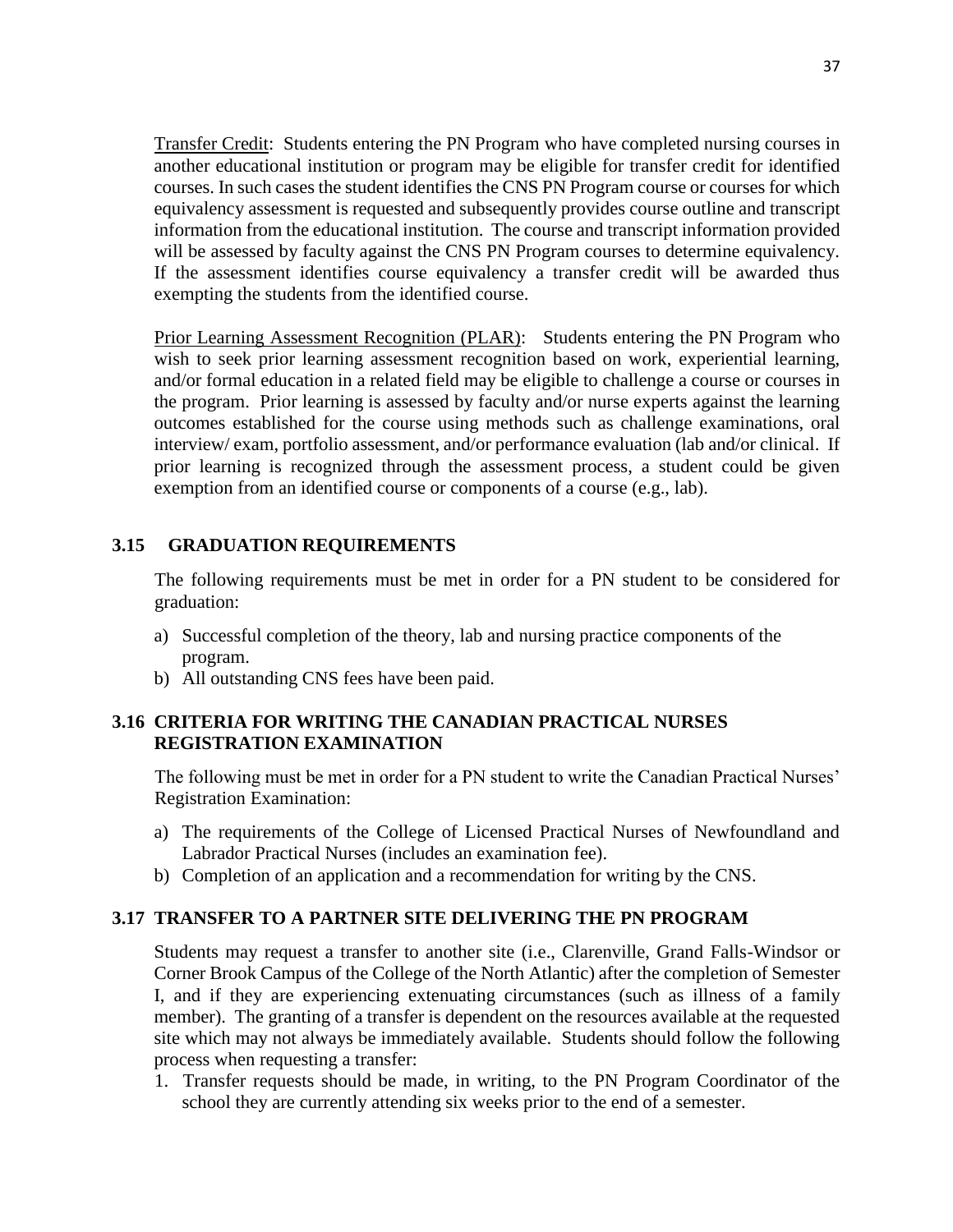- 2. Transfer request letters should clearly state the extenuating circumstances and provide appropriate documentation.
- 3. A copy of the school's transcript indicating progress to date should accompany the request.
- 4. The PN Program Coordinator sends the request to the receiving site to be considered as soon as possible.
- 5. Once the PN Program Coordinator is notified of the outcome of the request, the student and Registrar are notified as soon as possible.
- 6. If the request is granted, a copy of the student's file is sent to the receiving site.

#### **4. CLINICAL POLICIES**

#### **4.1 INTRODUCTION**

Each nursing practice course (clinical course) is made up of a pre-determined number of clinical days (clinical rotation). The nursing practice courses provide students with the opportunity to integrate and apply the knowledge and skills learned in classes and labs to the clinical practice setting. Nursing Practice courses are evaluated using a pass/fail grading scheme with evaluation based on the student's performance in meeting identified objectives. These objectives are outlined in the Nursing Practice Evaluation Record for each clinical course.

#### **4.2 CLINICAL PLACEMENTS AND SCHEDULING**

The coordinator for clinical placement assumes responsibility for clinical placements and clinical rotation scheduling. Students may be scheduled for 8 hour shifts, 12 hour shifts, weekdays and/or weekends. Any changes in clinical schedules will be communicated to students by faculty.

Final clinical placement decisions will be made on the basis of the number of students enrolled, number of placements allocated by agencies, etc. Students wishing to submit clinical placement requests must do so by e-mail to [kim.lawson@mun.ca.](mailto:kim.lawson@mun.ca) Requests must include the student's full name and telephone number as well as the course name and number. Verbal or telephone requests will not be accommodated. There is no guarantee that clinical placement requests will be accommodated.

# **4.3 CLINICAL AGENCY POLICY GUIDELINES**

Students will follow the policy and procedures of the agency in which the clinical learning experience is being provided.

The PN Program relies on the assistance of a number of health care and community organizations for delivery of clinical experiences for students. These agencies often will have a number of requirements that need to be met before students are permitted access for learning purposes. Some of these requirements include up-to-date immunization status, Certificate of Conduct, Child Protection Record Check, and current CPR and First Aid certificates. Many of these requirements must be renewed annually. It is the student's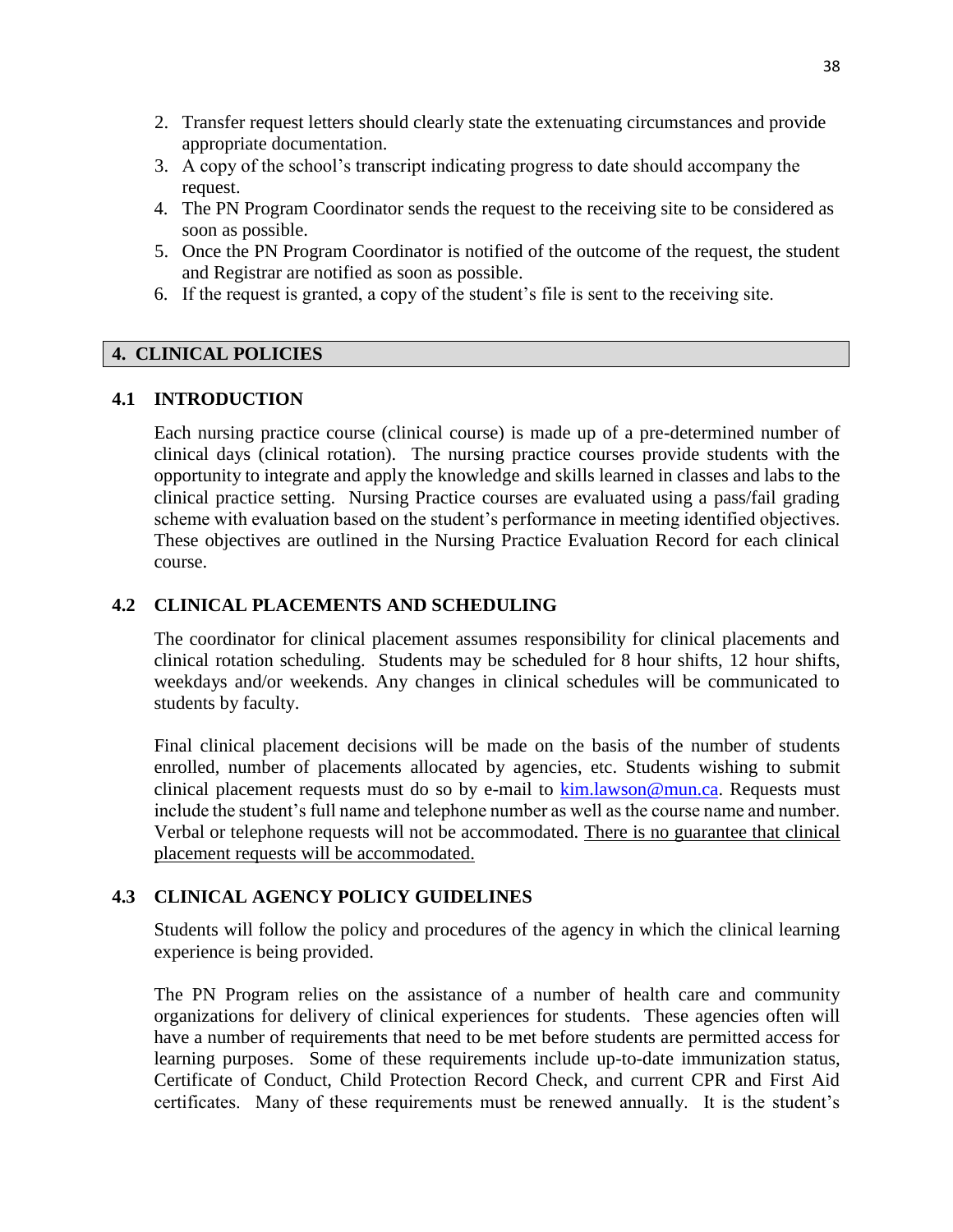responsibility to ensure currency and that documentation is submitted to the Program in a timely fashion. Students unable to meet an agency requirement through proof of documentation may be delayed or prevented from completing the Program.

# **4.4 CLINICAL ORIENTATION**

An orientation session will be provided at the beginning of each nursing practice course. This session will include information related to:

- faculty
- course objectives
- client populations
- clinical rotations and clinical hours
- method of evaluation/evaluation tools
- assignment guidelines
- course materials
- accessing information related to clinical agencies
	- policies
	- dress code
	- **parking arrangements**
	- food service arrangements
	- security of personal belongings

# **4.5 REGISTRATION AND CLINICAL START DATES**

Students are not permitted to attend clinical learning experiences unless they are registered for the clinical course.

Students are not permitted to begin clinical experiences earlier than the scheduled date unless permission has been granted by the NDPC.

# **4.6 CLINICAL ABSENTEEISM**

Attendance is **mandatory** at all scheduled clinical rotations in the Practical Nursing Program. Students unable to attend clinical must notify their faculty prior to missing the clinical shift(s). Failure to attend clinical may result in a grade of "fail" for the clinical course. Extenuating circumstances resulting in a missed clinical time will be assessed on an individual basis by the course leader and assigned clinical faculty. Students may be required to make up clinical time due to absenteeism.

# **4.7. REPORTING OF ABSENTEEISM**

Students unable to attend a scheduled clinical activity must notify the clinical agency and assigned faculty member prior to commencement of the scheduled time. Faculty are to be notified via voice mail, which is accessible 24 hours per day. When calling the clinical area, the student should clearly determine the name of the individual taking the message.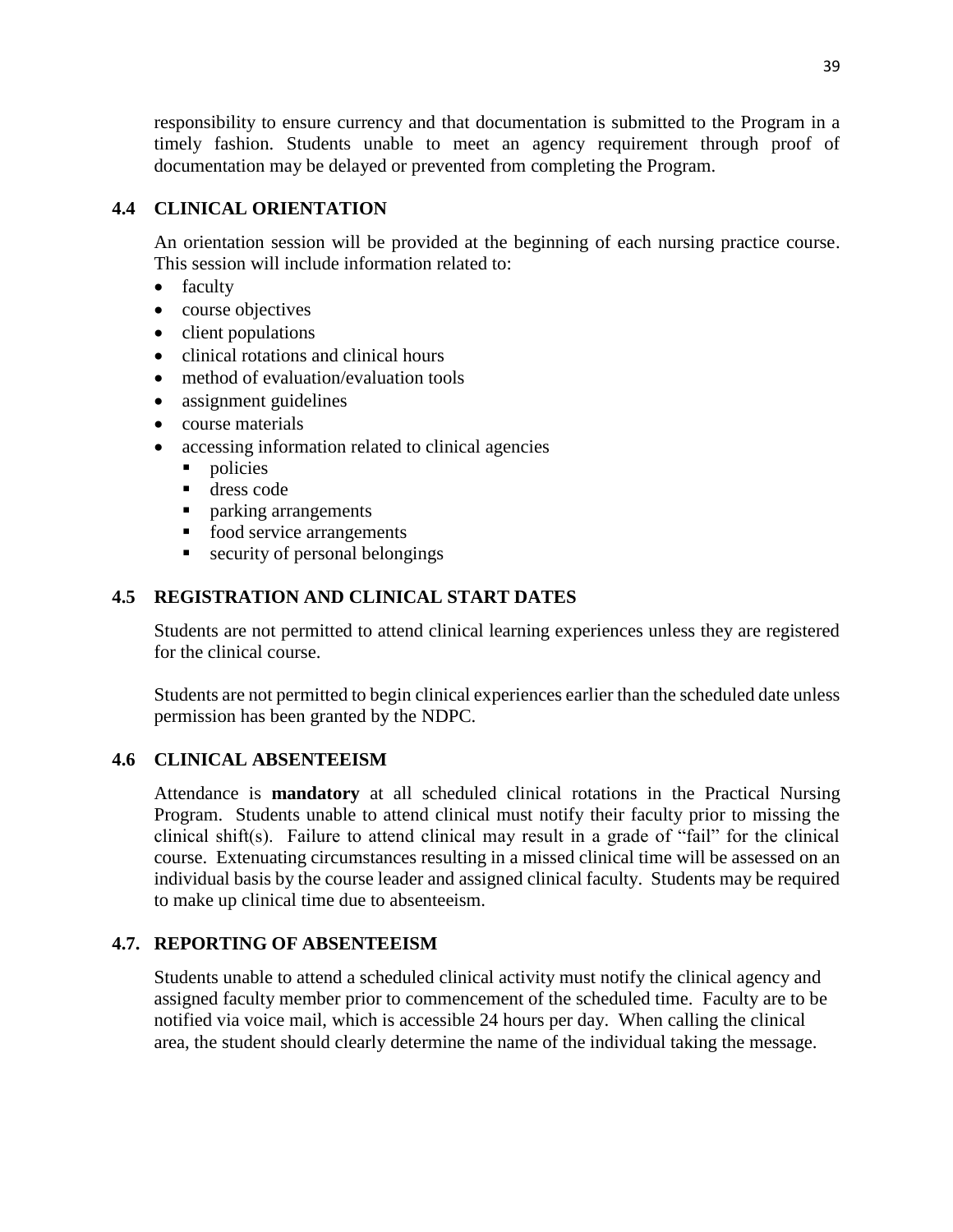#### **4.8 ACCOUNTABILITY**

Students are expected to have the knowledge, skill and judgment to perform safely, effectively and ethically in the clinical setting. Adequate preparation for clinical practice shall normally include prior attendance at the skills labs and seminars in which nursing competencies are learned.

The decision to permit a student to perform a skill prior to completion of a nursing lab will be at the discretion of faculty. Such skills may be undertaken only under the direct supervision of the faculty member. Such situations are referred to as "Incidental Learning" and require that the student voice a readiness to participate. An assessment of the student's readiness would be determined by questioning the student about the purpose of the skill and the steps inherent in carrying out that skill. The student would also be expected to identify issues around client safety prior to engaging in the 'incidental learning' opportunity.

Students are responsible and accountable for the standard of care provided within the competency level at which they are prepared. Students are accountable to know the limits of their competency and to work within these limitations. Students are expected to identify situations where assistance is required, seek appropriate direction and supervision and to be aware of unit policies regarding student practice.

Faculty will be available for guidance and/or supervision. In the absence of the faculty member, students who have completed the required skills lab, may request guidance from the agency personnel to whom they have been directed by faculty.

A student performing a psychomotor skill for the first time must consult with faculty to determine what level of supervision is required.

In new or unusual situations, students must consult with faculty.

# **4.9 PREPARATION FOR CLINICAL ASSIGNMENT**

Students are expected to be prepared for all clinical learning experiences and to meet clinical course assignment deadlines. Failure to demonstrate adequate preparation may result in the student being asked to leave the clinical area.

#### **4.10 CO-ASSIGNMENT**

Students in clinical settings are co-assigned to patients/clients with a staff member of the institution. Students are to report to these staff members at the end of the clinical experience and when leaving the unit at any time during the day.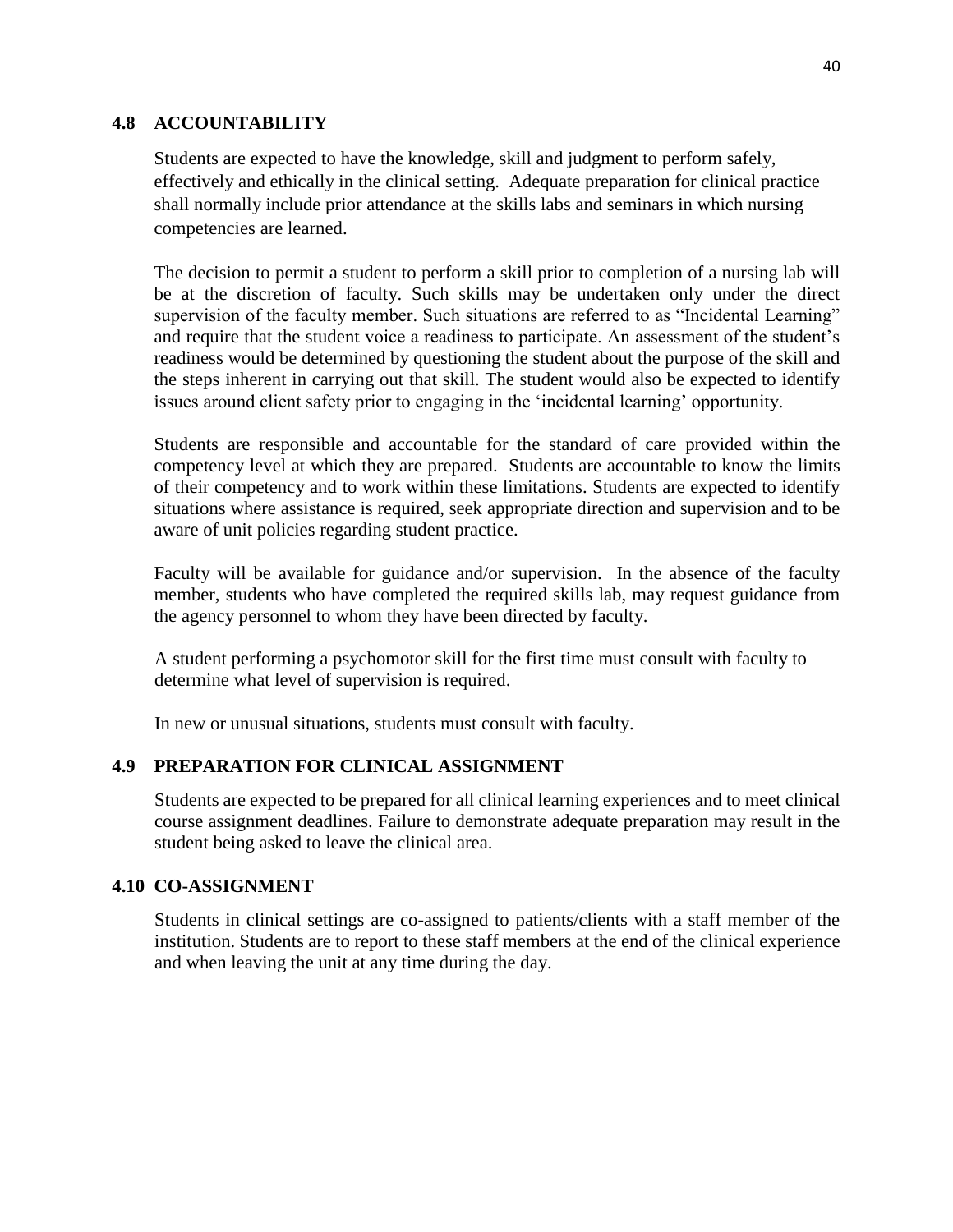#### **4.11 A. CONFIDENTIALITY**

All students must complete an online Confidentiality education session and sign a Confidentiality agreement form as required by Eastern Health. The session is offered at the beginning of Semester One and must be completed by Friday, September 24<sup>th</sup>.

All matters pertaining to clients/patients/residents are to be held in the strictest confidence. Any verbal or written identification beyond that necessary for professional communication is considered a serious breach of ethical and legal principles. **This includes postings on social media, such as Facebook.**

#### **B. WORKPLACE HAZARDOUS MATERIALS INFORMATION SYSTEM (WHMIS)**

All students must complete an online WHMIS education session. The session is offered at the beginning of Semester One and must be completed by **Friday, September 24 th .**

# **4.12 PERSONAL HEALTH INFORMATION ACT (PHIA)**

As per the Newfoundland and Labrador Personal Health Information Act (PHIA), students will be required to sign an oath/affirmation of confidentiality, as well as complete the online PHIA education.

# **4.13 EVALUATION OF STUDENT PERFORMANCE**

The evaluation criteria included in the Nursing Practice Evaluation Record will be reviewed with students at the beginning of each nursing practice course.

There will be regularly scheduled evaluations of the clinical performance of each student during the semester. Any clinical incidents deemed to be of a serious nature will be discussed with students at the time of the occurrence.

Students experiencing difficulties with nursing practice courses will be made aware of potential solutions and sources of help for the problems identified.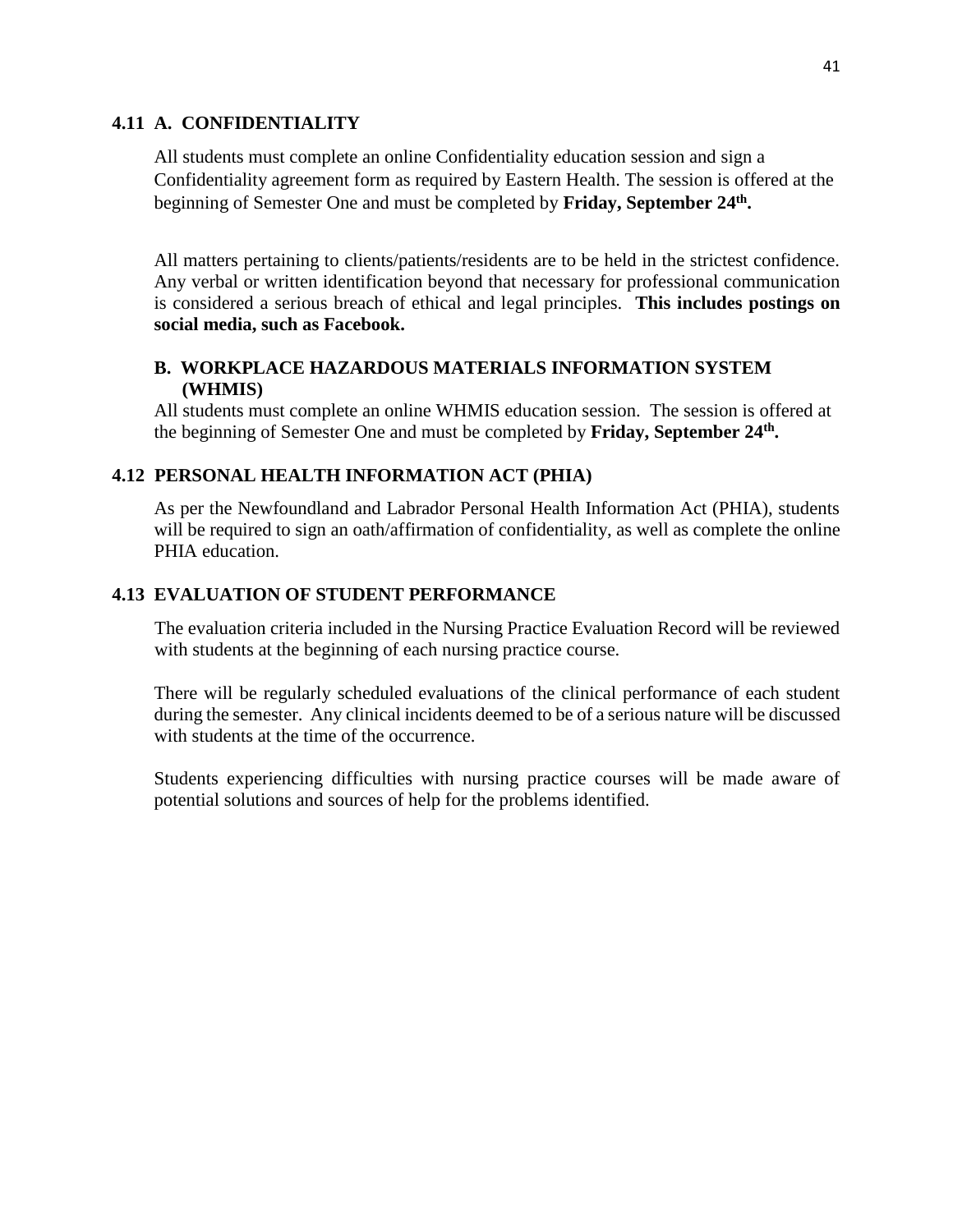#### **4.14 MEDICATION ADMINISTRATION IN NURSING PRACTICE COURSES**

Medication administration is a supervised skill until Semester V. In CN501 Nursing Practice for Professional Development, each student will be given the opportunity to administer medications so as to reach the required level of proficiency for this skill. Achievement of proficiency in medication administration in CN501 is a requirement to successfully complete the course.

#### **Medication Administration**

Students may administer medications at their level of competency as they progress through the program.

- In clinical courses where there is direct supervision by a clinical instructor from the school of nursing, competency level is determined by the student and the clinical instructor.
- In clinical courses where there is no direct supervision by a clinical instructor from the school of nursing, competency is determined by the student and the preceptor/coassigned Licensed Practical Nurse or Registered Nurse.
- In addition, students are expected to comply with all agency policies regarding medication administration.

# **High Alert Medications**

The CNS, in an effort to promote client safety and decrease the likelihood of medication errors, follows the recommendations of the Institute for Safe Medication Practices (ISMP). High alert medications are described by the ISMP as "drugs that bear a heightened risk of causing significant patient harm when they are used in error" (ISMP, 2014).

Medications that are designated as **high alert** require an independent double check before administration. An independent double check is a process in which the student and the Licensed Practical Nurse or a Registered Nurse will separately check each component of prescribing, dispensing, and verifying the high alert medication before administering it to the patient (ISMP, 2008). In addition, both the student and Licensed Practical Nurse or Registered Nurse are required to sign the medication record.

When **deemed competent**, a student may perform an independent double check. Students **cannot** independently double check medications prepared by another student. Students are expected to comply with agency policy regarding medications, designated as high alert. In addition, if not indicated in agency policy, the following medications must be treated as high alert:

- All Antihrombotics (including anticoagulants and thrombolytics)
- $\bullet$  Insulin
- Controlled substances (as identified in agency policy)
- All Narcotics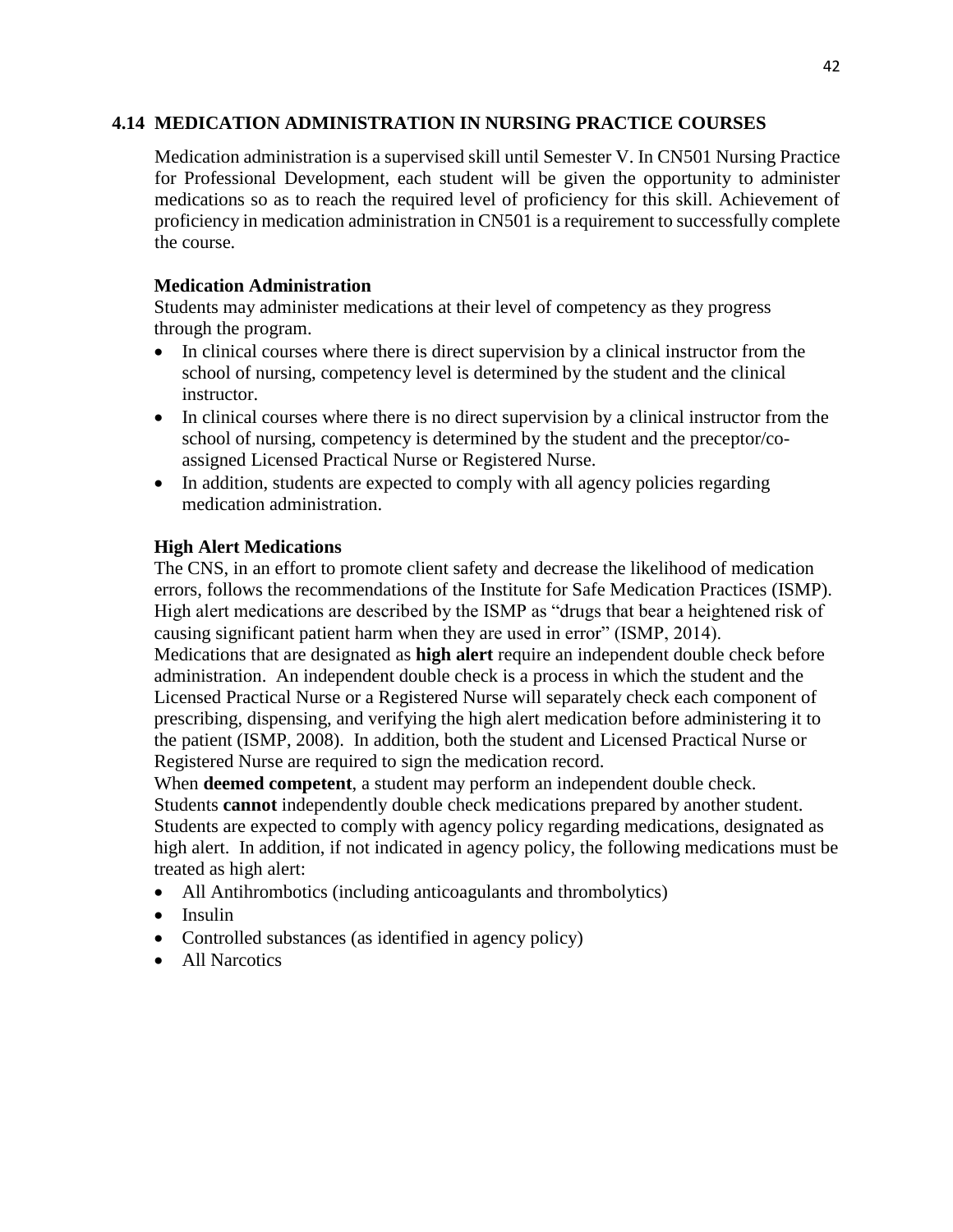#### **4.15 TRANSCRIPTION OF ORDERS**

When deemed competent, nursing students can transcribe and verify medication orders (i.e., a student cannot be both the transcriber and verifier of the same medication order). Students **cannot** be the second check for another student (i.e., two students cannot be the transcriber and verifier for the same medication order). **Students are not permitted to take verbal or telephone orders.** If placement is outside of the Eastern Health Authority, students must follow the agency's policy in consultation with faculty.

#### **4.16 REMEDIAL LABS**

Students experiencing problems in the performance of nursing skills may be referred to the IRC to do a remedial lab.

#### **4.17 MEDITECH PASSWORD POLICY**

An initial Meditech password will be issued to students in the PN Program, usually in the first clinical course. This password will be needed for the remainder of the PN Program and will be necessary for students to complete clinical with Eastern Health. The computer will prompt you to take a new password every 12 months. You will NOT receive a new password for every clinical course. Access to this computer system is vital for students to complete preparation forms, communication and documenting their patient care. A student should not access the system using another student, staff or faculty password. It is important that students keep their password in a safe and secure place (NOT on the back of their ID) and log in on each clinical day. Students can log on in the computer lab here at the CNS during semesters they are not in clinical.

#### **Process for Obtaining Student Meditech Passwords**

Students will fill out an application for a Meditech password. The passwords are sent to the CNS from IM&T in a week and they will be distributed to the clinical faculty. The clinical faculty will issue the students an envelope containing their passwords. They will assist them in their particular clinical setting with the documentation and use of the system.

The students will receive an initial password from IM&T. The clinical faculty will be responsible to help the students with their first login to the system. Students are now required to choose their own password and have it ready to enter. \* Note: New alpha-numeric passwords must be 8 characters in length and include at least one number.

Students will then be responsible for keeping this to memory or in a safe secure place. This is a confidential code and should not be shared. The password request form they have signed has an agreement to be responsible for their password and to keep it confidential.

If students are having difficulty with their passwords or Meditech menu, they should contact Kim Lawson at 777-7194 or email [kim.lawson@mun.ca](mailto:kim.lawson@mun.ca)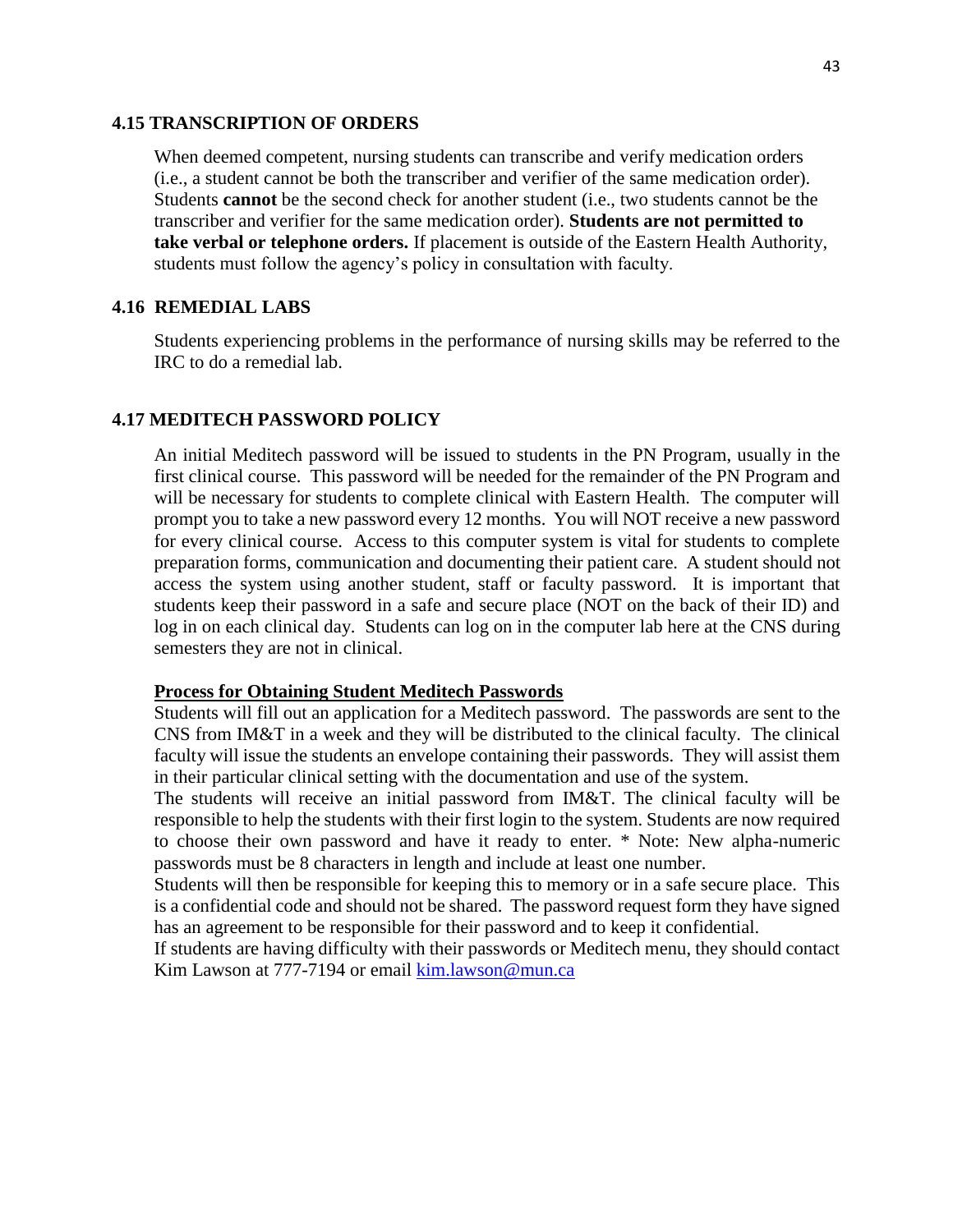#### **Process for Replacement of a Meditech Password**

Loss of a Meditech password is a serious incident, as this could compromise patient confidentiality. Attaining a new password is time intensive and requires a coordinated effort between the CNS and the Healthcare Technology and Data Management (HTMDM) department. The process for requesting a new password is as follows:

- 1. Schedule an appointment to see Kim Lawson, Office 1121, Southcott Hall. Email and telephone requests will not be accepted, unless exceptional circumstances apply.
- 2. Complete the HTDM Computer Password Form including full signature and MUN number. This must be completed legibly and in ink.
- 3. Complete an Incident Report. The incident form is required as patient confidentiality has potentially been compromised. This form will be retained on the student's file.
- 4. Submit a replacement fee of \$20.00.
- **\* Always keep your password in a safe place.**

# **4.18 CARDIOPULMONARY RESUSUTATION (CPR CERTIFICATE) FOR HEALTH CARE PROVIDER AND FIRST AID REQUIREMENTS**

You are required to successfully complete a **Basic Life Support (BLS) and a Standard First Aid course.**

Examples of companies that provide these courses are St. John Ambulance, Canadian Red Cross, and Lifesaving Society. A BLS (Provider) certificate, BLS Health Care Provider (HCP)/AED, or Cardio-Pulmonary Resuscitation-Health Care Provider (CPR-HCP) certificate is acceptable to meet the BLS requirement. Please ensure you register for the correct course required for the nursing program.

**As a nursing student, you are required to update your BLS course every 12 months. Your BLS certificate MUST be current prior to entering clinical.** It is your responsibility to ensure that this is done annually and to forward a copy of your certificate to the School for your file. Students will not be permitted to attend clinical practice if the BLS requirement is incomplete or has expired. Although the School of Nursing does not require you to update your Standard First Aid course, it is only valid for a three year period.

# **4.19 PRE-CLINICAL REQUIREMENTS**

**Important:** Pre-clinical requirements must be submitted to the Clinical Coordinator and/or the PN Registrar. If the pre-clinical requirements have not been submitted, students **will not** be permitted to begin a clinical placement. There will be **no exception** to this policy.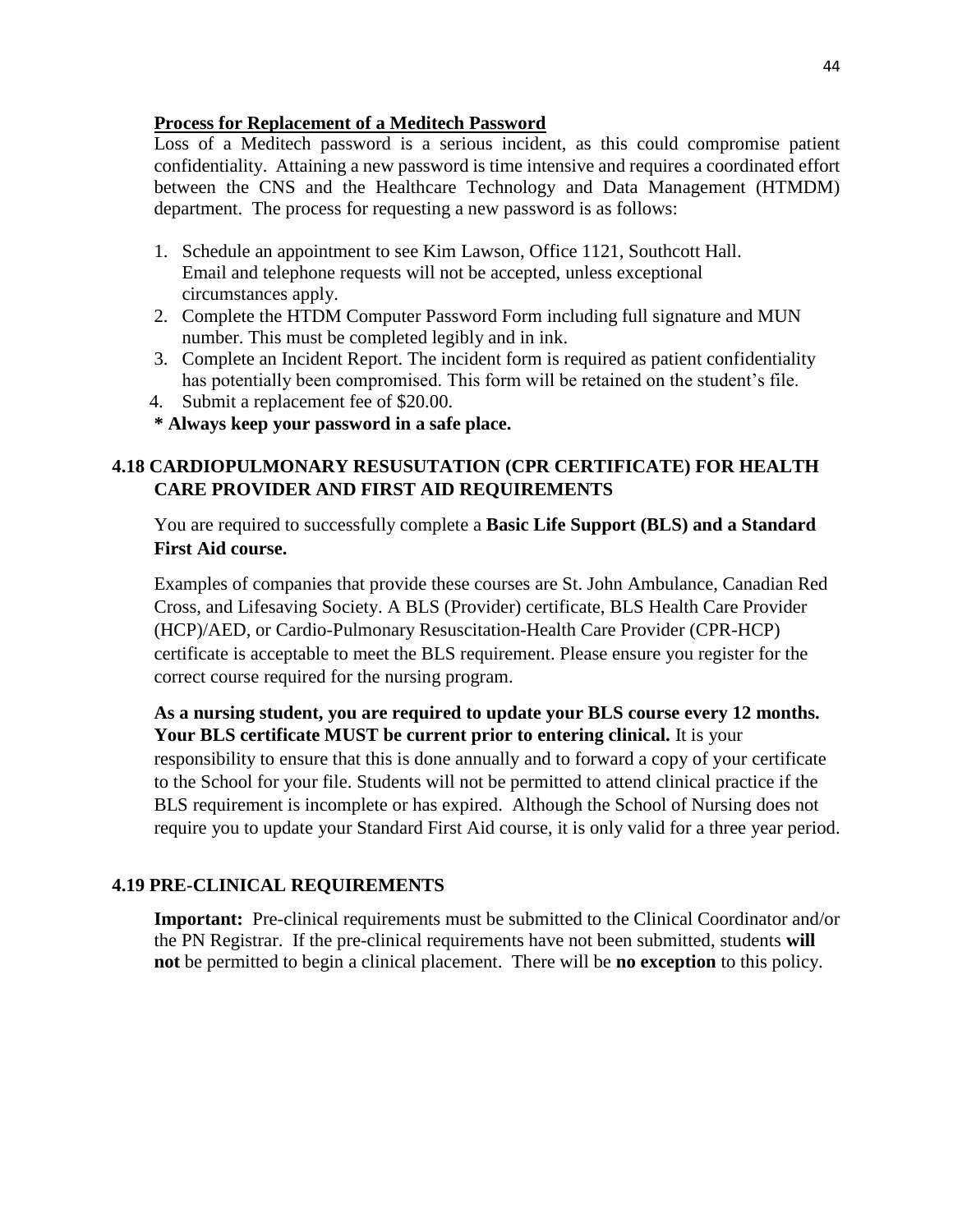#### **The following pre-clinical requirements must be submitted before clinical begins**.

#### **PRE-CLINICAL REQUIREMENTS:**

- Criminal Records Screening Certificate.
- $\neg$  Vulnerable Sector Check
- □ Child Protection Records
- $\Box$  Up to date immunization status:
	- $\Box$  Tuberculin Testing
	- DPT (Diphtheria, Polio, Tetanus)
	- $\Box$  MMR (Measles, Mumps, Rubella)
	- $\Box$  Varicella (Chickenpox)
	- $\Box$  Hepatitis B
- □ Standard First Aid Certificate
- $\Box$  Basic Life Support (BLS)

#### **Hepatitis B Vaccine**

It is recommended that all PN students be immunized against hepatitis. Two- three doses of the vaccine may be required.

#### **Varivax**

Students who are "varicella non-immune", as demonstrated by a non-reactive varicella titre are required to receive two Varivax vaccines.

**Note:** At any time throughout the Program, if a student's immunization status is not current, the student will not be permitted to do the ongoing nursing practice course until the immunization requirements have been met. This could result in students being delayed or prevented from completing the Program.

#### **STUDENTS RETURNING TO THE PN PROGRAM ARE REQUIRED TO COMPLETE PRE-CLINICAL REQUIREMENTS AS FOLLOWS:**

- $\Box$  First AID/CPR/HCP expiry date: First Aid (3 years) and CPR/HCP (1 year).
- $\Box$  Code of Conduct and Vulnerability Sector Check: expiry (6 months).
- $\Box$  Two Step TB Testing Required to complete Step One before returning.
- $\Box$  Fit Testing Required before returning: expiry (3 years).

# **4.20 VALUABLES IN THE CLINICAL SETTING**

Valuables taken to the clinical agency are the responsibility of the student. Students are advised not to take more money than they require into the clinical area. In most clinical agencies, there is nowhere to store purses. Money, cheque books, and credit cards should never be left in lockers.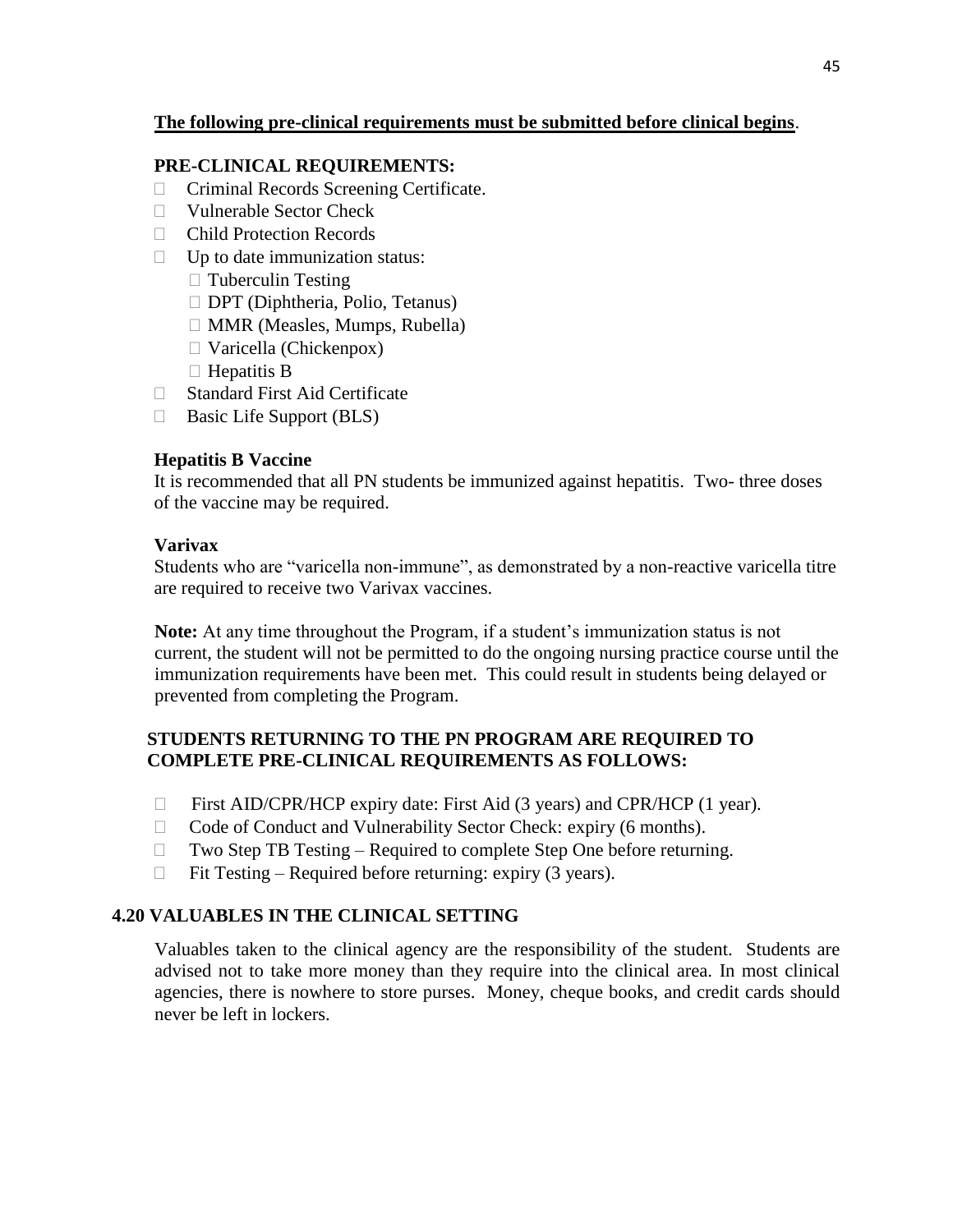#### **4.21 CLINICAL INCIDENT REPORT**

In the event of a clinical incident such as a medication error, treatment error, patient fall, etc., the student, in consultation with faculty, will complete a CNS Clinical Incident Report (Appendix B).

In most clinical agencies students will also be assisted in completing an agency-specific incident report.

The action taken following any clinical incident will be at the discretion of faculty and in keeping with the seriousness of the incident as well as the unique circumstances surrounding each situation.

A major focus of the incident review will be assisting the student to meet learning objectives identified as a result of the incident. The Clinical Incident Report will also be used to document any injury incurred by a student (i.e., needle stick in the clinical area). Any injury is to be reported immediately to the Occupational Health Nurse at the site. The Occupational Health Nurse will assume responsibility for initiating necessary treatment, teaching and follow-up. If the Occupational Health Nurse is not available or if any injury occurs during an evening or night shift or during a weekend, students should proceed immediately to the Emergency Department at that site for assessment. Based on the assessment, priority is determined and students are seen in order of importance.

# **4.22 STUDENTS AT RISK OF CLINICAL FAILURE OR DEEMED UNSAFE**

As per PN Program promotion regulations, 3.1 (i) noted in the Student Handbook: A student may be required to withdraw from a nursing practice course or the Program at any time if, upon review by, and a recommendation from the NDPC, it is deemed that the student would not profit from continued practice and /or is considered to be unsafe in the practice setting. In such cases, students who are required to withdraw from the Program would not be eligible for future admission/readmission to the Program.

# **Policy**

# **Expectations for Safe Clinical Practice**:

- 1. Students are expected to demonstrate growth in clinical practice through the application of knowledge and skills from previous and concurrent courses.
- 2. Students are expected to demonstrate growth in clinical practice as they progress through the course and to meet the clinical practice expectations described in the course outline.
- 3. Students are expected to prepare for clinical in order to provide safe and competent care.

If the clinical course is not faculty led, the faculty member will instruct the preceptor,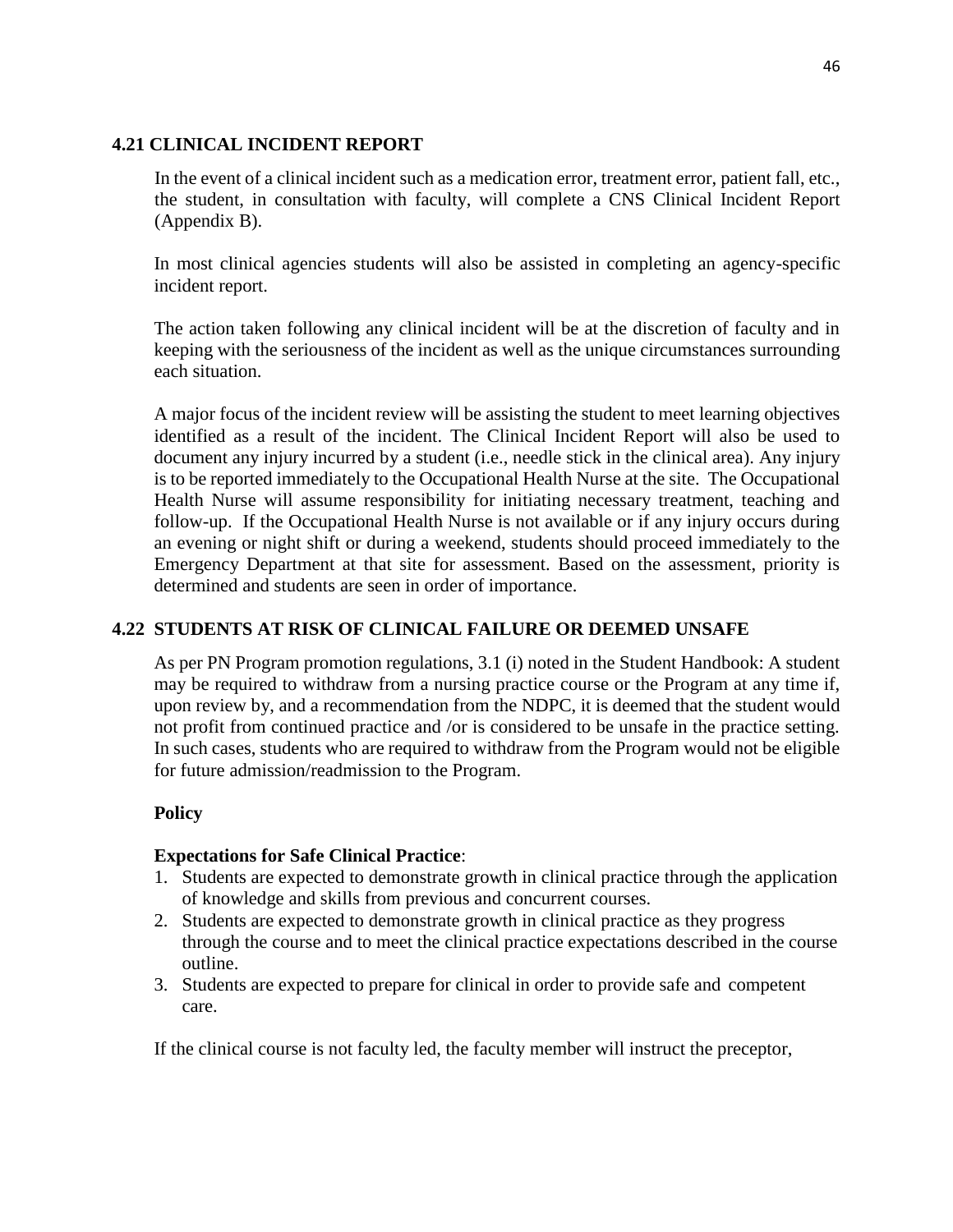co-signed nurse or agency contact to notify the faculty member as early as possible if any of the above three expectations are not met. This provides for timely initiation of remedial activities to maximize a student's clinical progress.

#### **Definition**

#### *At Risk*

A student is considered to be *at risk* for clinical failure if they have difficulty meeting the PN Program course objectives as outlined in the clinical evaluation tool.

#### *Unsafe*

A student is considered to be *unsafe* in clinical practice when their performance places them or another individual at risk for, or actually cause's physical, psychosocial, or emotional harm (Scanlan, Care, & Gessler, 2001).

The CNS recognizes the importance of identifying students who are *at risk* of failing a clinical course or who are deemed *unsafe* in clinical practice. Once the student has been identified as *at risk or unsafe*, through an occurrence or a pattern of behavior\*, a process is put in place to assist the student towards achieving competent and safe practice. If the *at risk* student's performance does not improve and continues to place them or others at harm or potential harm, the student will fail the clinical course and the PN Program promotion regulation 3.1(i) will apply.

#### **Procedure for the At Risk Student**

#### **The Faculty Member:**

- 1. Identifies the occurrence or pattern of behavior\* that places the student at risk of clinical failure and arranges to meet and discuss the same with the student as soon as possible.
- 2. Informs the course leader and, at any point in the process, the course leader may inform the PN Program Coordinator and/or the Associate Director, Non-Degree Programs.
- 3. Documents, within 48 hours, specific information about the area of concern (e.g., objective not being met due to an occurrence or pattern of behavior). Documentation must include date and time when the student was originally informed of the occurrence or pattern of behavior and the verbal feedback given to the student.
- 4. Meets with the student as soon as possible to review the documentation.
- 5. Signs and dates the documentation.
- 6. Collaborates with the student to develop a Learning Plan to address their deficiencies in meeting the standards of nursing practice and/or other course designated evaluation criteria. The plan provides specific details outlining the objectives, strategies (e.g., return to the lab for instruction and review; review specific theory before next clinical day, follow up meeting(s) with faculty), outcomes, and timelines that the student will have to meet. The consequences of failing to meet the criteria will be outlined in the Learning Plan (e.g., removal from clinical unit or failure of the course).
- 7. Informs the student that their clinical performance will be evaluated for consistent and sustained improvement in accordance with the Learning Plan.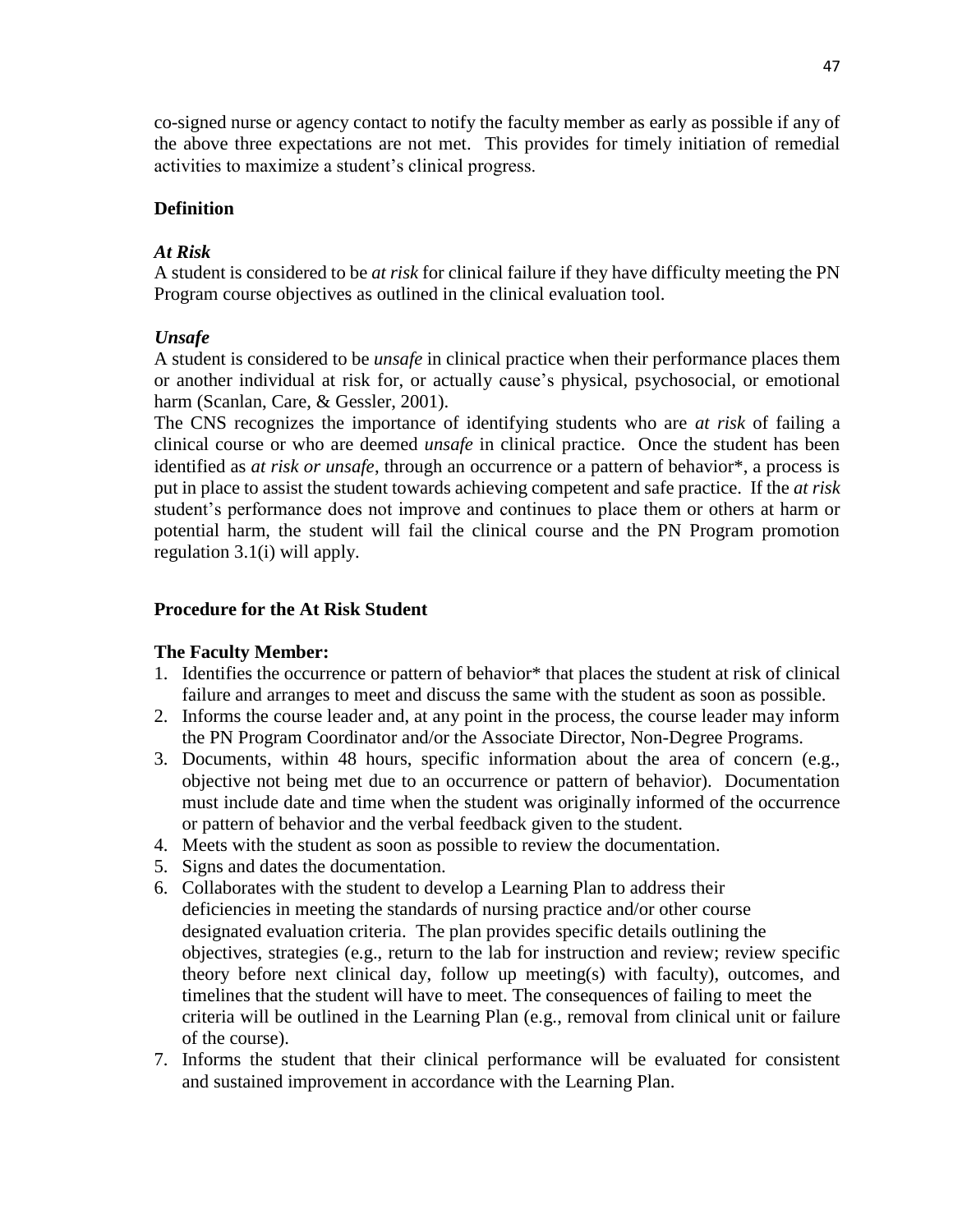- 8. Advises the student that the consequences of failing to demonstrate consistent and sustained improvement in nursing practice will result in a failed grade.
- 9. Holds periodic meetings with the student to discuss progress toward meeting the Learning Plan objectives.
- 10. Documents supporting evidence of the student's ongoing clinical performance in relation to meeting the competencies as outlined in the PN Program clinical evaluation tool.
- 11. Determines if the student passes or fails the course in consultation with the course leader, PN Program Coordinator and/or the Associate Director, Non-Degree Programs.

# **The Student:**

- 1. Meets with the faculty member to review the documentation.
- 2. Signs the form to verify they have read the document. The student's signature does not mean that they agree with the documentation but that it was discussed with them.
- 3. Responds, in writing, to the documentation, if desired, within 48 hours of receiving the document. It is recommended that the student discuss their perceptions of personal performance and how it relates to the competencies as outlined in the Practical Nursing clinical evaluation tool.
- 4. Collaborates with the faculty member to develop a Learning Plan to address their deficiencies to meet the competencies.
- 5. Acknowledges, in writing, that they are willing to participate in the Learning Plan.
- 6. Meets all components outlined in the Learning Plan.
- 7. Consults at any point in the procedure with individuals such as the course leader, individuals from counselling services, PN Program Coordinator and/or the Associate Director, Non-Degree Programs.

#### **Procedure for Unsafe Student**

#### **The Faculty Member:**

- 1. Dismisses the student immediately from the clinical area if the student is deemed to be unsafe, either through one serious event or a pattern of unsafe behaviors.
- 2. Notifies the course leader, who will notify the PN Program Coordinator and/or the Associate Director, Non-Degree Programs.
- 3. Documents, as soon as possible, specific information about the unsafe situation/event/behavior\*. Documentation must include how the occurrence or behavior failed to meet the PN Program course objectives as outlined in the clinical evaluation tool. Documentation includes date and time when the student was originally informed of the occurrence or behavior and the verbal feedback given to the student.
- 4. Meets with the student as soon as possible to review the documentation.
- 5. Signs and dates the documentation.
- 6. Collaborates with the student to develop a Learning Plan to address the unsafe practice or behavior. The plan provides specific details about the objectives, strategies (e.g., return to the lab for instruction and review; review specific theory before next clinical day, follow-up meeting(s) with faculty), outcomes and timelines that the student will have to meet. The consequences of failing to meet the criteria outlined in the Learning Plan will be clearly outlined (e.g., result in a failed grade in the course and/or implementation of the PN Program promotion regulations).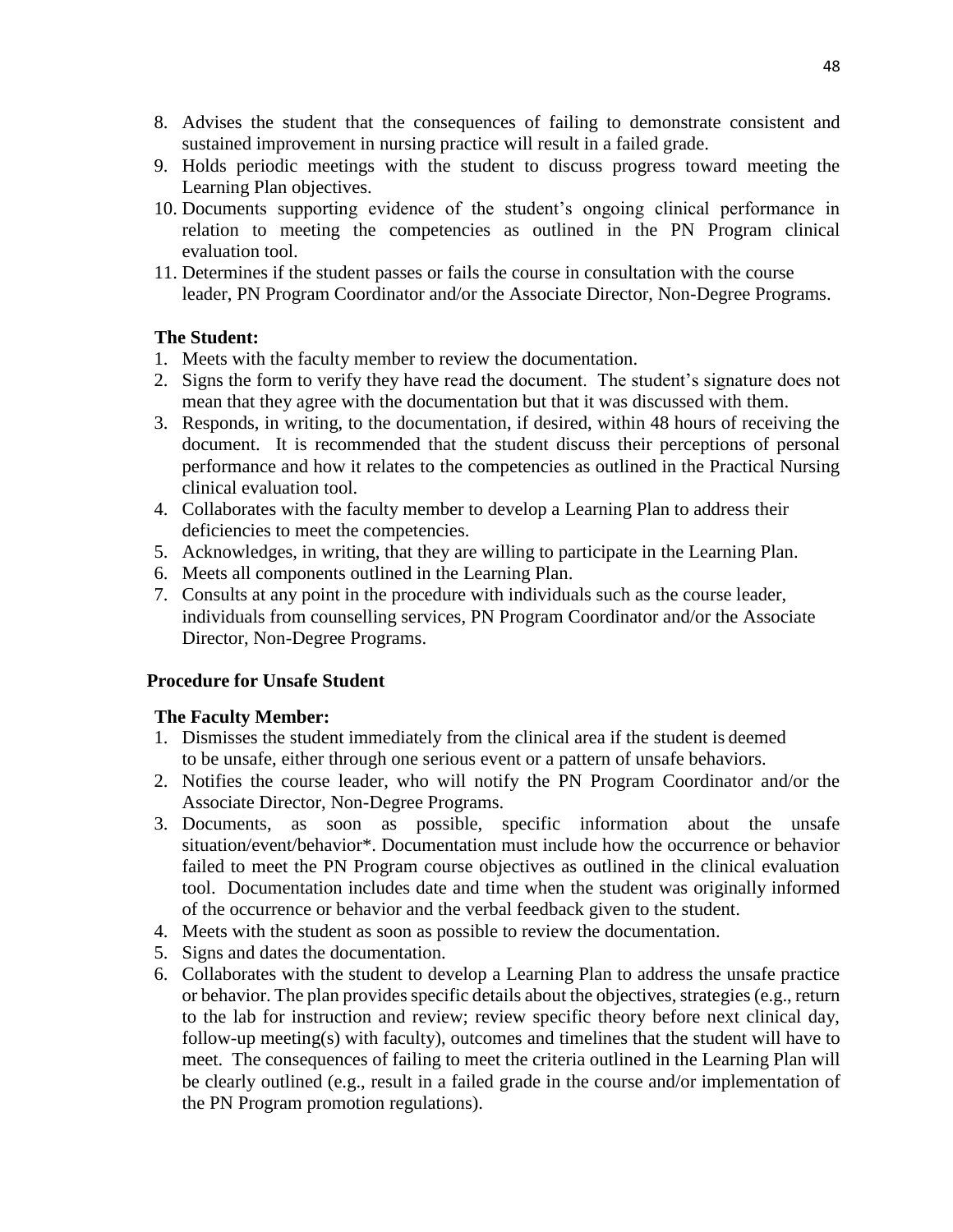- 7. Informs the student that clinical performance will be evaluated for consistent and sustained improvement in accordance with the Learning Plan.
- 8. Informs the student that the consequences of failing to demonstrate consistent and sustained improvement in nursing practice will result in a failed grade.
- 9. Holds periodic meetings with student to discuss progress toward meeting the Learning Plan objectives.
- 10. Documents supporting evidence of the student's ongoing clinical performance in relation to meeting the competencies, as outlined in the PN Program clinical evaluation tool.
- 11. Determines if the student passes or fails the course in consultation with the course leader and PN Program Coordinator and/or the Associate Director, Non-Degree Programs.
- 12. The Associate Director, Non-Degree Programs consults with the NDPC at any point, as necessary, to review the unsafe clinical practice of the student. The committee will make a determination as to whether the unsafe practice requires that the student be required to withdraw from the nursing course and/or fromthe program as per the PN Program Promotion regulation.

#### **The Student:**

- 1. Meets with the faculty member to review the documentation.
- 2. Signs the form to verify they have read the document. The student's signature does not mean that they agree with the documentation but that it was discussed with them.
- 3. Responds, in writing, to the documentation, within 48 hours of receiving the document. It is recommended that the student discuss their perceptions of personal performance and how it relates to the standards of nursing practice and/or competencies, as outlined in the PN Program clinical evaluation tool.
- 4. Collaborates with the faculty member to develop a Learning Plan to address their deficiencies to meet the standards of nursing practice and/or competencies.
- 5. Meets all components outlined in the Learning Plan.
- 6. Acknowledges, in writing, that they are willing to participate in the learning plan.
- 7. Consults at any point in the procedure with individuals such as the course leader, individuals from counselling services, PN Program Coordinator, and/or the Associate Director, Non-Degree Programs.
- 8. May appeal the decision if it is determined that unsafe behavior requires them to be withdrawn from the nursing course and/or from the program, as per Regulation 3.12 Formal Procedure for Student Complaints, PN Student Handbook.
- \* **Note:** In relation to competencies, as outlined in the PN Program clinical evaluation tool.

# **4.23 CLINICAL DRESS CODE**

The purpose of the clinical dress code is to assist the student to identify the boundaries for personal decision making regarding professional dress and grooming. These guidelines reflect recognition that clients' perceptions of the profession of nursing are influenced in part by how practical nurses display a professional image in all practice settings. These guidelines also reflect the boundaries that are acceptable to agencies that provide clinical placements for students in the PN Program. Students are also referred to review the CLPNNL's position statement "Professional Image of the LPN in the Workplace" at [www.clpnnl.ca.](http://www.clpnnl.ca/)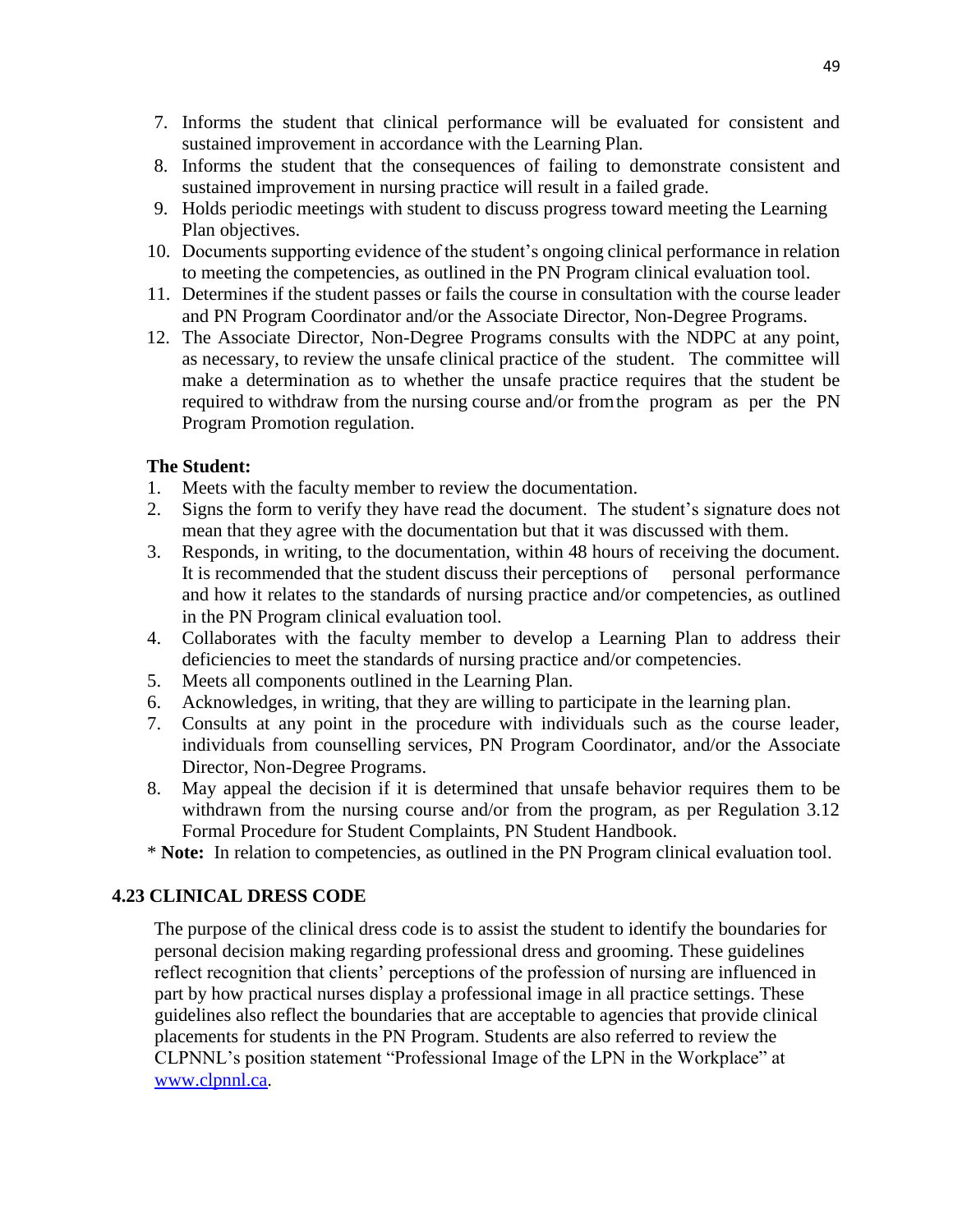#### **Students Who Do Not Comply With The Clinical Dress Code Will Be Asked To Leave The Clinical Setting.**

#### **A. Personal Grooming**

In keeping with principles of infection control and a professional image, the following guidelines apply to personal grooming:

**Hair:** Hair must be neatly groomed. Hair longer than shoulder length must be tied back. Hair ornaments must be small and neutral in color. Whether short or long, hair should not hang in the face or over the eyes when leaning forward.

**Make Up**: An overall neutral look is permitted.

**Nails:** Fingernails must be short and neatly groomed. Artificial nails, nail enhancements and nail polish are prohibited.

**Jewelry**: For purposes of infection control and student/client safety, the following guidelines apply:

- No rings are permitted.
- Small stud earrings, to a maximum of two per ear only, are permitted. **In relation to body piercing, no other visible jewelry is permitted. Neutral solid spacers are permitted.**
- Wrist or brooch style watch is permitted. Wrist watches must be removed during client care and when hand washing.

**Perfumes/Scents:** Because of the increasing incidence of allergies within the general population, the use of scents is not permitted. This policy is strictly enforced and is inclusive of perfume, aftershave, and scented products such as lotions, soap, hair spray, deodorants and powder. In the interest of clients and colleagues who experience allergic reactions, students are asked to use non-scented products and to avoid offensive odors such as cigarette smoke on clothing.

# **B. Clinical Uniform Attire**

Uniforms are required for clinical practice within a hospital or nursing home environment. Students are required to purchase their own uniforms. A minimum of two uniforms is needed to satisfy the usual requirements of most clinical courses. Uniform selection should be made in accordance with the following guidelines:

**Standard Uniform:** A white uniform is required. Warm up jackets must be white. Longsleeved tee-shirts under the uniform are not permitted.

The uniform must accommodate the freedom of body movement needed to perform tasks in a manner that will prevent injury. It should be roomy and loose fitting. It should have pockets large enough to hold items such as a small pad, pen and scissors.

The clinical uniform must be standard uniform apparel and professional in appearance. Tops should extend beyond the top of the leg and provide full coverage during movement.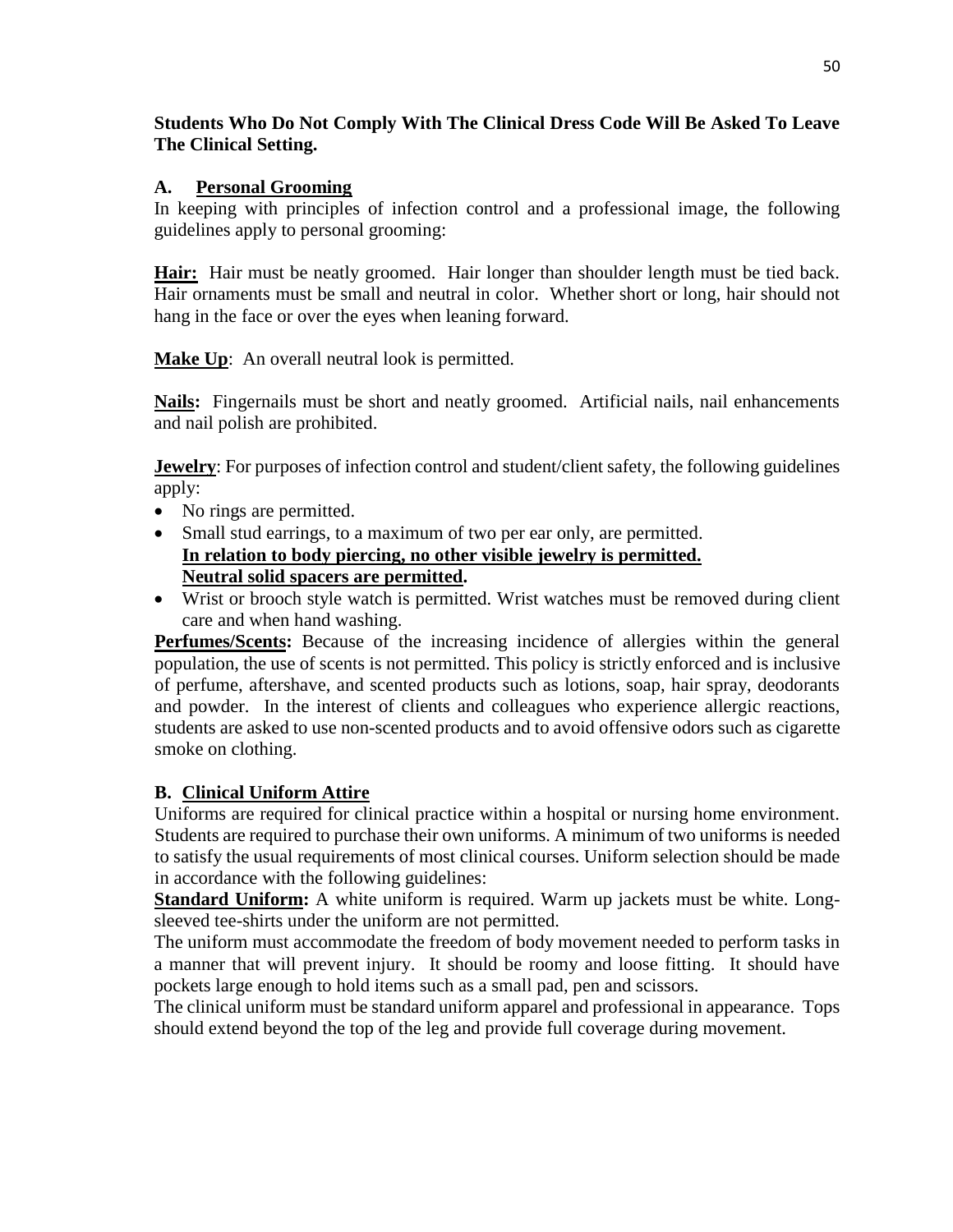**Footwear:** Footwear is considered part of uniform attire. A standard "duty" shoe or footwear of a sports shoe/sneaker variety is required. Footwear must be primarily white. The shoe must be closed at the toe and heel. Clinical uniform footwear must **NOT** be worn outside the clinical area.

**Lab Coats/Warm-Up Jackets for Clinical Area**: Students are required to wear a lab coat or warm-up jacket when in client care areas and not in uniform.

# **C. Clinical Equipment**

All students are responsible for having the following items with them at all times in the clinical area:

- $\bullet$  pen (blue ink)
- notebook (pocket size)
- stethoscope (optional)
- watch with second hand

# **D. Identification**

Students must wear appropriate identification at all times when in the clinical setting. This includes the school name tag, photo identification badge and PN student crest. The student's full name must be visible at all times in all clinical areas.

# **E. Non-Uniform Attire**

When assigned to clinical practice in community agencies and within some hospital units, students may not be required to wear the standard uniform. Within these settings, certain types of street attire are appropriate. Faculty, during orientation, will advise students as to the appropriate attire. Students should note that in the case of visits to clinical agencies to conduct patient research, the guidelines for Casual Attire should be followed.

**Casual Attire:** Within most community agencies the guidelines for suitable casual attire includes casual/dress pants, skirts that are knee length or longer, non-see-through blouses and casual/dress shirts. Unsuitable attire include clothing that is excessively tight, form fitting or excessively baggy. Low necklines are inappropriate. Any attire displaying pictures, names, slogans, logos or inappropriate expressions is not acceptable. Spandex, jeans, and sweatpants are unsuitable.

Suitable footwear includes casual shoes with enclosed toe and heels; clogs, sandals or boots are not appropriate.

# **STUDENTS WILL BE REQUIRED TO LEAVE THE CLINICAL AREA IF THEIR ATTIRE DOES NOT CONFORM TO THESE GUIDELINES.**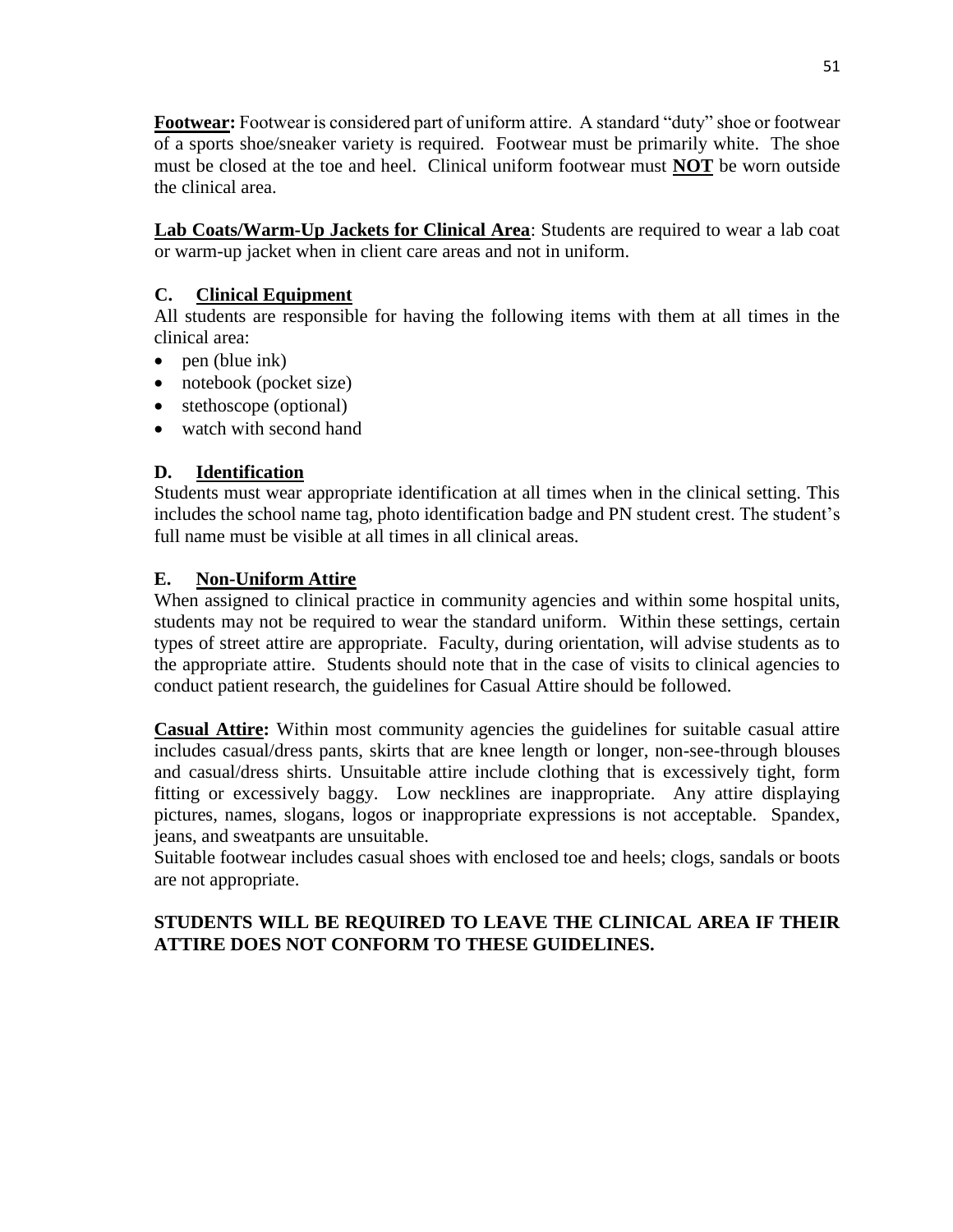#### **4.24 CELL PHONES IN CLINICAL SETTING**

The use of electronic communication devices, such as cell phone and iPhones, to place/receive calls, text message, access internet sites, email, video or photograph in the workplace for personal reasons in the clinical setting is prohibited during working hours.

Personal smart phones should be placed on vibration/silent mode during working hours and should only be used during rest periods and meal breaks. Use of personal cell phones in the presence of a patient is strictly prohibited.

Cell phone use is permitted in Southcott Hall, but must be turned off during scheduled learning activities.

# **5. ADDITIONAL INFORMATION AND RESOURCES**

#### **5.1 CANCELLATION OF LEARNING EXPERIENCES DUE TO INCLEMENT WEATHER**

Students are advised that if Memorial University is closed DUE TO ADVERSE WEATHER CONDITIONS scheduled learning activities for the CNS will also be cancelled.

When the university is closed due to weather conditions, students are not expected to attend clinical if the clinical experience is supervised by faculty.

Students in a preceptored experience supervised by staff LPNs may go to clinical because they will be supervised by the agency.

Senior students in Preceptorship must make their own decision regarding their ability to get to their clinical area safely. If you are working in a clinical area and the university closes, you must make your own decision as to whether you remain in the area.

# **ALL STUDENTS ARE REMINDED THAT LEARNING EXPERIENCES MISSED DUE TO MUN CLOSURE MAY HAVE TO BE MADE UP IF FACULTY DEEMS THAT MAKE UP IS NECESSARY FOR EVALUATION PURPOSES.**

#### **5.2 COURSE EVALUATIONS**

Students may be requested to complete the following evaluations on or near the last scheduled class time for each course:

- Faculty evaluation
- Course evaluation

These evaluations are meant to be used to improve either the course structure or teaching methodologies. Individual student responses are anonymous. The faculty will not have access to the evaluations until the course grades are submitted.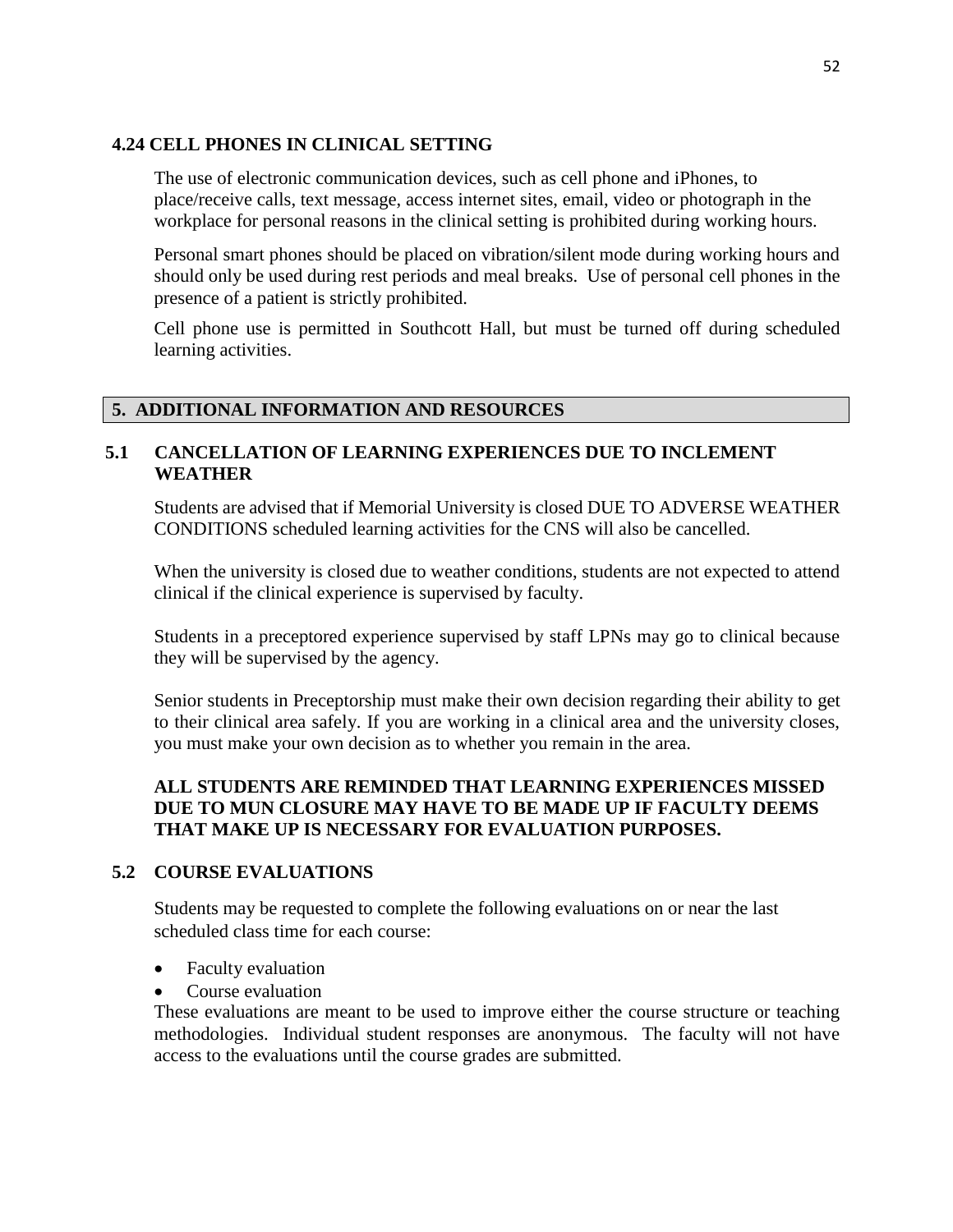#### **5.3 IDENTIFICATION**

All students are required to wear an official CNS photo ID at all times while attending Eastern Health sites, including Southcott Hall and clinical areas. This card is to be worn in a visible area at all times during all clinical learning experiences and when writing examinations at the CNS. It is also to be presented when requesting borrowing privileges from the LRC or IRC.

# **5.4 STUDENT RECORDS**

#### **5.4.1 Files**

All documentation concerning a student's progress through the program is kept in the student's file. Students should know that this information is used by the faculty for the following purposes:

- eligibility for admission to and promotion in the program;
- assessment of special needs or circumstances relevant to the student's progress;
- references to potential employers and admission to other related programs of study.

#### **5.4.2 Access**

A student has the right to view their file in the presence of a faculty member or a CNS office staff member who has responsibilities for the PN Program.

# **5.4.3 Use of Student Papers/Projects**

There will be times when faculty members may wish to use a student's paper/project as a sample of student work for PN Program Approval purposes. Such papers/projects may be retained for program evaluation purposes providing that all identifying information is removed.

# **5.5 TRANSCRIPTS**

Students may obtain transcripts from the CNS by contacting the Registrar. Students will provide 24-hour notice to Registrar prior to obtaining transcripts.

Required information:

- name
- address
- dates of attendance

# **5.6 CHANGE OF NAME AND ADDRESS**

It is the student's responsibility to notify the Registrar, PN Program of any change in name, address or telephone number as these changes occur. Notification should be in writing and include all related information.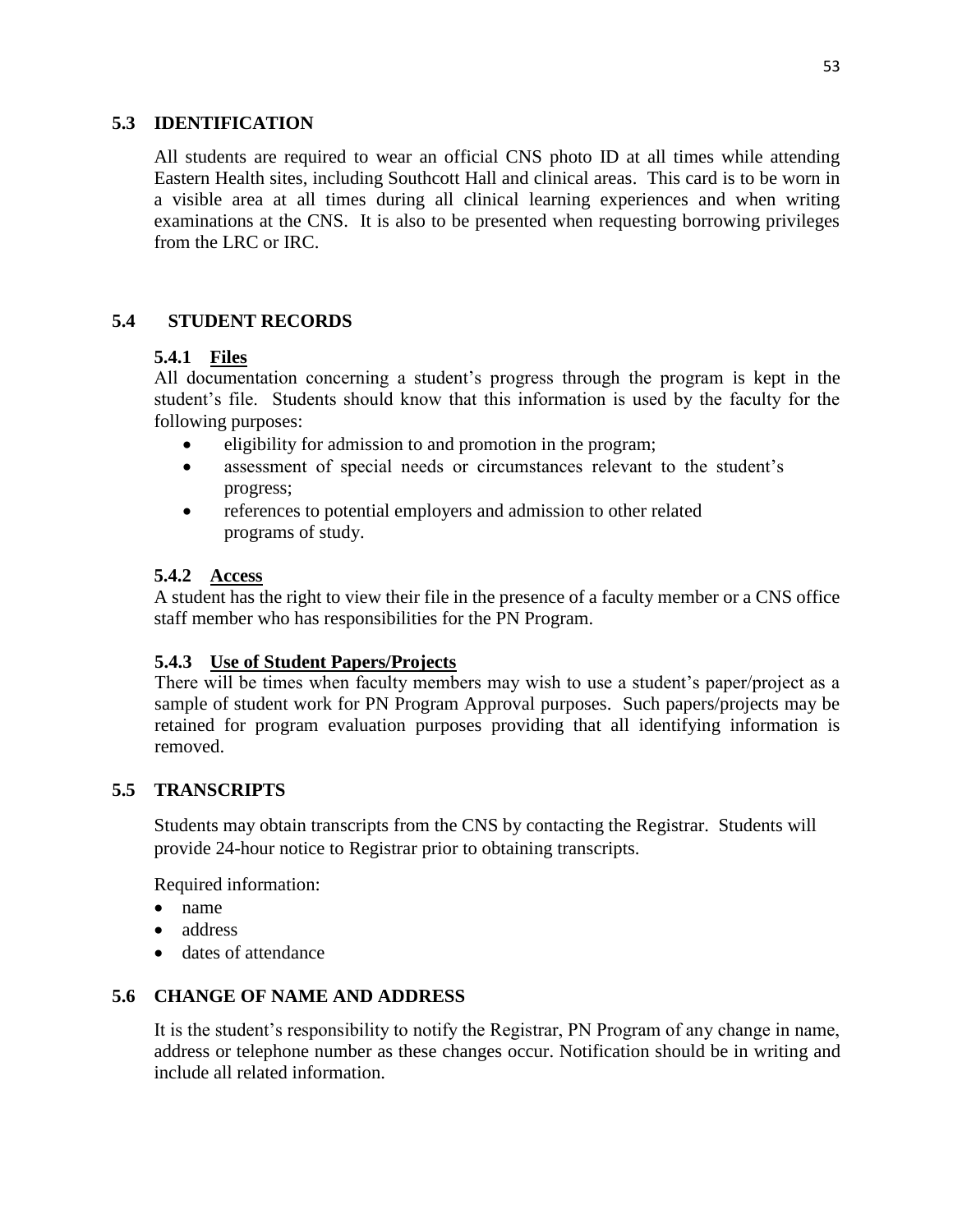#### **5.7 LOCKERS AND SECURING VALUABLES**

Valuables, whether brought on site at the CNS or to the clinical agency are always the responsibility of the student to secure. The CNS does not assume responsibility for any personal losses. Purses should not be left unattended in the classroom, lounge or nursing practice areas. Money, cheque-books, and credit cards should never be left in lockers.

Lockers will be made available at the CNS to students upon request. Students will complete locker application forms during the first week of class. These applications are available from the mailroom and should be returned there, with attention to the CNS Operations Officer, ground floor, Southcott Hall.

Lockers will be shared. Locker assignment will be posted. Students are responsible for purchasing their own locks. Lockers should be locked at all times. At the end of the academic year, all personal belongings and locks should be removed from the lockers or they will be removed by the Operations Officer.

Locker availability varies at the different nursing practice settings. Where available, assignment of lockers is facilitated by faculty when they arrive at the respective assigned areas.

#### **5.8 COMMUNICATIONS**

#### **5.8.1 Mail Services**

The CNS mailroom is located on the Ground Floor of Southcott Hall. The hours for mail distribution will be posted at the beginning of each semester.

Assignments, papers and other mail that you need to submit to faculty must be brought to the mailroom. The Operations Officer will place any mail submitted in the designated faculty mailbox. Students should ensure that the faculty member's name is clearly indicated on any mail submitted.

There is a drop slot in the mailroom door and students may submit mail via this manner between the hours of 0600 – 2200 hours.

Memos from faculty/staff intended for students will also be distributed from the CNS mailroom. When there is mail for you, your name will be posted on the student Mail Distribution Bulletin Board adjacent to the mailroom. It is your responsibility to check for mail daily and to cross your name off the list when you have collected your mail. Students are requested not to have personal mail directed to the CNS. Such mail will be returned to sender.

For confidentiality reasons, students are not permitted to request mail for any other student.

Students are not permitted to enter the faculty workrooms on second, ninth, tenth or eleventh floors to place mail in the internal faculty mail boxes.

Correspondence that you wish to submit to the Program Coordinator or the Associate Director should be given to the secretary for the PN Program, Room 1024.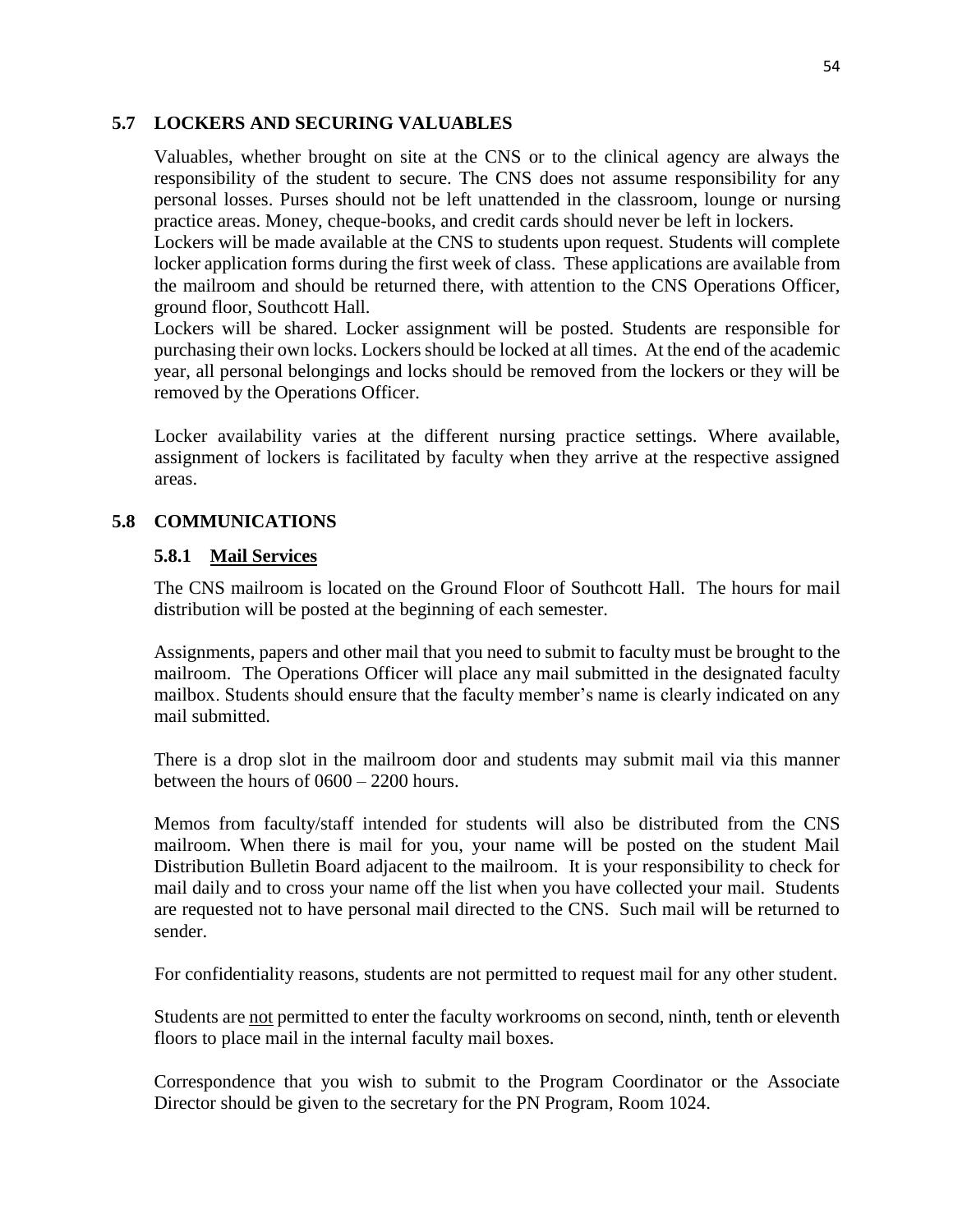Members of the Class Executives may have professional correspondence forwarded to their attention to the:

#### **Centre for Nursing Studies 10th Floor, Southcott Hall, 100 Forest Road St. John's, NF A1A 1E5 Fax: (709) 777-8176**

# **5.8.2 Email**

All students will have a MUN e-mail account. Students will be given their e-mail address and have a password set up by the LRC staff during the LRC orientation.

# **5.8.3 Telephone**

Students can contact faculty by calling the numbers given to the student by their respective faculty. All faculty telephones are equipped with message managers. It is important to leave comprehensive messages when prompted by the message manager. (e.g., your full name, the program you are registered in, nature of your call and the preferred way and time for the faculty to contact you).

# **5.8.4 Bulletin Boards**

Bulletin boards are provided for notices and other informational materials. Such notices must be kept current and should not be placed elsewhere.

Notices should be typed or neatly written and should be dated. Notices, with the exception of those containing information needed throughout the entire semester, will not remain on the bulletin boards for more than two weeks. Removal of outdated items will be the responsibility of the CNS Operations Officer.

Bulletin boards needed by PN students are located as follows:

# *Ground Floor*

- Nursing Society
- Learning Resource Centre
- Student Mail Distribution

# *First Floor*

- General Information Board
- PN Classroom

# **Students Are Responsible For Checking Bulletin Boards On A Regular Basis.**

# **5.9 TRANSPORTATION**

Transportation costs associated with clinical course requirements require additional financial expenditure on the part of nursing students. Students assigned to acute care agencies and nursing homes will be assigned to shifts which necessitate arrival to, or departure from an agency, outside the normal operating hours of public transportation.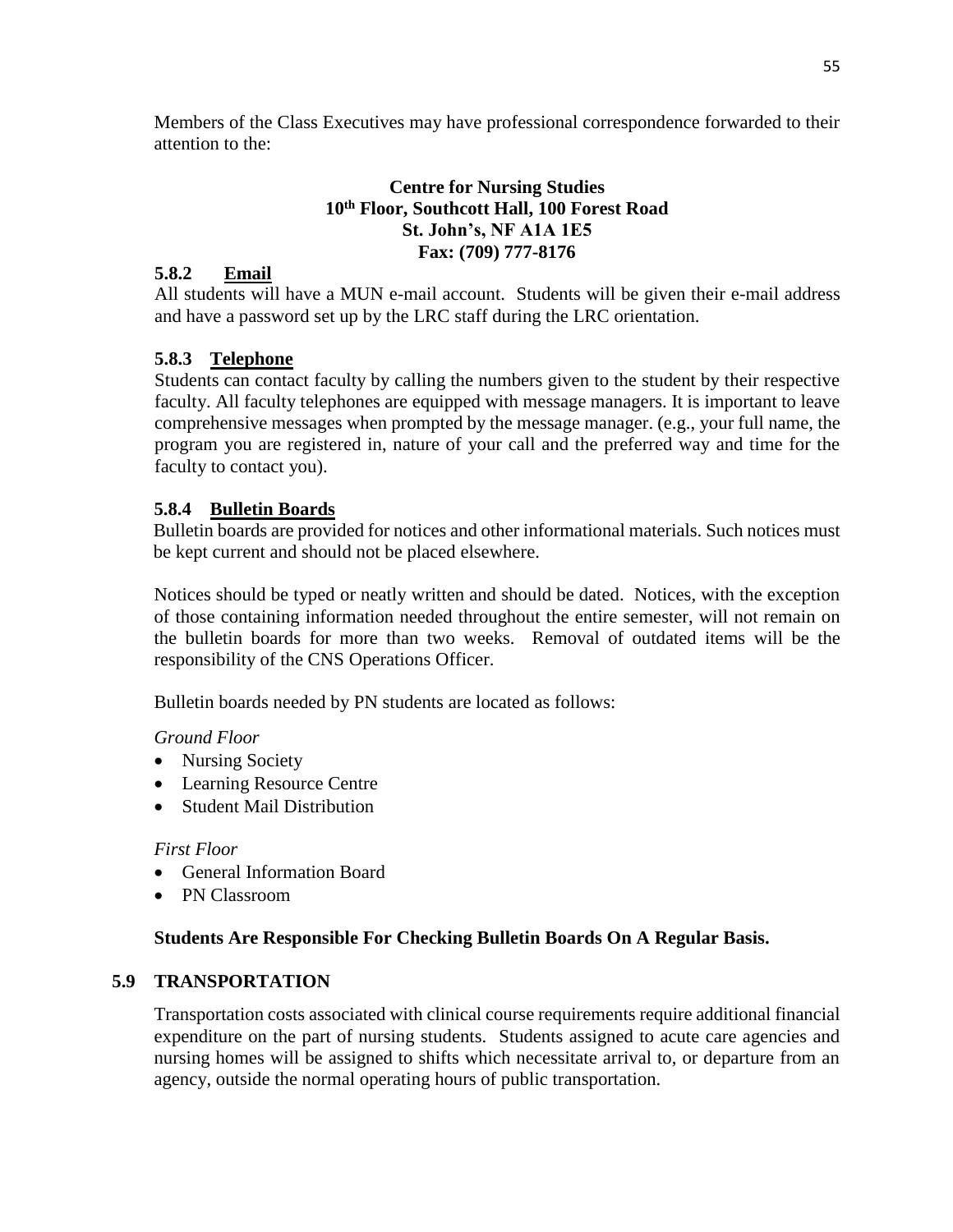The CNS increasingly makes use of clinical placements in community and non-traditional health care agencies within St. John's and the surrounding communities.

Due to the difficulty in finding sufficient clinical placements within St. John's to accommodate learning experiences for all students, it is possible that clinical placements outside of St. John's may be required.

The travel and/or living expenses associated with clinical placements need to be budgeted for during each semester.

# **5.10 FOOD SERVICES**

Cafeteria service is available on the first floor of the Miller Centre. Hours of operation are as follows:

# **Monday-Friday 0800 – 1430**

Please note: These times may vary throughout the year. Notices of change are posted in the cafeteria.

# **5.11 PARKING**

A limited number of parking permits will be made available to CNS students. A parking permit does not guarantee a parking place. A parking permit application form may be obtained from the CNS Operations Office, ground floor and must be submitted by Tuesday, September 14<sup>th</sup> noon. A completed application must include: Student's Name, Present Address, Model and Color of Car, License Plate Number, indicate BN or PN Student and Year. A random draw will occur on Friday, September 17<sup>th</sup> for students who have completed an application. A permit will not be issued unless the application form is complete. The cost for a parking permit is \$10.00. The CNS does not replace lost or misplaced parking permits.

# **5.12 SMOKING REGULATIONS**

Eastern Health has a Smoke Free Environment Policy at all of its owned and operated facilities. Smoking or non-smoking devices are not permitted in or near buildings, on the grounds, in parking garages, or on the parking lots of Eastern Health sites and facilities.

# **5.13 FIRE SAFETY**

As part of the CNS orientation, all students are required to attend a general information session on fire safety.

Part of the orientation to every clinical area includes reference to the student's duties in the event of fire.

The guidelines entitled, "Centre for Nursing Studies Code Red Action Card", prepared by the Emergency Preparedness Committee, Miller Site are posted by all elevators in Southcott Hall. Students are advised to acquaint themselves with these guidelines, as well as knowing the nearest exit of all the rooms occupied for learning activities scheduled at Southcott Hall.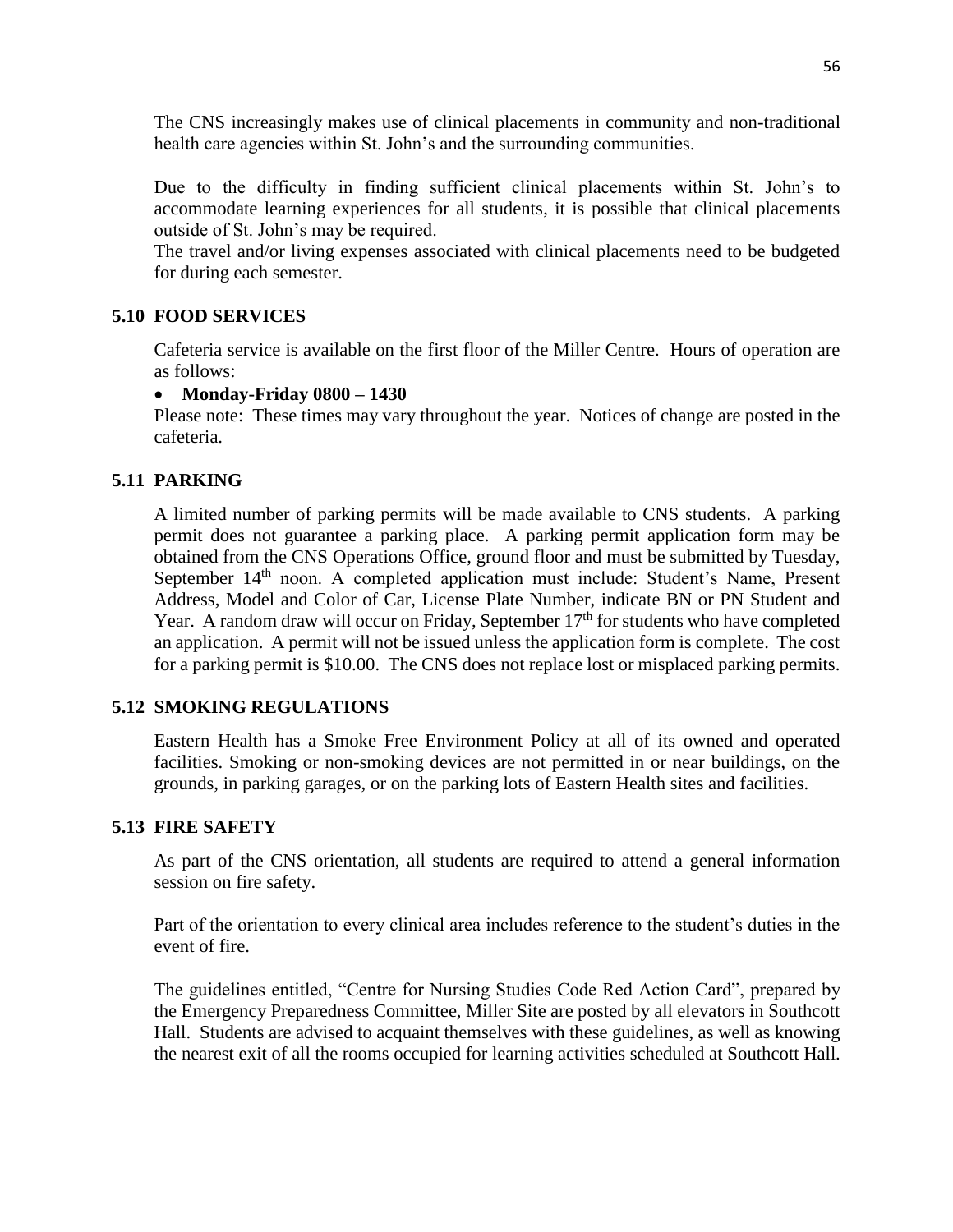#### **5.14 EMERGENCY PREPAREDNESS**

As part of the CNS orientation, all students are required to complete the online module Emergency Preparedness and submit screen shoot by **Friday, September 3, 2021,** to Debra Green at **debra.green@mun.ca**.

Codes have been established for various types of emergency situations in Southcott Hall.

For any **MEDICAL EMERGENCY** requiring medical assistance at Southcott Hall, **Dial 9 for an outside line, then 911**. State your medical emergency and your exact location in Southcott Hall.

For all other codes, **DIAL EXTENSION 2000** and identify the emergency situation you are reporting.

Action cards for Code Red (fire) are posted in all classrooms, lab rooms, conference rooms and near all elevators.

#### **5.15 SCENT FREE GUIDELINES**

Eastern Health endeavors to provide a scent-free environment for clients, employees and all persons who use its facilities. Scented products contain chemicals which may cause severe problems for persons with asthma, allergies and chemical sensitivities. To achieve this goal a Scent-Free Policy is in effect for all Eastern Health Buildings. All persons are advised to use fragrant-free personal care products. Eastern Health is committed to using environmentally friendly products.

**Students are expected to follow this policy and are not to wear scented products in any clinical setting or while in Southcott Hall or Miller Centre Buildings.**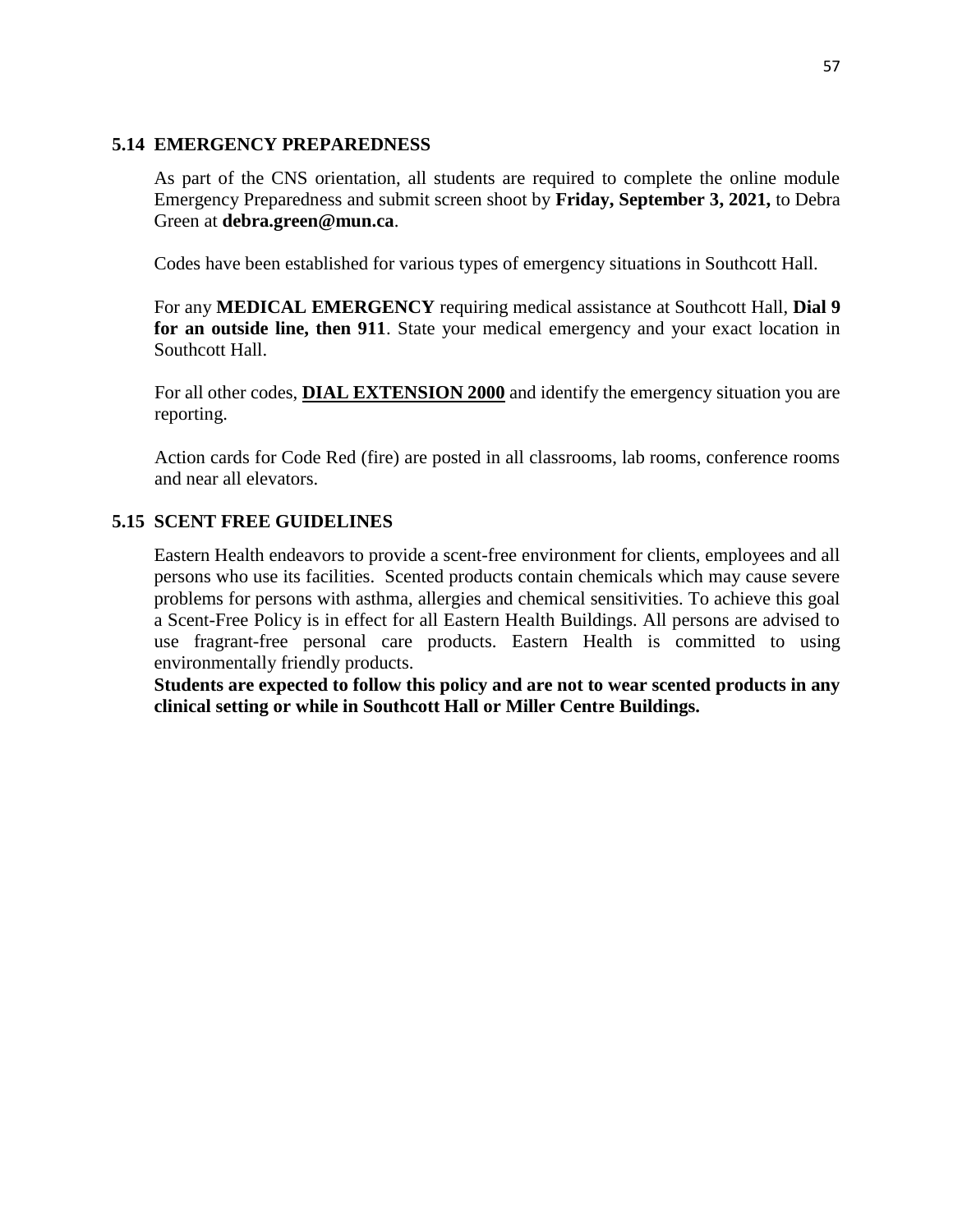#### **STUDENT HANDBOOK APPENDIX A**

#### **CRITERIA FOR SCHOLARSHIPS AND AWARDS**

#### **1. CARMELITA COADY SCHOLARSHIP**

A scholarship is awarded annually by the Congregation of the Sisters of Mercy to a student in the Practical Nursing Program at the Centre for Nursing Studies (CNS). The scholarship will be awarded during the official graduation ceremonies of the Practical Nursing Program.

The CNS shall recommend one candidate based on the following criteria:

- Successful complete the PN Program.
- Demonstrate academic excellence (minimum cumulative average of 80%).
- Participate in extracurricular activities within the Practical Nursing Program, within the Centre for Nursing Studies, and/or within the community.
- A written personal statement from the candidate outlining (maximum of 250 words):
- The candidate's involvement in the Practical Nursing Program, within the Centre for Nursing Studies, and/or within the community.
- Why the candidate believes he/she is a good candidate for the scholarship.
- Sources of external funding (bursaries, scholarships, loans, etc.) the candidate is receiving while in the program.

#### **Selection Process**

The selection of the scholarship recipient will be made by a Review Committee of 3-4 faculty who have taught in the Practical Nursing Program.

# **2. CLINICAL EXCELLENCE AWARDS – TWO AWARDS**

An award is presented at graduation by the **Centre for Nursing Studies** to a student who has demonstrated ongoing excellence in the Nursing Practice Courses. Students are nominated by clinical faculty at the end of each clinical rotation. All nominations are reviewed by the Program Coordinator at the completion of the preceptorship and a candidate is then selected.

An award is presented at the graduation by the **College of Licensed Practical Nurses of Newfoundland and Labrador** to a student who has demonstrated ongoing excellence in the Nursing Practice Courses. Students are nominated by clinical faculty at the end of each clinical rotation. All nominations are reviewed by the Program Coordinator at the completion of the preceptorship and a candidate is then selected.

# **3. ACADEMIC EXCELLENCE AWARDS – TWO AWARDS**

An award is presented at graduation by the **Centre for Nursing Studies** to a student who has demonstrated ongoing academic excellence over three terms. All academic records are reviewed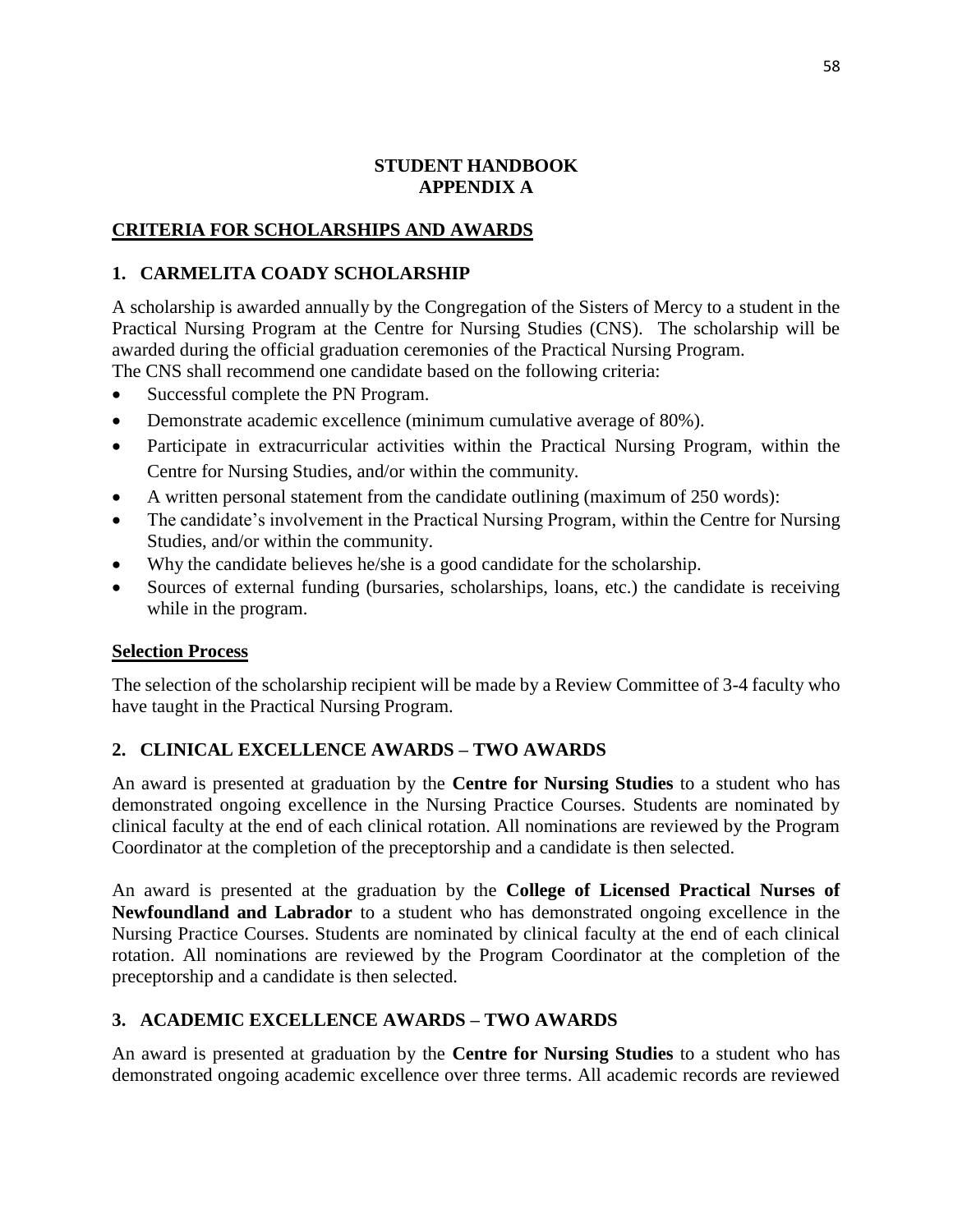by the Program Coordinator at the completion of term three and the candidate with the highest overall academic achievement is identified.

An award is presented at graduation by **College of Licensed Practical Nurses of Newfoundland and Labrador** to a student who has demonstrated ongoing academic excellence over three terms. All academic records are reviewed by the Program Coordinator at the completion of term three and the candidate with the second highest overall academic achievement is identified.

# **4. MARILYN MEADUS MEMORIAL AWARD**

A scholarship is awarded annually by friends and colleagues in memory of Marilyn Meadus, LPN. This award will be presented to the graduate who exemplifies astute awareness of meeting physical, emotional and spiritual needs of patients, clients and their families. Selection Process

- 1. Candidates will be recommended by a fourth semester clinical faculty member.
- 2. Recommended candidates will provide a brief statement (250 words maximum) on the topic: The Nurse-Client/Patient Relationship – What it Means to Me.
- 3. The applications will be reviewed and the award winner selected by the Non-Degree Program Committee.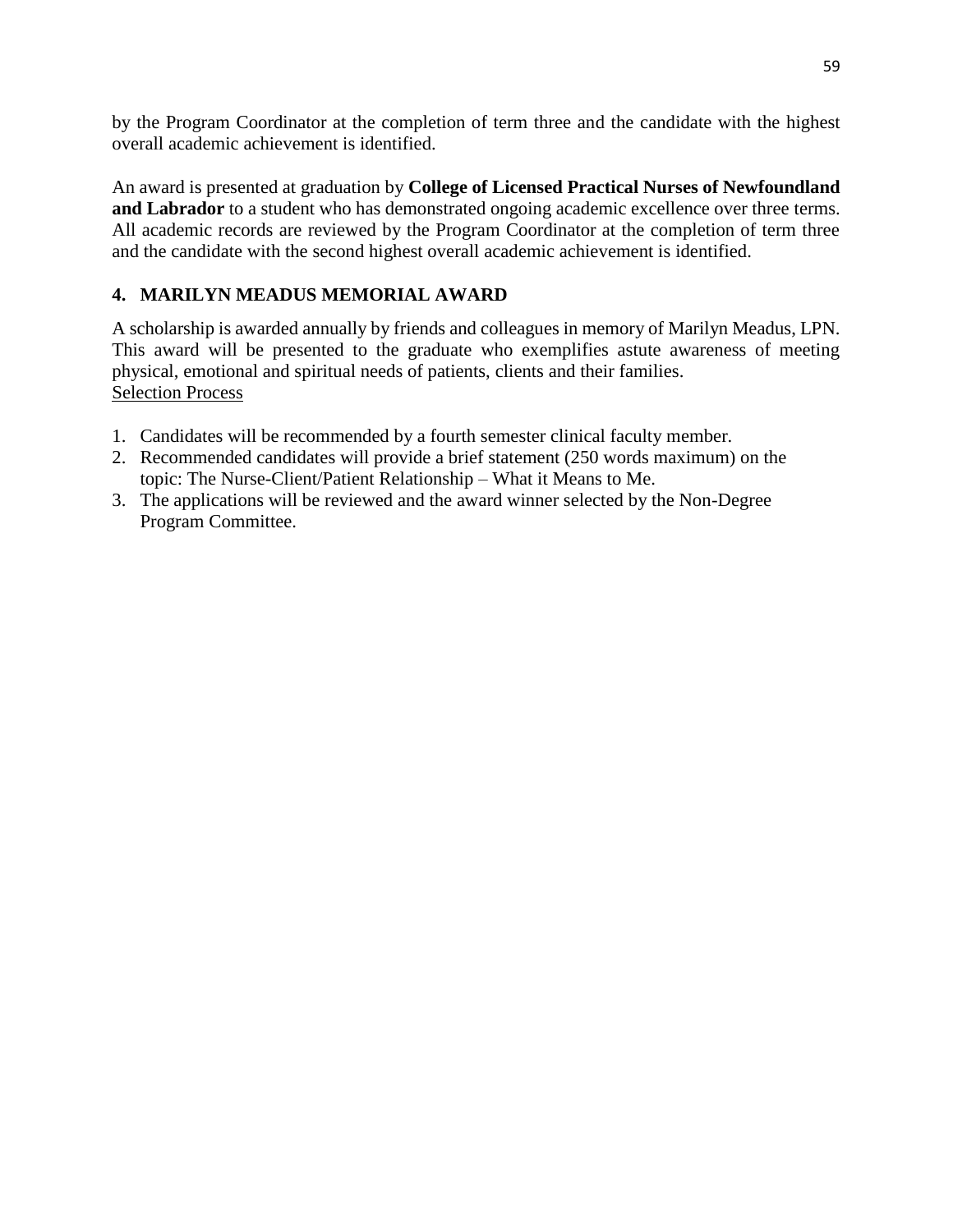# **STUDENT HANDBOOK APPENDIX B**

# **CNS CLINICAL INCIDENT REPORT**

To be completed by faculty for student incidents and submitted to the PN Program Coordinator.

|                                                                                                                                                                                           | Course |      |
|-------------------------------------------------------------------------------------------------------------------------------------------------------------------------------------------|--------|------|
|                                                                                                                                                                                           |        |      |
| Student:                                                                                                                                                                                  |        |      |
|                                                                                                                                                                                           |        |      |
| Type of Incident: ______ Drug Error _____ Treatment Error ____                                                                                                                            |        | Fall |
|                                                                                                                                                                                           |        |      |
| Description of the Incident (include a precise description of the event; client's immediate<br>reaction, if any; person(s) advised of incident; where/how incident was recorded; outcome) |        |      |
|                                                                                                                                                                                           |        |      |
|                                                                                                                                                                                           |        |      |
|                                                                                                                                                                                           |        |      |
|                                                                                                                                                                                           |        |      |
| Summary of Student Interview and Recommendations Made                                                                                                                                     |        |      |
|                                                                                                                                                                                           |        |      |
|                                                                                                                                                                                           |        |      |
|                                                                                                                                                                                           |        |      |
|                                                                                                                                                                                           |        |      |
|                                                                                                                                                                                           |        |      |

 $\overline{\phantom{a}}$ L,

÷,  $\overline{\phantom{0}}$  $\overline{\phantom{a}}$ L,